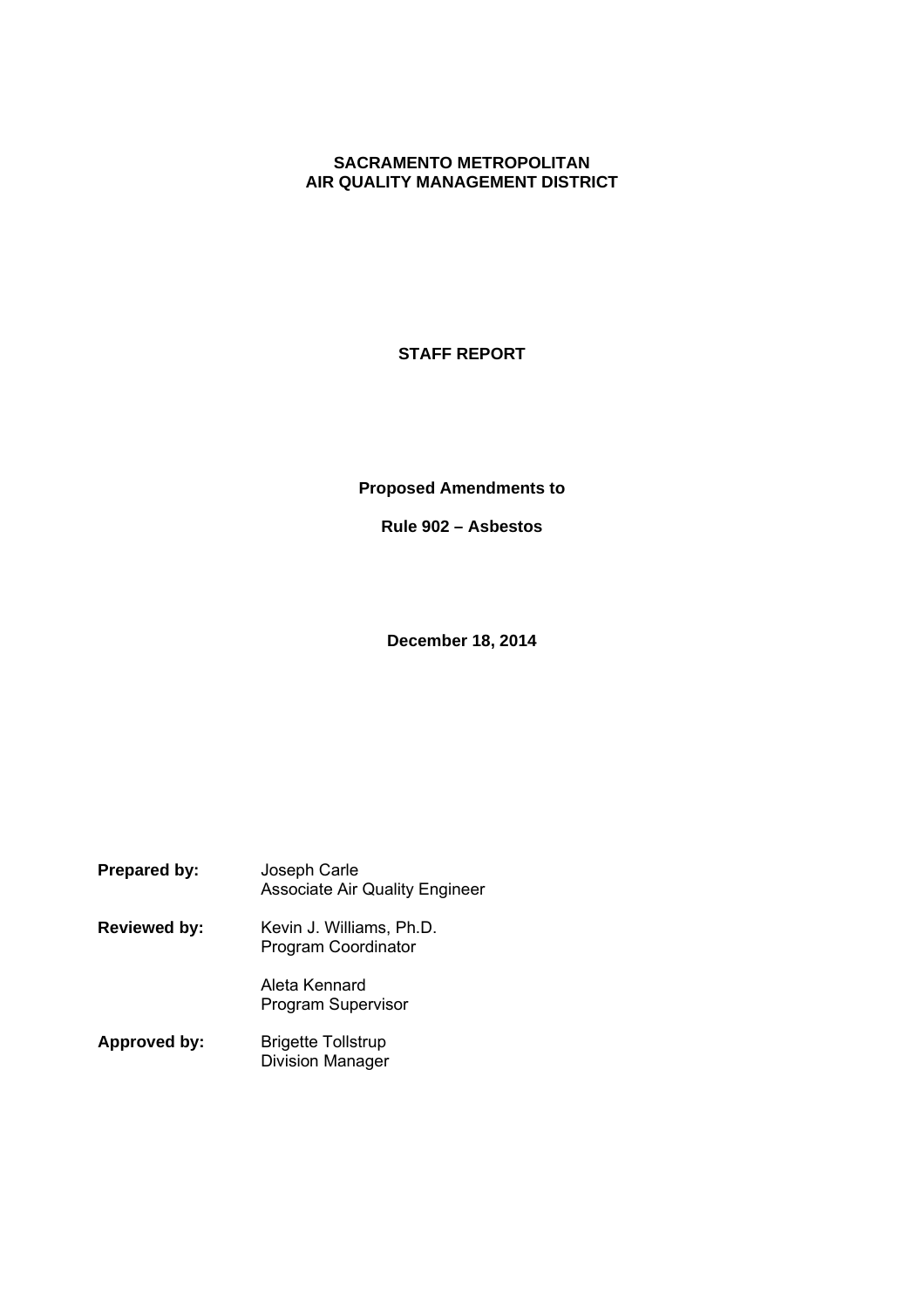### **INTRODUCTION**

Rule 902, Asbestos, protects the public by minimizing the release of asbestos fibers during activities involving the processing, handling and disposal of asbestos-containing material. The rule specifies work practices and other requirements that owners and operators must follow to limit the emissions of asbestos fibers from building renovation, demolition, and other asbestos handling activities.

Staff is proposing to amend Rule 902 to be specific about which demolition and renovation requirements apply to asbestos consultants and asbestos abatement contractors. Additionally, the amendments clarify that asbestos consultants are responsible for the advice they give to owners or operators regarding compliance with Rule 902. Consistent with current practices, the amendments specify acceptable techniques for removing regulated asbestos containing material (RACM) when standard containment procedures cannot be applied. These methods include the glove bag technique, the wrap and cut/chop technique, and the open air abatement technique. Staff is also proposing to include sampling provisions that are consistent with the District's current survey form. Finally, there are several proposed amendments that will restructure some of the rule language to clarify the requirements and make them consistent with federal requirements. These changes were made to help make the rule easier to understand for those affected by the requirements.

The amendments are consistent with the District's current implementation and enforcement practices and do not impose new requirements.

### **BACKGROUND**

Asbestos is a class of naturally occurring mineral fibers that includes actinolite, amosite, anthophyllite, chrysotile, crocodilite, and tremolite. Asbestos has been used in a variety of materials because of its high tensile strength, insulation properties, and heat and chemical resistance. Examples of asbestos-containing products include pipe insulation, building materials (e.g., roofing shingles, ceiling and floor tiles, "popcorn" ceiling material and asbestos cement products), heat-resistant fabrics, and friction products such as automobile clutches and brakes.

Human exposure to asbestos through inhalation presents a serious health risk and may lead to diseases of the lung and other parts of the body<sup>1</sup>. Asbestos fibers can scar the lungs and cause a chronic, progressive disease known as asbestosis, which is characterized by shortness of breath, coughing, and impaired respiratory function. Asbestos can also cause lung cancer as well as mesothelioma, a rare form of cancer found in the thin lining of the lung, chest, abdomen, and heart. Almost all cases of mesothelioma are linked to asbestos exposure.

The Environmental Protection Agency (EPA) initially promulgated emission requirements for asbestos in 1973<sup>2</sup> as part of the National Emission Standards for Hazardous Air Pollutants (NESHAP) program under Section 112 of the federal Clean Air Act (CAA). District Rule 902, Asbestos, was adopted on June 2, 1975, to limit the emission of asbestos to the atmosphere

<sup>&</sup>lt;sup>1</sup> U.S. EPA, Asbestos Health Effects, http://www.epa.gov/asbestos/pubs/help.html#health (accessed November 22, 2011).

<sup>&</sup>lt;sup>2</sup> "Emission Standards for Asbestos, Beryllium, and Mercury," Federal Register Vol. 38 (April 6, 1973) p. 8820.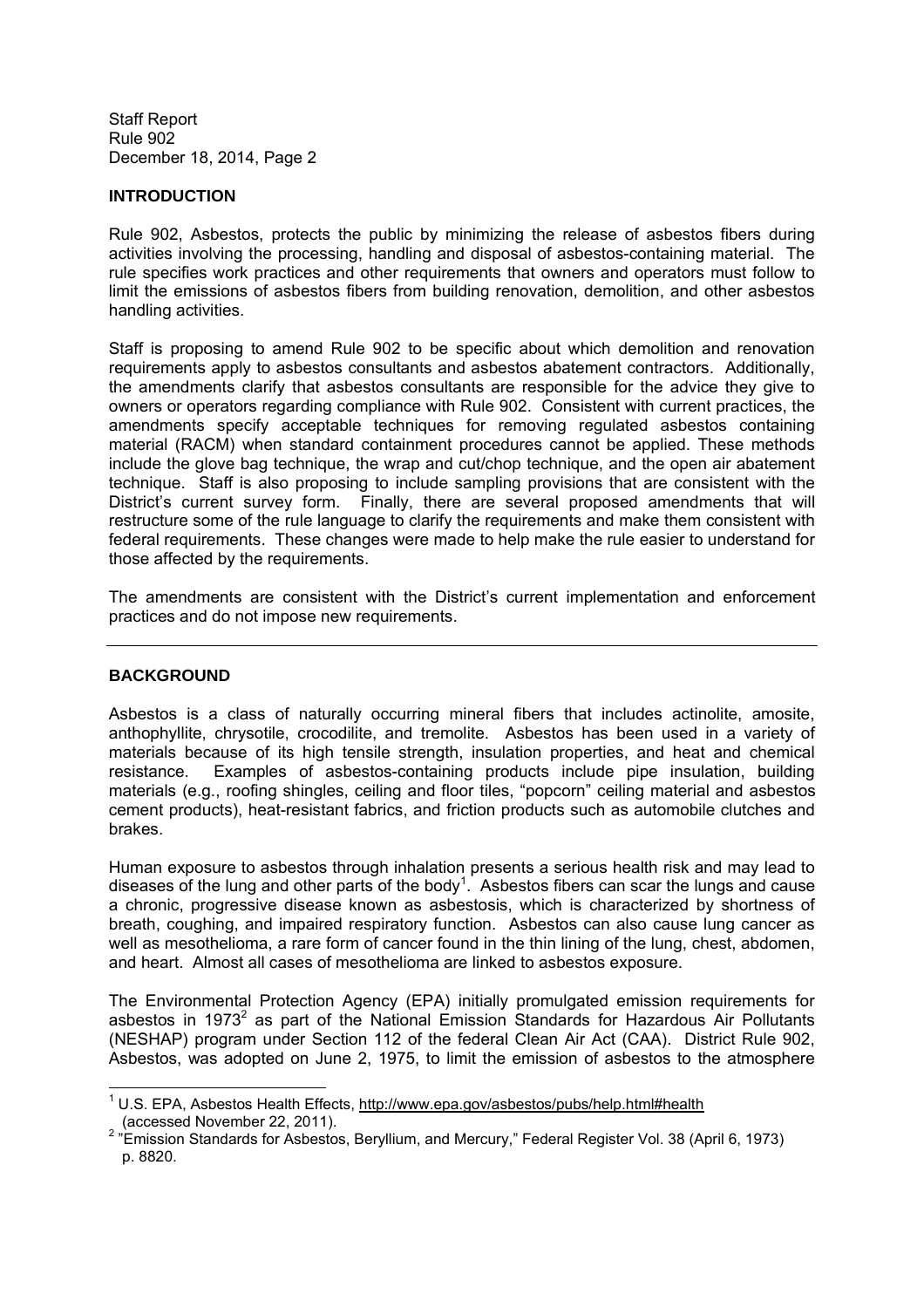from asbestos related activities, including the removal and associated disturbance of asbestoscontaining materials, as well as the storage and disposal of asbestos-containing waste material generated or handled by these activities. EPA has delegated to the District the authority to implement and enforce the asbestos NESHAP through Rule 902.

EPA repromulgated the NESHAP for asbestos in 1990 $^3$ . Rule 902 was amended in 1992 and 1995 for consistency with the revised NESHAP. Rule 902 was amended again in 1998 to require surveys for certain facilities in order to determine exempt status.

Staff began the public process for amending Rule 902 by holding a workshop on May  $8<sup>th</sup>$ , 2012. On July 26, 2012, Staff proposed amendments to Rule 902 at a public hearing. Staff discussed five comment letters that were received from asbestos consultants immediately prior to the hearing, raising new issues with the proposed amendments. The Board of Directors directed Staff to reconsider the proposed amendments in light of these comments and continue the public process.

### **LEGAL MANDATES**

### **Federal Mandates:**

NESHAP Delegation: Asbestos has been listed as a federal hazardous air pollutant (HAP) under Section 112 of the Clean Air Act. Pursuant to Section 112 of the CAA, EPA promulgated a NESHAP<sup>4</sup> for asbestos to reduce public exposure to asbestos during asbestos operations (demolitions, renovations, milling, conversion, fabrication, and manufacture, including associated removal, storage and disposal). EPA has delegated<sup>5</sup> to the District the authority to implement and enforce the asbestos NESHAP. The District implements NESHAP requirements through Rule 902. For the District to properly carry out this delegated authority, Rule 902 must be at least as stringent as the NESHAP. Rule 902 satisfies the federal mandates. However, if a requirement in Rule 902 is determined to be less stringent than the NESHAP, then the NESHAP requirement will be enforced. Rule 902 meets this requirement and satisfies the federal mandates.

### **State Mandates:**

Toxic Air Contaminants: State law<sup>6</sup> establishes a program for identification and regulation of toxic air contaminants (TACs) by the California Air Resources Board (CARB) and the districts. Asbestos is deemed to be a TAC because of its listing as a federal  $HAP<sup>7</sup>$ . When a substance is identified as a TAC, CARB is required to establish an airborne toxic control measure (ATCM) $^{8}$ . CARB may adopt a new regulation or may choose to rely on the federal NESHAP. For asbestos, there is no CARB-adopted measure and therefore the NESHAP is also the ATCM.

After an ATCM has been adopted or implemented by CARB, districts must implement and enforce the ATCM or adopt measures which are equally effective or more stringent than the

 $3$  "Asbestos NESHAP revision," Federal Register Vol. 55 (November 20, 1990) p. 48406.

<sup>4</sup> 40 CFR Part 61, Subpart M.

 $5$  40 CFR Part 61, Subpart A, Section 61.04(c)(9)(ii)(F).

**<sup>6</sup>** HSC §§ 39656 & 39659.

**<sup>7</sup>** HSC § 39657.

**<sup>8</sup>** HSC § 39658.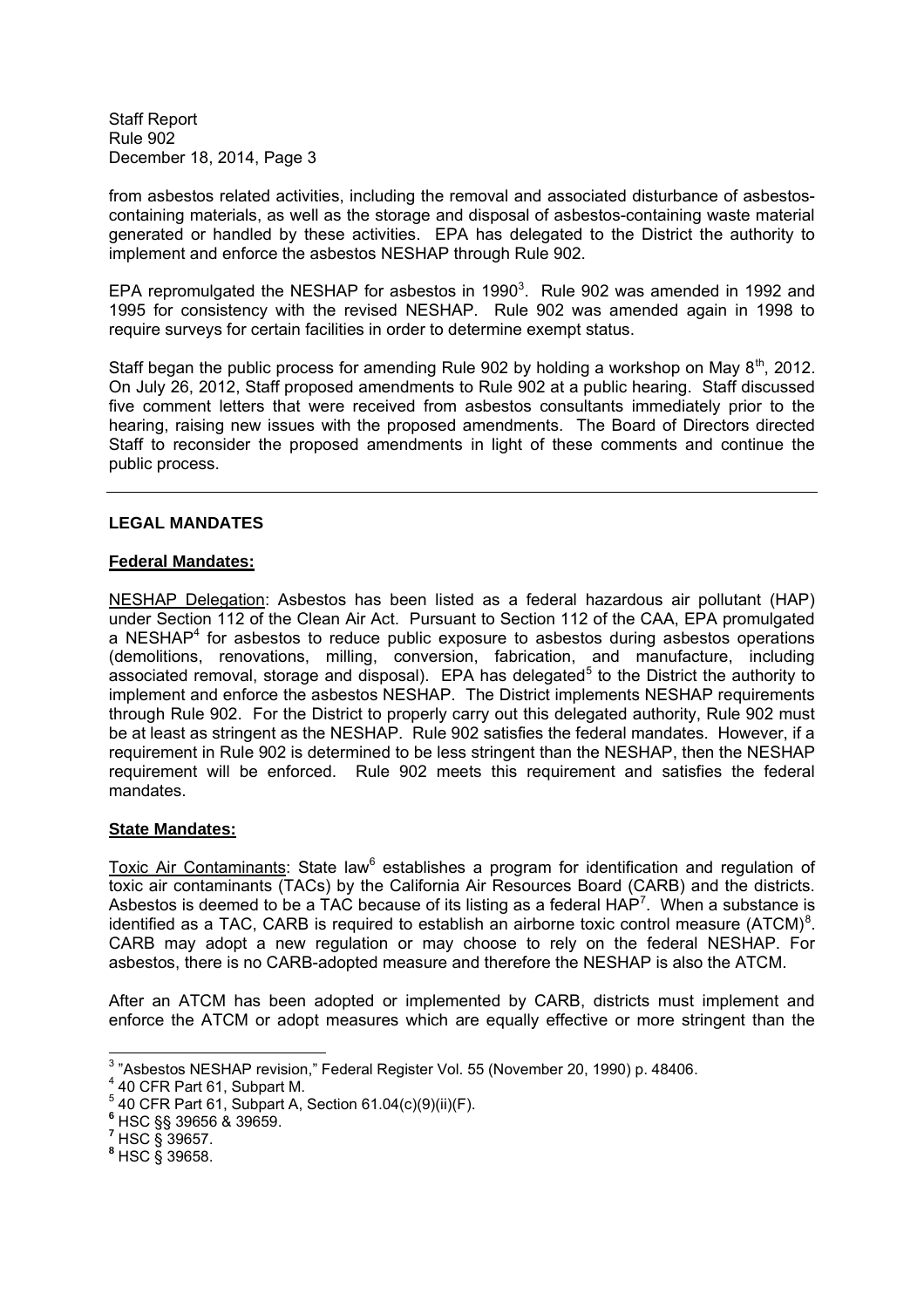ATCM<sup>9</sup>. District Rule 902 is equally effective or more stringent that the ATCM (the NESHAP) and therefore meets this requirement.

### **SUMMARY OF RULE AMENDMENTS**

Many of the asbestos renovation and demolition definitions and requirements have been amended to address questions and enforcement issues that Staff faces in implementing Rule 902. The changes generally reflect existing enforcement policies and practices, although some may be adjusted consistent with the NESHAP requirements.

Owners and operators of demolition and renovation projects are responsible for compliance with all Rule 902 requirements. The new definition for "operator of a demolition or renovation" specifies who might be classified as an operator – building contractors (or sub-contractors), architects, property managers – as anyone responsible for on-site activities.

The proposed amendments to Rule 902 will make specific which demolition and renovation requirements apply to asbestos consultants and asbestos abatement contractors. In general, consultants and contractors share compliance responsibility with the owner or operator for compliance for specific activities that they are hired to perform. In addition, when a consultant is engaged to provide guidance to the owner or operator concerning the requirements for specific activities, the consultant shares responsibility for compliance with those requirements. It has long been a District policy, in evaluating violations, to consider each party's level of control.

Definitions have been added for "asbestos consultant" and "asbestos abatement contractor," consistent with their typical roles in the demolition and renovation industry, and rule amendments specify the requirements associated with their typical responsibilities. However, we recognize that occasionally parties are engaged to perform duties outside their traditional role, e.g., owners may engage a consultant to oversee the on-site removal of asbestos  $-$  a function typically performed by an asbestos abatement contractor. Rule 902 amendments clarify that under those circumstances, the consultant would also be responsible for compliance requirements applicable to asbestos abatement contractors, e.g., ensuring compliance with the wetting requirements of Section 301.4.

The definition of "facility" is updated to reflect increasingly common mixed use buildings that combine residences with commercial/manufacturing functions to clearly indicate that demolition and renovation activities in these buildings are not exempt by the residential structure exemption (Section 110.1). The amendments clarify that a building is only exempt from the rule requirements if both its past and future use is solely residential with four or fewer dwelling units. Residential buildings demolished as part of a firefighting training exercise are also not exempt from Rule 902.

In certain asbestos abatement projects traditional asbestos containment measures are either not possible (for example, roofing projects) or are unnecessary (for example, when the glove bag technique is used). Staff is proposing to amend the work environment requirements to include alternatives to traditional containment requirements. Requirements are specified for each of the alternatives so that RACM is contained and properly handled. An owner or operator may also submit a written request to use another alternative method.

 $9$  HSC § 39666(d).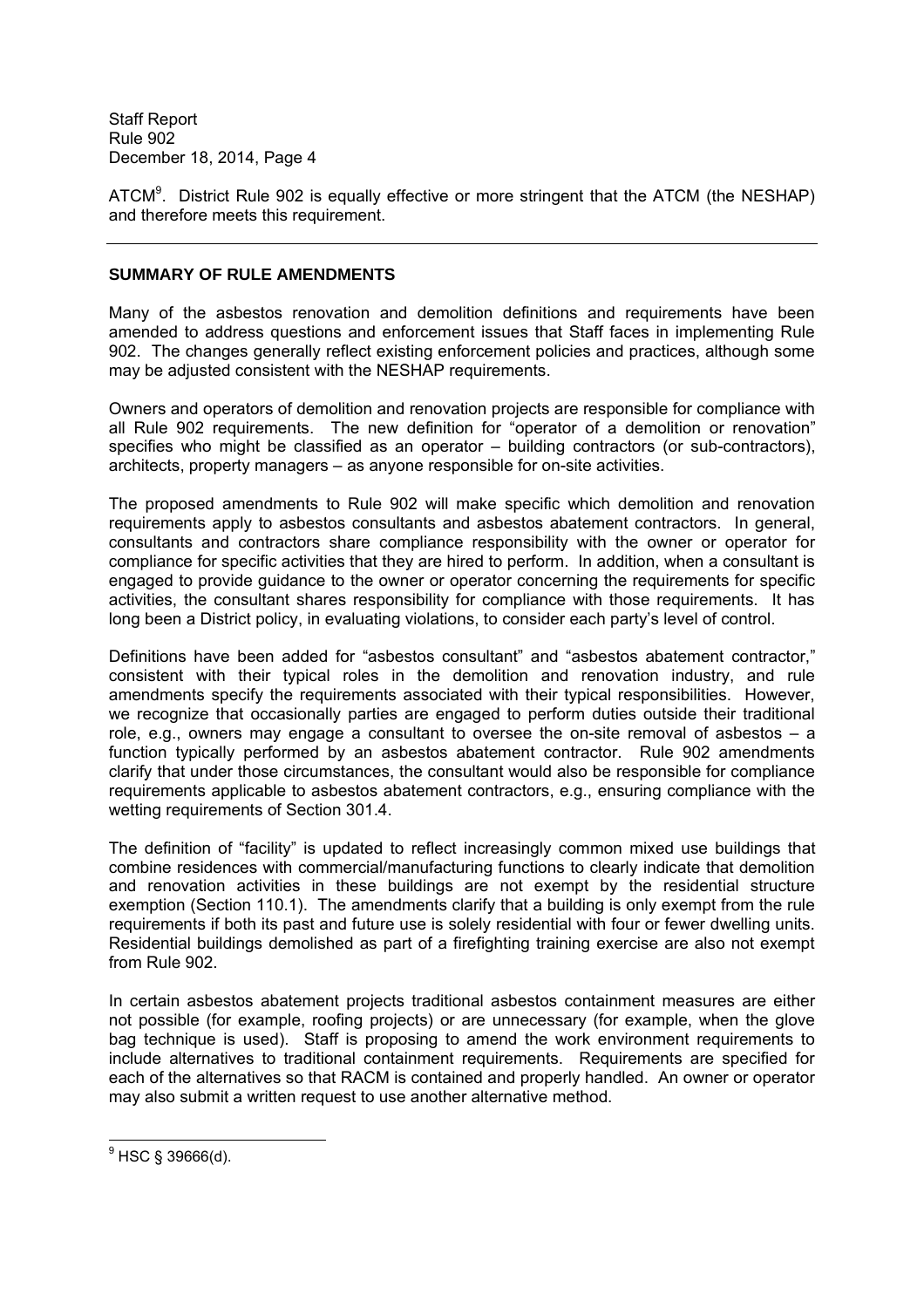Several of the proposed amendments will restructure the existing language. These changes help clarify the requirements and maintain consistency among the rule, the NESHAP, and District enforcement policies.

The main amendments for Rule 902 are summarized below. A detailed discussion of each change is included in Appendix A.

Demolition and Renovation Related Changes

- Specified that single family units that are intentionally burned for purposes of firefighting training are subject to the rule requirements. This change is consistent with the NESHAP.
- Clarified that emergency renovations and nonscheduled renovations are exempt when the amount of suspect material (as opposed to  $RACM$ )<sup>10</sup> is less than specified thresholds.
- Clarified the requirements to perform a survey to establish that the amount of RACM is less than the threshold amounts in order to qualify for a partial rule exemption.
- Added a definition of "asbestos abatement contractor" as any person engaged by the owner or operator of a demolition or renovation to remove or contain asbestoscontaining material.
- Added definitions of "asbestos consultant" and "site surveillance technician," consistent with the California Business and Professions Code Sections 7181 and 7182, respectively.
- Throughout the rule, the terms "removing" and "stripping" were replaced with "disturb." The term "disturb" includes actions with the potential to release asbestos fibers into the air that were previously included in the separate definitions of "removing and stripping," which were largely redundant.
- Updated the definition for "facility" to reflect mixed use buildings that combine residences with commercial/manufacturing functions.
- Changed the definition of "friable asbestos-containing material" to a definition of "friable" and made it consistent with the federal Asbestos Hazard Emergency Response Act (AHERA) definition. "Friable" includes previously nonfriable material that has been damaged to the extent that it may be crumbled, pulverized, or reduced to powder by hand pressure when dry.
- Added a definition for "open air abatement technique," which is typically used where containments are not feasible, such as roof abatements, soil abatements, removal of fire debris, and demolishing of buildings that pose a safety hazard.
- The definition of "owner or operator of a demolition or renovation" has been split into  $\bullet$ separate definitions for "owner of a demolition or renovation" and "operator of a demolition or renovation." Individually defining owner and operator will help clarify the applicability of the rule requirements depending on the roles of each entity. Positions that are included in the definition of operator are supervisors, contractors, property managers, and architects as these roles have a level of control over the construction site.
- Added a definition for "regulated area" that applies to projects that use an open air abatement technique.

 $10$  Suspect material includes materials that have the propensity to contain asbestos based on past practices in their manufacture and use. RACM includes only materials that actually contain more than 1% asbestos.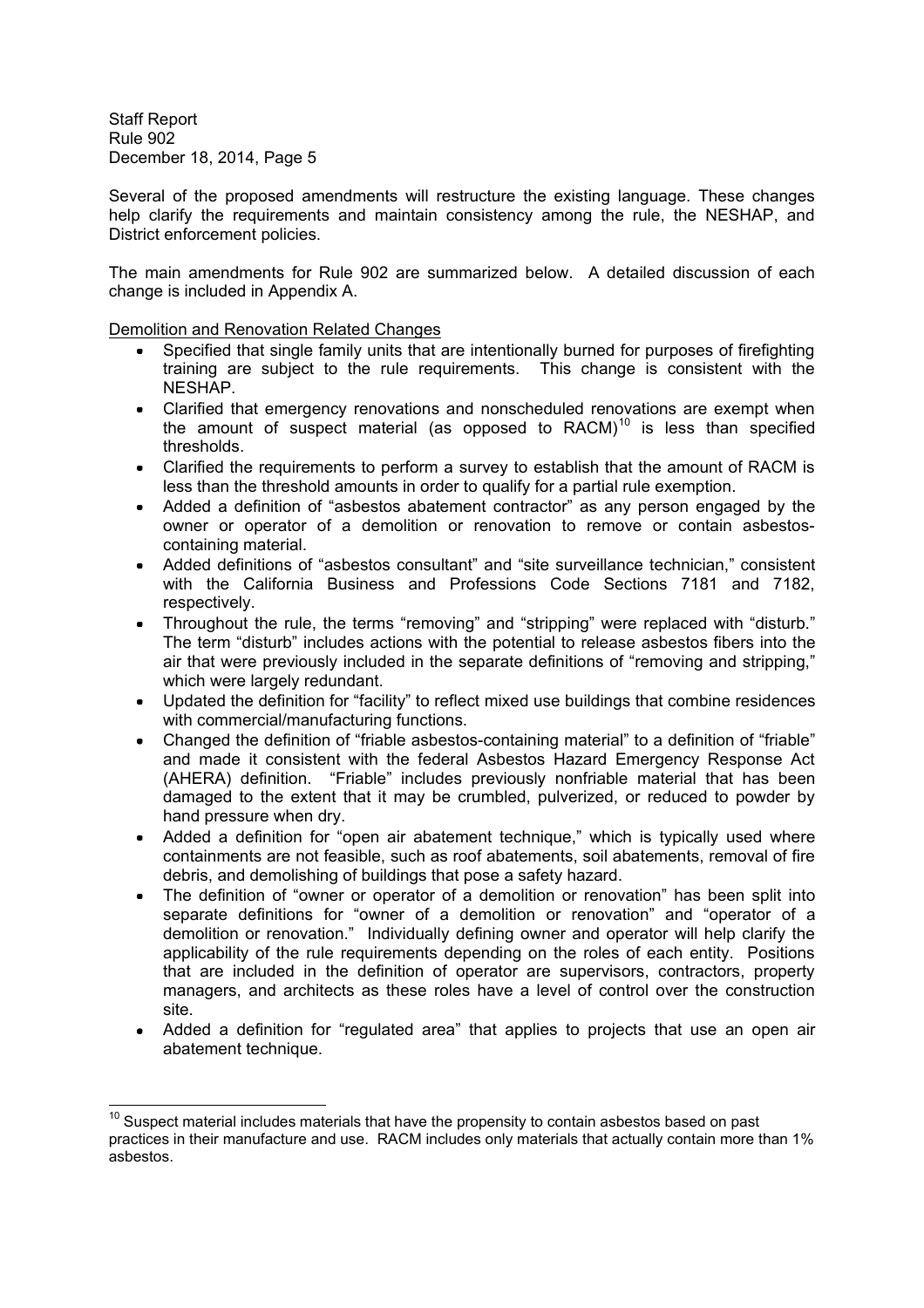- Added "cement pipes and flues" to the list of examples in the definition of "suspect" material.
- Specified that the term "visible emissions" includes RACM debris found outside of the regulated area.
- Added requirements that apply when three alternatives to containment are used: the glove bag technique, the wrap and cut/chop technique, and the open air abatement technique. These procedures minimize releases of asbestos fibers and are consistent with current industry practices. Also, defined "wrap and cut/chop technique," a method commonly used to remove a section of piping or similar facility component that is encased in RACM.
- Added language for labeling in Section 301.5(c)(3) that is consistent with current enforcement practices. Also added an option to use labels specified by OSHA.
- Included emergency demolitions under Section 301.7, which originally only applied to emergency renovations.
- Throughout the rule, added language that clarifies which requirements apply to asbestos abatement contractors and asbestos consultants when they are engaged to perform specific functions. Language applicable to asbestos abatement contractors has been added to the sections pertaining to:
	- o Work environments
	- o Wetting
	- o Posting of warning signs
	- o Waste handling
	- o Reports
	- o Notifications

Language applicable to asbestos consultants has been added to sections pertaining to:

- o Asbestos surveys
- o Reports
- o Notifications

Language has also been added to clarify that when an asbestos consultant has been engaged by the owner or operator to provide guidance on the requirements for specific activities or to supervise or direct those activities, the asbestos consultant shares responsibility for compliance with those requirements.

Specified the minimum number of samples to be collected from each homogeneous friable surfacing material, consistent with the District's current survey form. A new table (Table 3) shows the minimum number of samples based on the square footage of the area to be sampled. The amendment will require that the area be thoroughly surveyed, but the number of samples may not be less than the minimum numbers. In the current version of the rule, the minimum number of samples to be collected is not specified; there is only the requirement that the procedure conform to the procedure outlined in an "EPA approved Building Inspector course" (Section 401.3a). Because there are multiple building inspector courses, this leads to ambiguity in the number of samples to be collected. EPA has published two guidance documents on asbestos sampling in buildings<sup>11,12</sup> and has promulgated a regulation for asbestos-containing materials in schools<sup>13</sup> pursuant to AHERA. District inspectors have been trained using the AHERA

<sup>&</sup>lt;sup>11</sup> U.S. Environmental Protection Agency. Asbestos in buildings: simplified sampling scheme for friable surfacing materials. October 1985, a.k.a. "The Pink Book."

<sup>&</sup>lt;sup>12</sup> U.S. Environmental Protection Agency. Guidance for Controlling Asbestos-Containing Materials in Buildings. June 1985, a.k.a. "The Purple Book."

<sup>13</sup> U.S. Environmental Protection Agency. 40 CFR 763, Subpart E, Asbestos-Containing Materials in Schools.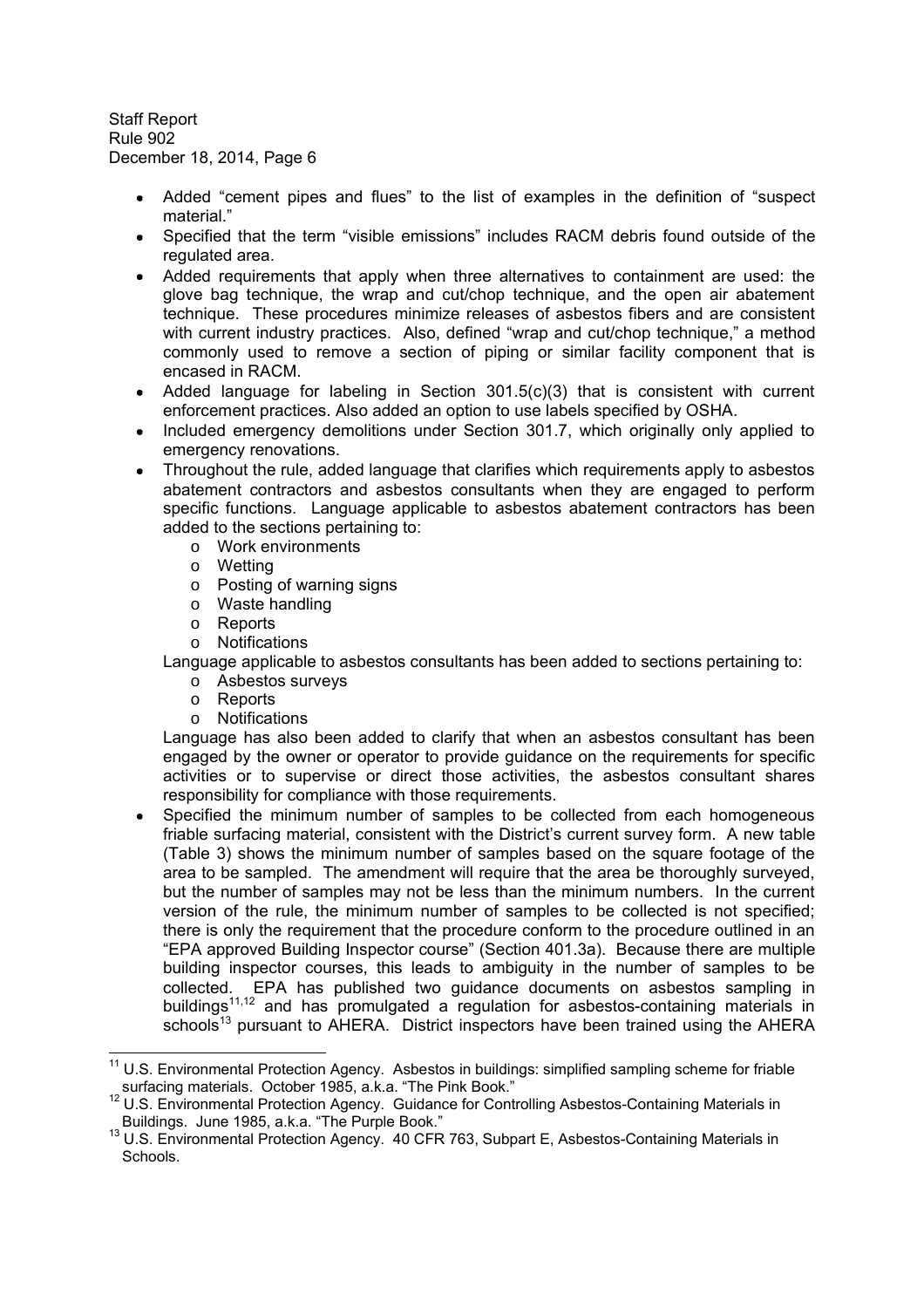> protocol. The number of samples specified in Table 3 for surfacing materials is consistent with the AHERA protocol and the guidelines. Appendix C includes a comparison of the proposed sample requirements with the EPA guidance as well as the NESHAP.

In the current version of the rule, if there is a change to the completion date in the plan, Section 404.1c requires the owner or operator to notify the District on or before the original planned completion date. The revisions specify that the District be notified of a change in the completion date of a project "no later than the actual project completion date" to ensure projects can be inspected before they are completed.

### Other Changes

- Added an applicability section that lists types of entities subject to the rule.
- Definitions such as "fabricating," "facility," and "facility component" have been made consistent with those definitions in the NESHAP.
- Amended Section 306.3 regarding the spray-on application of asbestos to make the section consistent with the NESHAP.

### **EMISSIONS IMPACT**

The proposed changes will facilitate compliance for those responsible for asbestos abatement and others who work with asbestos and will simplify enforcement. There may be a small but unquantifiable decrease in emissions due to improved compliance.

### **COST**

The amendments do not impose new requirements or additional compliance costs. The rule changes are consistent with procedures currently being implemented and enforced and may also be required by the NESHAP.

### **SOCIOECONOMIC IMPACT**

Health and Safety Code Section 40728.5 requires a district to perform a socioeconomic impact assessment before adopting, amending, or repealing a rule that will significantly affect air quality or emission limitations. The proposed amendments to Rule 902 clarify its provisions to facilitate compliance and enforcement. The amendments do not significantly affect air quality or emission limitations because the changes either reflect the current NESHAP requirements, are consistent with current enforcement practices, or both. Therefore, HSC Section 40728.5 does not apply.

Nevertheless, Staff evaluated the individual amendments and discusses below the rationale for concluding that there is no impact.

Adding an applicability section clarifies who is subject to the rule and does not create any new requirements; therefore, there is no impact.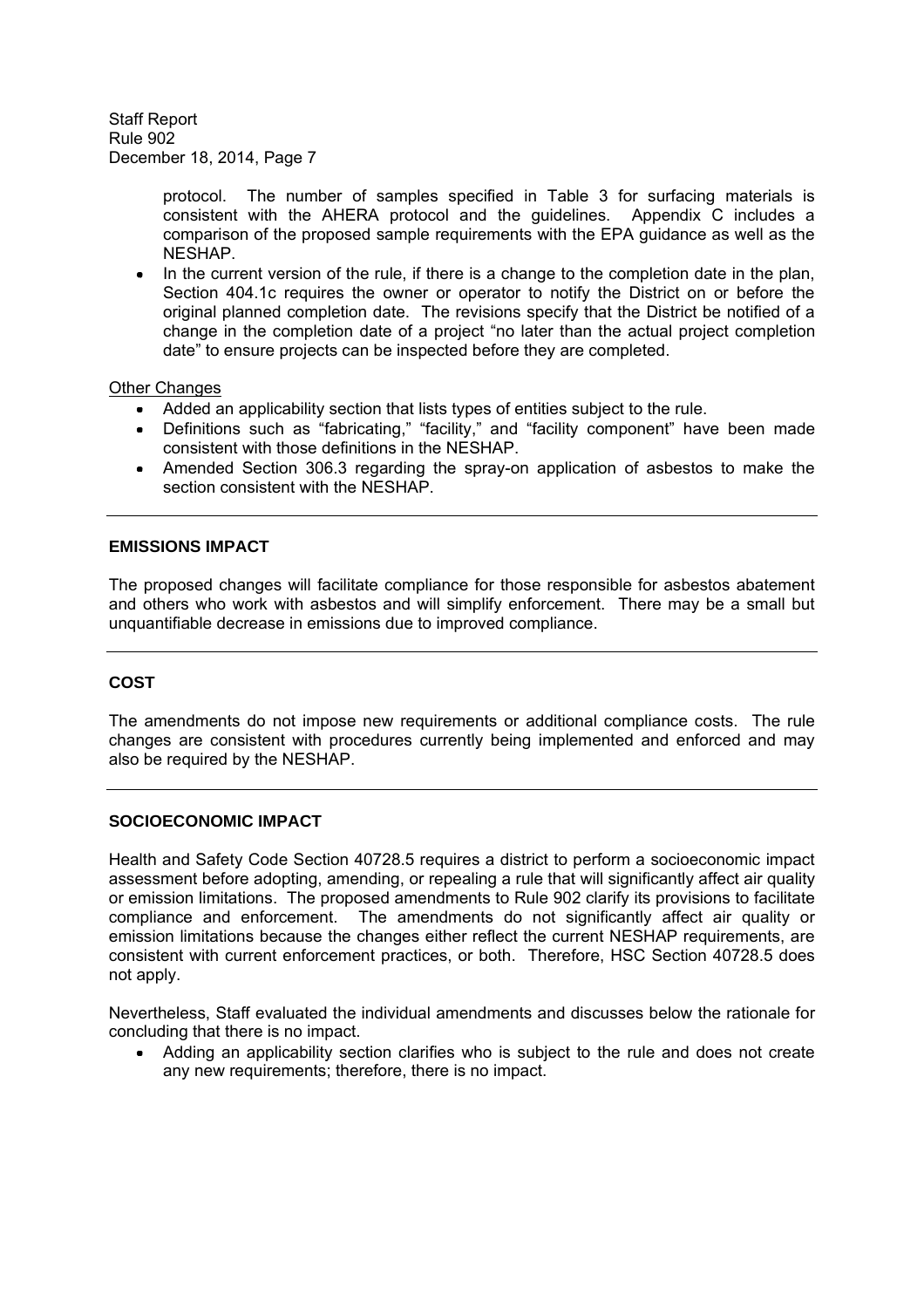- The exemption for residential facilities was amended to exclude intentional burning for the purpose of firefighting training. According to an EPA advisory<sup>14</sup>, the NESHAP applies to training burns even if there are four or fewer residential units. Because they were already subject to the NESHAP, and the District historically enforced the NESHAP requirement, there is no impact by making them subject to Rule 902.
- Exempting emergency renovations and nonscheduled renovations where the amount of suspect material (as opposed to RACM) is under the thresholds of Table 1 in the rule is consistent with the NESHAP and District enforcement of the NESHAP; therefore, there is no impact.
- Adding language to clarify that a survey must be done to establish that the amount of RACM is less than the threshold amount for exemption is consistent with current practice; therefore, there is no impact.
- Added definitions for "asbestos abatement contractor," "asbestos consultant," and "site surveillance technician." These definitions are consistent with the general understanding of what the terms mean and adding the definitions has no impact.
- Definitions for "fabricating," "facility," and "facility component" were amended for consistency with the NESHAP and District enforcement of the NESHAP; therefore, there is no impact.
- Replaced the terms "removing" and "stripping" with "disturb." Disturb is defined to include both remove and strip, therefore these amendments have no impact.
- Changed the definition of "friable asbestos-containing material" to "friable." This  $\bullet$ definition is consistent with AHERA and District enforcement practices; therefore, the clarification has no impact.
- Adding the definition for "open air abatement technique" gives a definition for an abatement technique previously unspecified in the rule but used in current practice; therefore, there is no impact.
- Changing the definition of "owner or operator of a demolition or renovation" into separate definitions for "owner of a demolition or renovation" and "operator of a demolition or renovation" was done to clarify applicability; therefore, there is no impact.
- Added the term "regulated area" and its corresponding definition. This term refers to the area where asbestos may be located when containment is not possible, such as a roofing project, and is consistent with current industry and enforcement practices; therefore, there is no impact.
- Added "cement pipes and flues" to the list of examples in the definition of "suspect" material." These materials were not specifically listed among the examples of suspect materials; however, they have the potential to contain asbestos and their treatment as suspect materials is consistent with current District enforcement practices. Therefore, there is no impact.
- Specifying that visible emissions include debris found outside of the regulated area is consistent with current enforcement practice; therefore, there is no impact.
- Clarifying that asbestos consultants and asbestos abatement contractors are subject to specific requirements of the rule is consistent with current enforcement practices; therefore, there is no impact.
- The addition of Section 301.3(c), Alternatives to Containment, outlines options owners or operators of a demolition or renovation have in lieu of containment. Because this section only provides additional alternatives, including a provision for other alternatives

<sup>&</sup>lt;sup>14</sup> U.S. Environmental Protection Agency, "U.S. Environmental Protection Agency Applicability Determination Index, Control Index; A930007." December 3, 1992.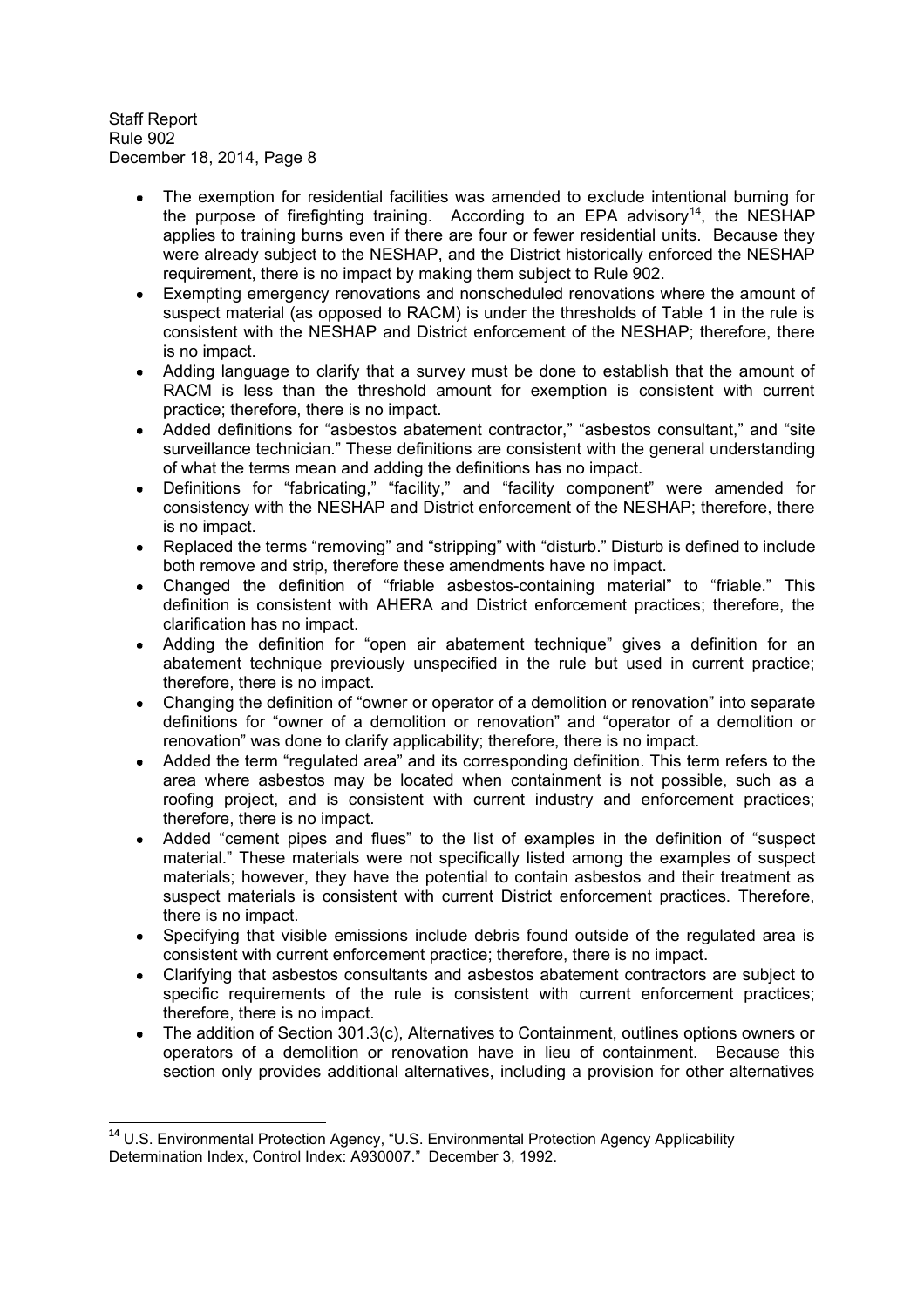> not listed as approved by the APCO, it does not restrict current practices; therefore, there is no impact.

- Language for labels added under Section 301.5(c)(3) is consistent with current practice and gives an additional alternative to use labels specified by OSHA. This amendment has no impact.
- The inclusion of emergency demolitions under Section 301.7 is consistent with current practice; therefore, the amendment has no impact.
- Section 306.3 allows for spray-on application of materials where the asbestos fibers in the materials are encapsulated with a bituminous or resinous binder during spraying and the materials are not friable after drying. This provision is consistent with the NESHAP; therefore, there is no impact.
- The addition of Section 313, which makes asbestos consultants accountable for the advice they give, is consistent with current enforcement practices; therefore, it has no impact.
- Adding new Table 3 in Section 401 of the draft rule specifies the minimum number of samples to be collected from each homogeneous friable surfacing material. These numbers are consistent with EPA and AHERA guidance and the District's current survey form; therefore, there is no impact.
- The amendment to notify the district "no later than the actual project completion date" for a change in the completion date insures that projects can be inspected before they are completed. This is an administrative change and there is no impact.

### **PUBLIC COMMENTS**

On November 18<sup>th</sup>, 2014, Staff held a public workshop to discuss the proposed amendments. The noticing for the workshop included:

- A display ad of the public notice in the Our Region section of the Sacramento Bee;
- $\bullet$  A notice posted on the District's website:
- U.S. Mail or e-mail notices to:
	- 729 businesses, including building owners, contractors, and consultants who have had previous contact with the District through asbestos notifications;
	- 385 contractors registered with Cal/OSHA's Asbestos Contractors' Registration Unit;
	- 1,287 consultants and site surveillance technicians certified by Cal/OSHA; and
	- 1,332 persons who have requested to receive District rulemaking notices.

The proposed rule revisions and staff report were made available for public review at that time.

Staff received comments and questions concerning the proposed changes to Rule 902 at the public workshop and received a written comment from a certified asbestos consultant. All comments and responses are included in Appendix D.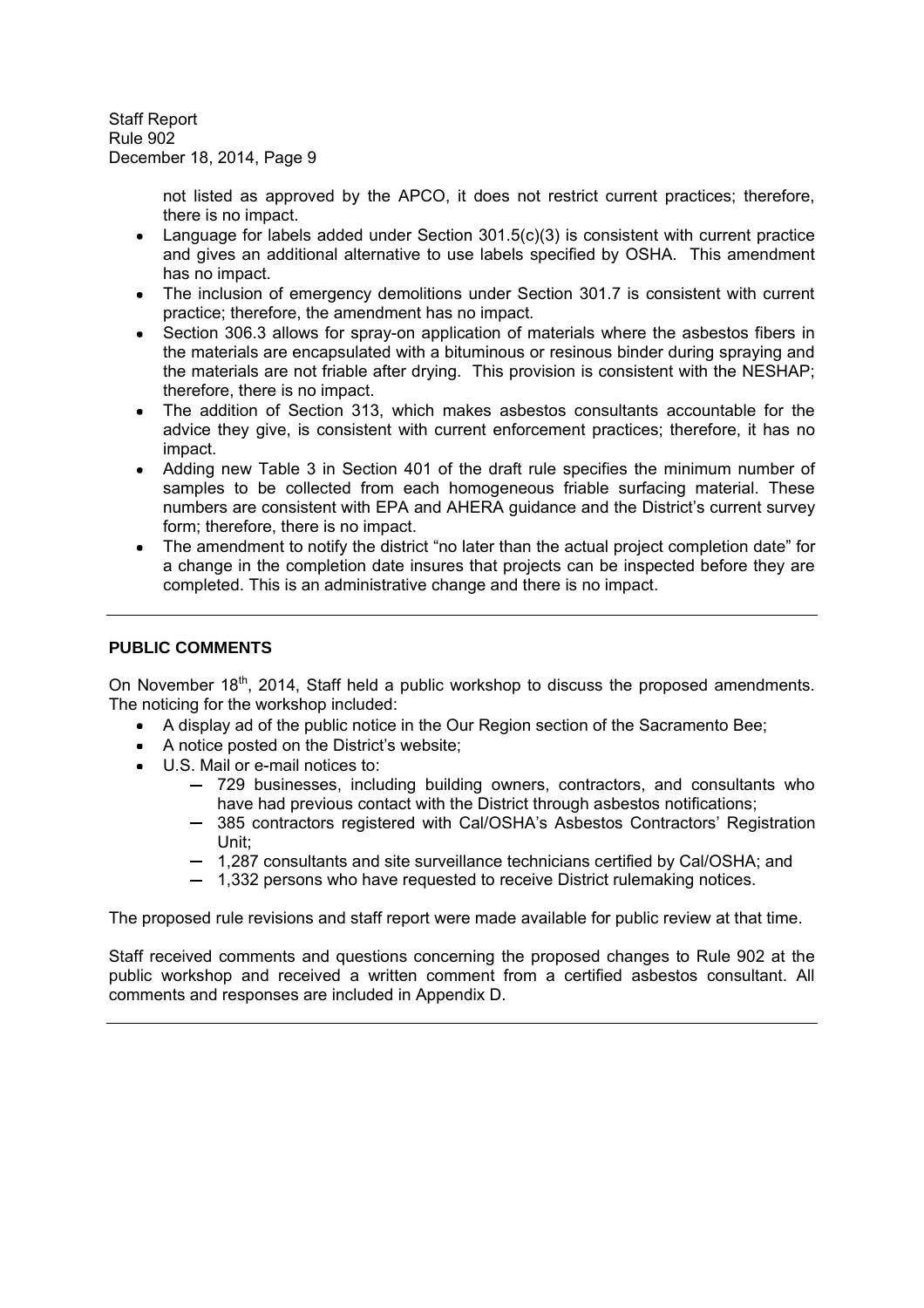### **ENVIRONMENTAL REVIEW AND COMPLIANCE**

California Public Resources Code Section 21159 requires an environmental analysis of the reasonably foreseeable methods of compliance. The proposed amendments to Rule 902 do not establish new provisions that would require any affected owner or operator to modify operations to comply with the rule. The amendments are intended to clarify existing provisions and facilitate compliance with the rule. There may be a small but unquantifiable decrease in emissions of asbestos due to improved compliance.

Staff finds that the proposed rule is exempt from the California Environmental Quality Act as an action by a regulatory agency for protection of the environment<sup>15</sup> and because it can be seen with certainty that there is no possibility that the activity in question may have a significant adverse effect on the environment<sup>16</sup>.

### **FINDINGS**

The California Health and Safety Code (HSC), Division 26, Air Resources, requires local districts to comply with a rule adoption protocol as set forth in Section 40727 of the Code. This section contains six findings that the District must make when adopting, amending, or repealing a rule. The findings for the rule and their statutory definitions are listed in the following table.

| <b>Finding Required</b>                                                                                                                                                                | <b>Finding for Rule 902</b>                                                                                                                                                                                                                                                             |
|----------------------------------------------------------------------------------------------------------------------------------------------------------------------------------------|-----------------------------------------------------------------------------------------------------------------------------------------------------------------------------------------------------------------------------------------------------------------------------------------|
| <b>Authority:</b> The District must find<br>that a<br>provision of law or of a state or federal<br>regulation permits or requires the District to<br>adopt, amend, or repeal the rule. | The District is authorized to adopt and amend Rule<br>902 by California Health and Safety Code (HSC)<br>§§ 39659, 39666(d), 40001, 40702, 41010, and<br>41013. [HSC § 40727(b)(2)]                                                                                                      |
| <b>Necessity:</b> The District must find that the<br>rulemaking demonstrates a need for the rule, or<br>for its amendment or repeal.                                                   | The rule amendment is needed to facilitate<br>compliance and enforcement by clarifying and<br>simplifying the rule. [HSC $\S$ 40727(b)(1)]                                                                                                                                              |
| <b>Clarity:</b> The District must find that the rule is<br>written or displayed so that its meaning can<br>easily be understood by the persons directly<br>affected by it.             | Staff has reviewed the proposed amendments to<br>the rule and determined that the rule can be<br>understood by the affected parties. In addition, the<br>record contains no evidence that people directly<br>affected by the rule cannot understand the rule.<br>[HSC $\S$ 40727(b)(3)] |
| <b>Consistency:</b> The rule is in harmony with, and<br>not in conflict with or contradictory to, existing<br>statutes, court decisions, or state or federal<br>regulations.           | The proposed amendments to the rule do not<br>conflict with, and are not contradictory to, existing<br>statutes, court decisions, or state or federal<br>regulations. $[HSC \S 40727(b)(4)]$                                                                                            |

**<sup>15</sup>** State CEQA Guidelines, Section 15308, Class 8 Categorical Exemption.

 $16$  State CEQA Guidelines, Section 15061(b)(3).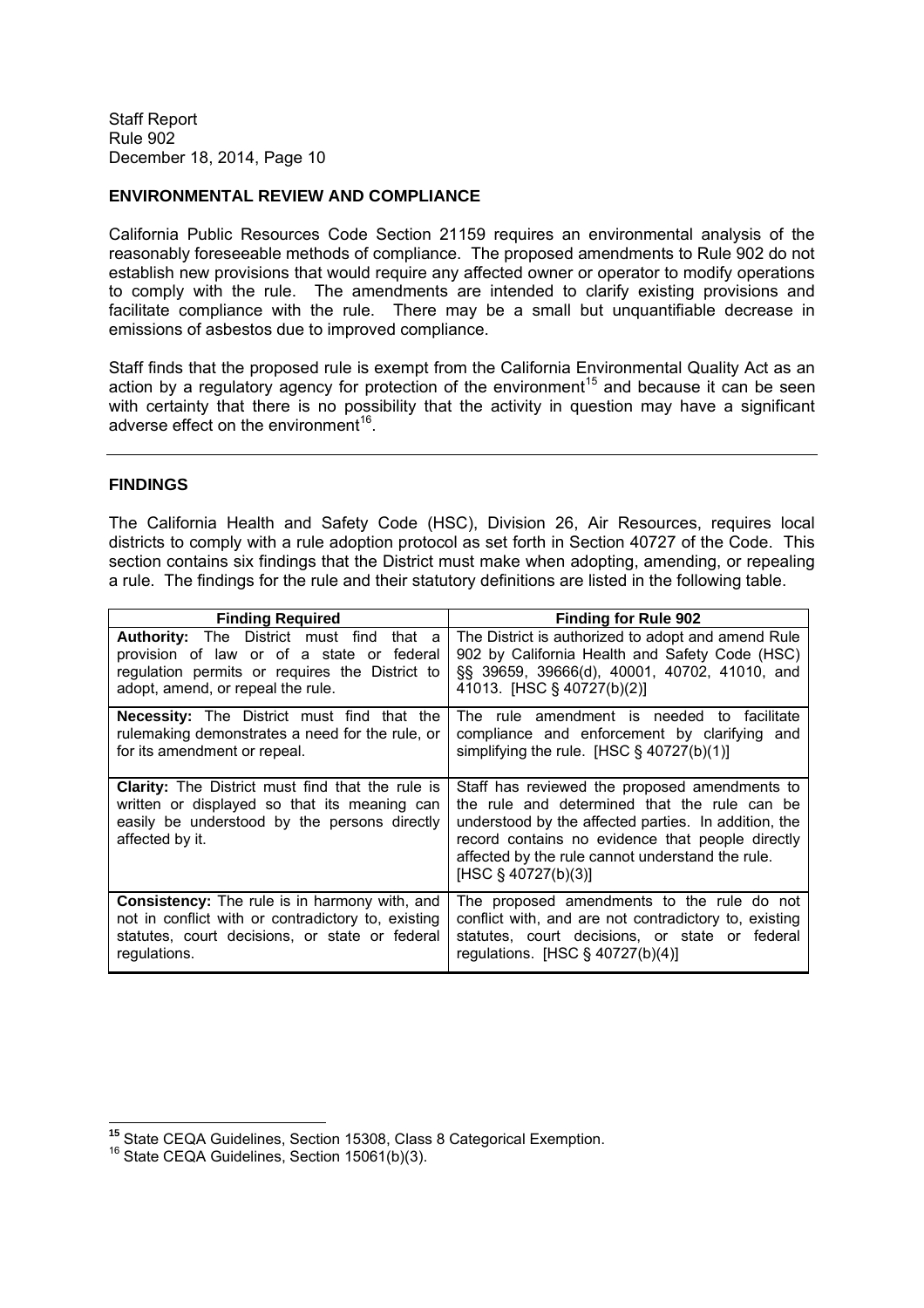| <b>Finding Required</b>                                                                                                                                                                                                                                                                                                 | <b>Finding for Rule 902</b>                                                                                                                                                                                                                                                                                                                                                                          |
|-------------------------------------------------------------------------------------------------------------------------------------------------------------------------------------------------------------------------------------------------------------------------------------------------------------------------|------------------------------------------------------------------------------------------------------------------------------------------------------------------------------------------------------------------------------------------------------------------------------------------------------------------------------------------------------------------------------------------------------|
| Non-Duplication: The District must find that<br>either: 1) The rule does not impose the same<br>requirements as an existing state or federal<br>regulation; or (2) that the<br>duplicative<br>requirements are necessary or proper<br>to<br>execute the powers and duties granted to, and<br>imposed upon the District. | Rule 902 duplicates provisions in the federal<br>asbestos NESHAP (40 CFR Part 61, Subpart M).<br>However, the District has been delegated the<br>authority to implement and enforce the NESHAP.<br>In addition, state law (HSC $\S$ 39666(d)) requires<br>implementation of the NESHAP as an ATCM. Rule<br>902 is necessary and proper to execute these<br>powers and duties. $[HSC \S 40727(b)(5)]$ |
| Reference: The District must refer to any<br>statute, court decision, or other provision of law<br>that the District implements, interprets, or<br>makes specific by adopting, amending or<br>repealing the rule.                                                                                                       | In adopting the proposed amendment to Rule 902,<br>the District implements federal Clean Air Act $\S$ 112<br>(Hazardous Air Pollutants), and HSC §§ 39656,<br>39659, and 39666. [HSC § 40727(b)(6)]                                                                                                                                                                                                  |
| Additional Informational Requirements: In<br>complying with HSC Section 40727.2, the<br>District must identify all federal requirements<br>and District rules that apply to the same<br>equipment or source type as the proposed rule<br>or amendments.                                                                 | Appendix B includes a comparison of<br>the<br>requirements of Rule 902 with the federal asbestos<br>NESHAP requirements. [HSC § 40727.2]                                                                                                                                                                                                                                                             |

### **REFERENCES**

U.S. Environmental Protection Agency. *Guidance for Controlling Asbestos-Containing Materials in Buildings* ("Purple Book"), EPA 560/5-85-024. June 1985.

U.S. Environmental Protection Agency. *Asbestos in buildings: simplified sampling scheme for friable surfacing materials* ("Pink Book"), *EPA 560/5-85-030a*. October 1985.

U.S. Environmental Protection Agency. "Asbestos-Containing Materials in Schools," 40 CFR Part 763, Subpart E ("AHERA").

U.S. Environmental Protection Agency, "U.S. Environmental Protection Agency Applicability Determination Index, Control Index: A930007." December 3, 1992.

U.S. Environmental Protection Agency. "National Emission Standard for Asbestos," 40 CFR Part 61, Subpart M, as amended July 20, 2004.

U.S. Environmental Protection Agency. *Air Toxics Web Site: Asbestos*, http://www.epa.gov/ttn/atw/hlthef/asbestos.html, accessed November 22, 2011.

U.S. Environmental Protection Agency. *Pollution Prevention & Toxics: Asbestos*, http://www.epa.gov/asbestos/index.html, accessed November 22, 2011.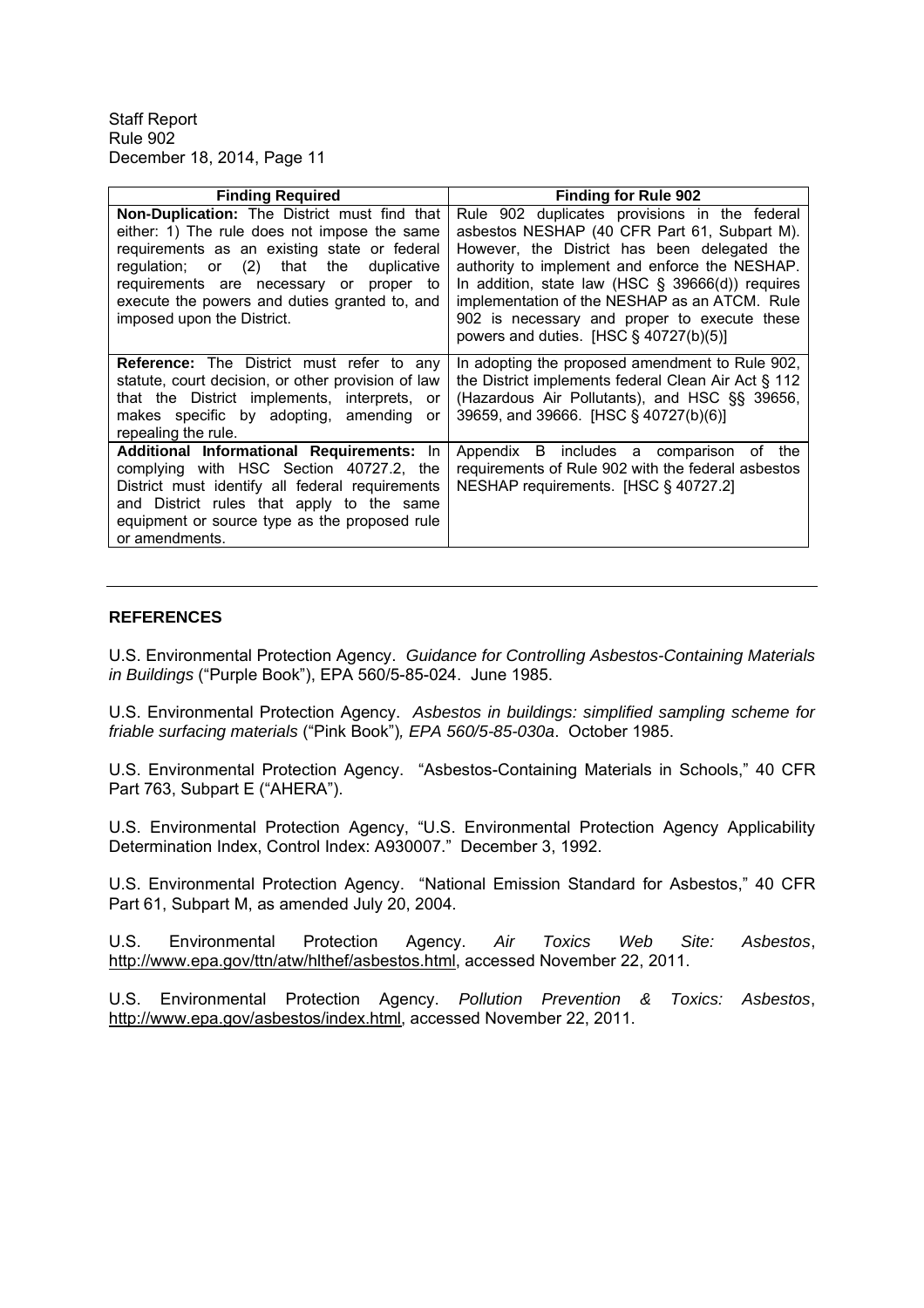### **Appendix A**

### **LIST OF CHANGES TO RULE**

### **Rule 902, Asbestos**

| <b>NEW</b><br><b>SECTION</b><br><b>NUMBER</b> | <b>EXISTING</b><br><b>SECTION</b><br><b>NUMBER</b> | <b>PROPOSED CHANGES</b>                                                                                                                                                                                                                                                                                                                                                                                                                                                                                                                                                                                                                                                                             |
|-----------------------------------------------|----------------------------------------------------|-----------------------------------------------------------------------------------------------------------------------------------------------------------------------------------------------------------------------------------------------------------------------------------------------------------------------------------------------------------------------------------------------------------------------------------------------------------------------------------------------------------------------------------------------------------------------------------------------------------------------------------------------------------------------------------------------------|
| Index 222                                     | N/A                                                | Added "Facility" to the index. This index entry had been<br>omitted.                                                                                                                                                                                                                                                                                                                                                                                                                                                                                                                                                                                                                                |
| N/A                                           | Index 220                                          | Removed "Glove Bag Project" from the index. This index<br>entry had been left in the index after the section was removed<br>in a previous amendment.                                                                                                                                                                                                                                                                                                                                                                                                                                                                                                                                                |
| 102                                           | N/A                                                | Added an applicability section to specify who is subject to the<br>requirements of the rule.                                                                                                                                                                                                                                                                                                                                                                                                                                                                                                                                                                                                        |
| 110.1                                         | Same                                               | Fixed grammatical errors. Specified that residential facilities<br>intentionally burned for firefighting training are subject to the<br>rule, consistent with the intent of the NESHAP <sup>17</sup> , even if there<br>are four or fewer dwelling units.                                                                                                                                                                                                                                                                                                                                                                                                                                           |
| 110.2                                         | Same                                               | Restructured rule to place the threshold quantities of suspect<br>material into a table (Table 1). These same threshold<br>quantities are included in various sections throughout the rule<br>and for simplicity, Table 1 may be referenced. Replaced<br>"removed from" with "disturbed at" because the new definition<br>of "disturb" encompasses the former definitions of "removing"<br>and "stripping." Removed "including RACM" because it is<br>redundant and creates confusion between RACM and suspect<br>material. The rule does not apply if the amount of "suspect<br>material" is less than Table 1 thresholds even without surveys<br>(Section 401) to determine the presence of RACM. |
| 110.3                                         | N/A                                                | Added an exemption from the entire rule for emergency<br>renovation operations where the amount of suspect material<br>being disturbed is less than the threshold quantities listed in<br>Table 1. The NESHAP (40 CFR 61.145(a)(4)(iv)) includes a<br>similar exemption, but for RACM instead of suspect material.<br>Because the amount of RACM is less than or equal to the<br>amount of suspect material, this exemption is more stringent<br>than the NESHAP. Staff has been implementing requirements<br>for emergency renovations in this manner; the addition of this<br>section makes the exemption explicit in Rule 902.                                                                   |

 $17$  U.S. Environmental Protection Agency, "U.S. Environmental Protection Agency Applicability Determination Index, Control Index: A930007." December 3, 1992.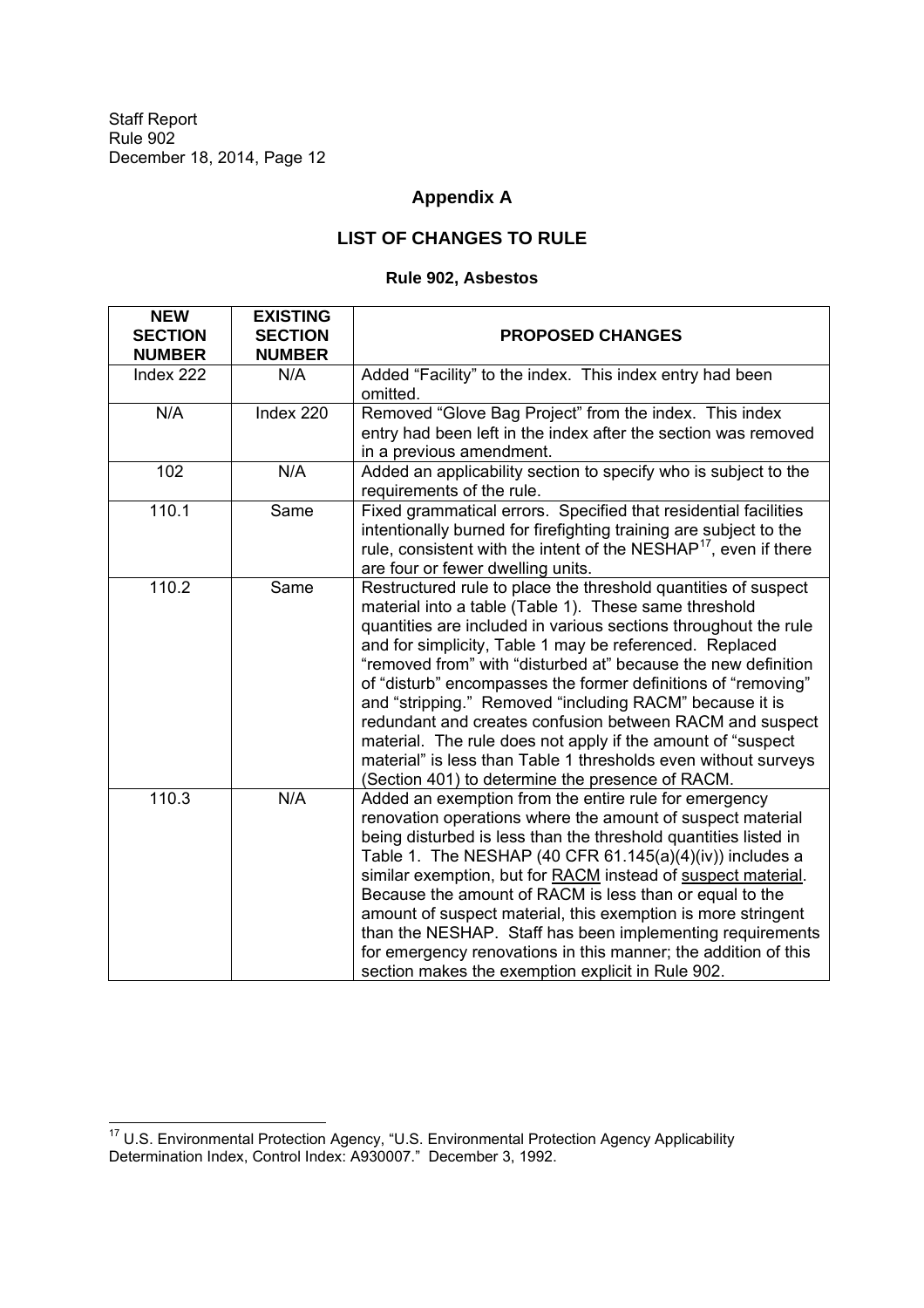| <b>NEW</b><br><b>SECTION</b><br><b>NUMBER</b> | <b>EXISTING</b><br><b>SECTION</b><br><b>NUMBER</b> | <b>PROPOSED CHANGES</b>                                                                                                                                                                                                                                                                                                                                                                                                                                                                                                                                                                                                                                                                        |
|-----------------------------------------------|----------------------------------------------------|------------------------------------------------------------------------------------------------------------------------------------------------------------------------------------------------------------------------------------------------------------------------------------------------------------------------------------------------------------------------------------------------------------------------------------------------------------------------------------------------------------------------------------------------------------------------------------------------------------------------------------------------------------------------------------------------|
| 110.4                                         | 110.3                                              | This exempts nonscheduled renovation projects from Section<br>401 (and all other rule requirements) if the amount of suspect<br>material is below the thresholds. Facilities that anticipate<br>disturbing asbestos during the year may file a single annual<br>plan, rather than an individual plan for each renovation. These<br>renovations are referred to as "nonscheduled". Changed<br>"RACM" to "suspect material" because a Section 401 survey is<br>needed to confirm RACM amounts. Took out the term<br>"removed" because it has been incorporated into the definition<br>of "disturb." Replaced Sections 110.3(a) through (c) with a<br>reference to the amounts listed in Table 1. |
| 111.1                                         | Same                                               | Reworded section to clarify that if the survey amount of RACM<br>is less than the amounts listed in Table 2, the operation is<br>exempt from non-survey requirements. Moved RACM<br>threshold quantities in subsections $a - c$ . to Table 2. These<br>same threshold quantities are included in various sections<br>throughout the rule and for simplicity, Table 2 may be<br>referenced.                                                                                                                                                                                                                                                                                                     |
| 111.2                                         | N/A                                                | Added exemption from the non-survey requirements where a<br>survey has established that the amount of RACM disturbed is<br>less than the threshold quantities listed in Table 2. This<br>exemption is consistent with the NESHAP (40 CFR<br>$61.145(a)(4)(iv)$ , except that the NESHAP does not require a<br>survey to be performed. Staff has already been implementing<br>requirements for emergency renovations in this manner; the<br>addition of this section makes the exemption scope explicit in<br>Rule 902. The language was made consistent with Section<br>111.1.                                                                                                                 |
| 111.3                                         | N/A                                                | Added exemption from the non-survey requirements for<br>nonscheduled renovations where a survey has established<br>that the amount of RACM disturbed from all nonscheduled<br>renovations within the calendar year is less than the threshold<br>quantities listed in Table 2. This exemption is consistent with<br>the NESHAP (40 CFR $61.145(a)(4)(iv)$ ), except that the<br>NESHAP does not require a survey to be performed. Staff<br>has already been implementing requirements for<br>nonscheduled renovations in this manner; the addition of this<br>section makes the exemption scope explicit in Rule 902. The<br>language was made consistent with Section 111.1.                  |
| 111.4                                         | 111.2                                              | Reworded section for clarity and replaced RACM threshold<br>quantities with a reference to Table 2. Added Section 404 to<br>the list of sections not included in the exemption. Section 404<br>requires that the District be notified of any changes to the<br>initial notification required by Section 402; its omission was an<br>error.                                                                                                                                                                                                                                                                                                                                                     |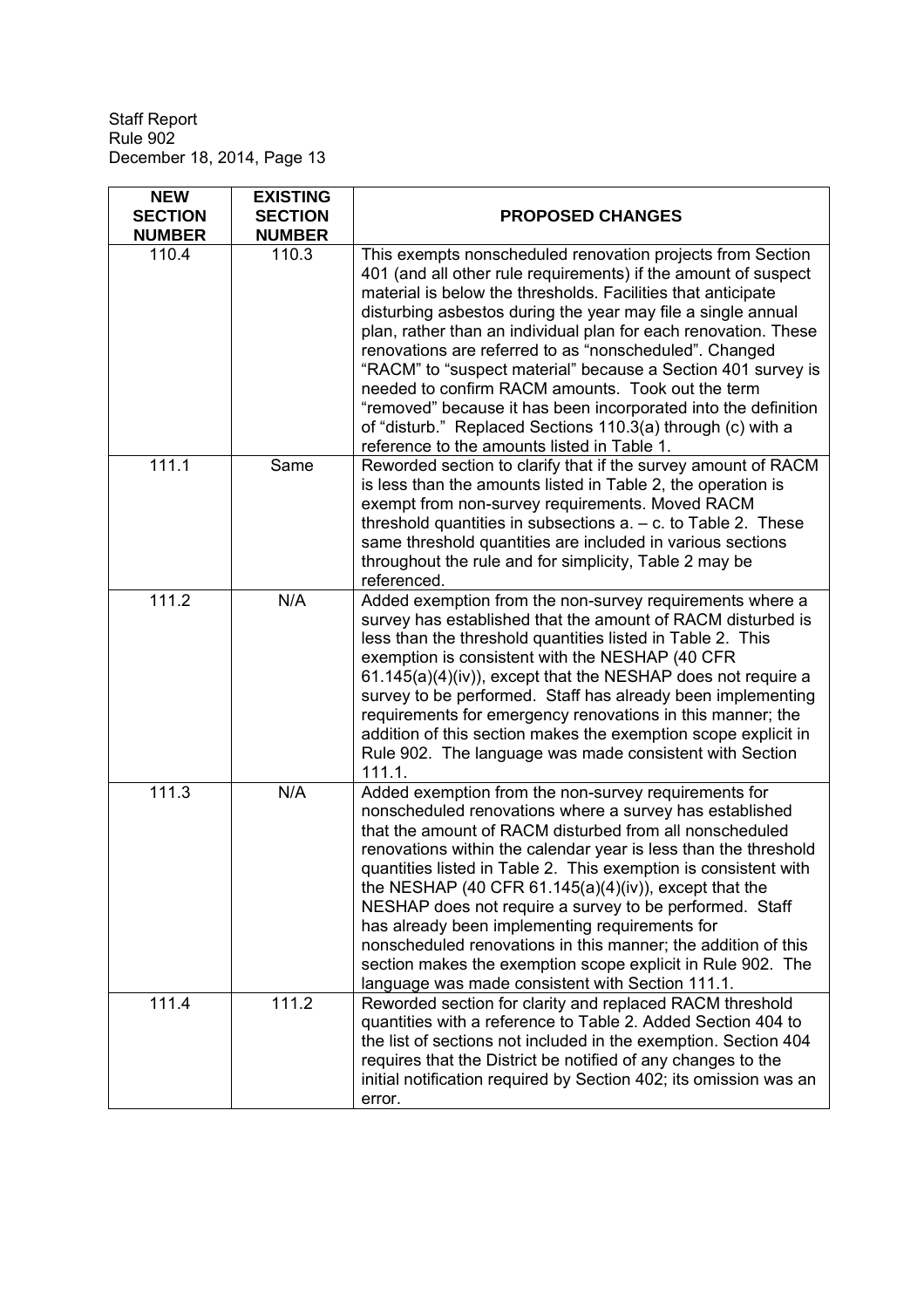| <b>NEW</b><br><b>SECTION</b><br><b>NUMBER</b> | <b>EXISTING</b><br><b>SECTION</b><br><b>NUMBER</b> | <b>PROPOSED CHANGES</b>                                                                                                                                                                                                                                                                                                                                                                                                                                                                                                                                                                                                                                                                                                                                           |
|-----------------------------------------------|----------------------------------------------------|-------------------------------------------------------------------------------------------------------------------------------------------------------------------------------------------------------------------------------------------------------------------------------------------------------------------------------------------------------------------------------------------------------------------------------------------------------------------------------------------------------------------------------------------------------------------------------------------------------------------------------------------------------------------------------------------------------------------------------------------------------------------|
| 111.5                                         | 111.3                                              | Added "the survey requirement in" as a brief description of<br>Section 401. Also, added "demolition or renovation" after<br>"owner or operator", consistent with the new definitions.<br>Added Section 404 to the list of sections not included in the<br>exemption. Section 404 requires that the District be notified of<br>any changes to the initial notification required by Section 402;<br>its omission was an error.                                                                                                                                                                                                                                                                                                                                      |
| 204                                           | N/A                                                | Added definition of "asbestos abatement contractor" as any<br>person engaged by the owner or operator of a demolition or<br>renovation to disturb asbestos from a demolition or renovation<br>or to supervise or direct those activities. If the asbestos<br>abatement contractor performs the duties of an asbestos<br>consultant then that person is deemed to be an asbestos<br>consultant while performing those duties.                                                                                                                                                                                                                                                                                                                                      |
| 205                                           | N/A                                                | Added definition of "asbestos consultant" consistent with the<br>California Business and Professions Code Section 7181.<br>Added other clarifications to indicate that asbestos consultants<br>perform surveys. It was also clarified that an asbestos<br>consultant may supervise or direct another performing the<br>duties listed in the definition. If the asbestos consultant<br>performs the duties of an asbestos abatement contractor then<br>that person is deemed to be an asbestos abatement<br>contractor while performing those duties.                                                                                                                                                                                                              |
| 206                                           | 204                                                | Section renumbered                                                                                                                                                                                                                                                                                                                                                                                                                                                                                                                                                                                                                                                                                                                                                |
| 207.1                                         | 205.1                                              | Clarified that waste from control devices is asbestos-<br>containing waste material.                                                                                                                                                                                                                                                                                                                                                                                                                                                                                                                                                                                                                                                                              |
| 207.2                                         | 205.2                                              | Fixed a grammatical error by replacing "and" with "or." Added<br>rags and containment materials to the list of materials that are<br>considered to be contaminated with asbestos.                                                                                                                                                                                                                                                                                                                                                                                                                                                                                                                                                                                 |
| $208 - 210$                                   | $206 - 208$                                        | Sections renumbered                                                                                                                                                                                                                                                                                                                                                                                                                                                                                                                                                                                                                                                                                                                                               |
| 211                                           | 209                                                | Deleted "and in its present form" to make the definition<br>consistent with the NESHAP definition.                                                                                                                                                                                                                                                                                                                                                                                                                                                                                                                                                                                                                                                                |
| 212                                           | 210                                                | Section renumbered                                                                                                                                                                                                                                                                                                                                                                                                                                                                                                                                                                                                                                                                                                                                                |
| 213                                           | 211                                                | Replaced "removing or stripping" with "disturbing" because<br>stripping and removing have been incorporated into the<br>definition of disturb. Clarified that the completion date is also<br>when all asbestos-containing material, not just waste, has<br>been removed from the project. Deleted the sentence "This<br>includes, but is not limited to, polyurethane plastic sheeting<br>contaminated with visible emissions" because plastic sheeting<br>has already been added to the definition of Asbestos-<br>Containing Waste Material. Added a sentence to clarify that<br>the completion date for demolitions with RACM less than the<br>thresholds in Table 2 is when all structural members and<br>facility components have been wrecked or taken out. |
| $214 - 216$                                   | $212 - 214$                                        | Sections renumbered.                                                                                                                                                                                                                                                                                                                                                                                                                                                                                                                                                                                                                                                                                                                                              |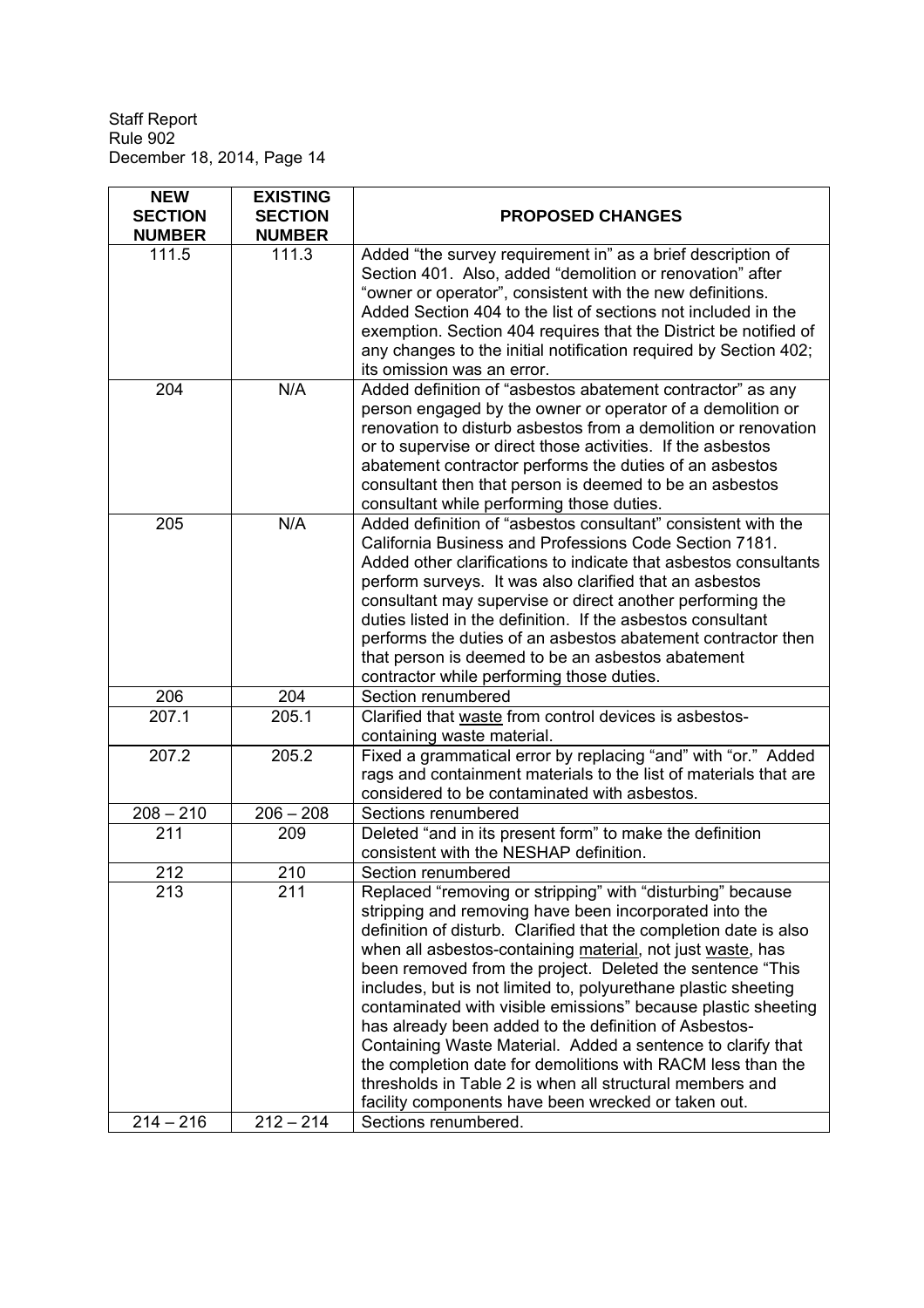| <b>NEW</b><br><b>SECTION</b><br><b>NUMBER</b> | <b>EXISTING</b><br><b>SECTION</b><br><b>NUMBER</b> | <b>PROPOSED CHANGES</b>                                                                                                                                                                                                                                                                                                                                                                                                                                                                                                                                                                                                                                                                                                                                                                                                                |
|-----------------------------------------------|----------------------------------------------------|----------------------------------------------------------------------------------------------------------------------------------------------------------------------------------------------------------------------------------------------------------------------------------------------------------------------------------------------------------------------------------------------------------------------------------------------------------------------------------------------------------------------------------------------------------------------------------------------------------------------------------------------------------------------------------------------------------------------------------------------------------------------------------------------------------------------------------------|
| 217                                           | N/A                                                | Defined "debris" as the remains of something broken down,<br>destroyed, or disturbed. Also specified that any material that<br>asbestos-containing material has come in contact with,<br>including soil, is also debris. This ensures that such material<br>will be treated as potentially contaminated with asbestos.                                                                                                                                                                                                                                                                                                                                                                                                                                                                                                                 |
| 218                                           | 215                                                | Clarified that only intentional burning, not accidental burning,<br>is considered to be a demolition. Added "together with any<br>related handling operations" for consistency with the NESHAP<br>definition. Clarified that the handling of material after an<br>accidental fire is part of a demolition.                                                                                                                                                                                                                                                                                                                                                                                                                                                                                                                             |
| 219                                           | N/A                                                | Defined "disturb" as a combination of the previous definitions<br>of "removing" and "stripping." Used the term "suspect<br>material" instead of RACM, to make the definition more<br>general. Disturb will replace removing and/or stripping<br>throughout the rule.                                                                                                                                                                                                                                                                                                                                                                                                                                                                                                                                                                   |
| N/A                                           | 216                                                | Removed the definition of "element" because it is redundant<br>with the definition of "facility component."                                                                                                                                                                                                                                                                                                                                                                                                                                                                                                                                                                                                                                                                                                                            |
| 220                                           | 217                                                | Changed the term to "emergency demolition or renovation" to<br>include the possibility of a building being demolished due to<br>an emergency as listed in this definition, which is consistent<br>with current practices. Changed "that applies" to "and that is<br>limited" to make clear that non-emergency demolitions or<br>renovations are subject to normal notification and other<br>requirements. Used the word "either" to specify that any one<br>of the conditions in Sections 220.1 through 220.3 is sufficient<br>to qualify the project as an "emergency". Deleted the<br>sentence "Ultimate approval of the use of this provision is left<br>to the discretion of the Air Pollution Control Officer" as this is<br>specified elsewhere (e.g., Section 301.7(a)) in the rule.<br>Restructured last sentence for clarity. |
| 221                                           | 218                                                | Changed the definition of "fabricating" to be identical to the<br>NESHAP definition.                                                                                                                                                                                                                                                                                                                                                                                                                                                                                                                                                                                                                                                                                                                                                   |
| 222                                           | 219                                                | Changed the definition of "facility" to be consistent with the<br>NESHAP definition. Staff excluded the part of the NESHAP<br>definition related to "lofts" but specified that the exemption for<br>residential buildings applies only to strictly residential buildings<br>having for or fewer dwelling units.                                                                                                                                                                                                                                                                                                                                                                                                                                                                                                                        |
| 223                                           | N/A                                                | Added definition of "facility component" identical to the<br>NESHAP definition.                                                                                                                                                                                                                                                                                                                                                                                                                                                                                                                                                                                                                                                                                                                                                        |
| 224                                           | 220                                                | Changed the definition of "friable asbestos-containing<br>material" to "friable" for consistency with other rule language.<br>The definition of friable is consistent with the 40 CFR Section<br>763.83 definitions of friable and damaged friable<br>miscellaneous ACM.                                                                                                                                                                                                                                                                                                                                                                                                                                                                                                                                                               |
| 225                                           | N/A                                                | Added definition of "fugitive source" identical to the definition<br>in the NESHAP.                                                                                                                                                                                                                                                                                                                                                                                                                                                                                                                                                                                                                                                                                                                                                    |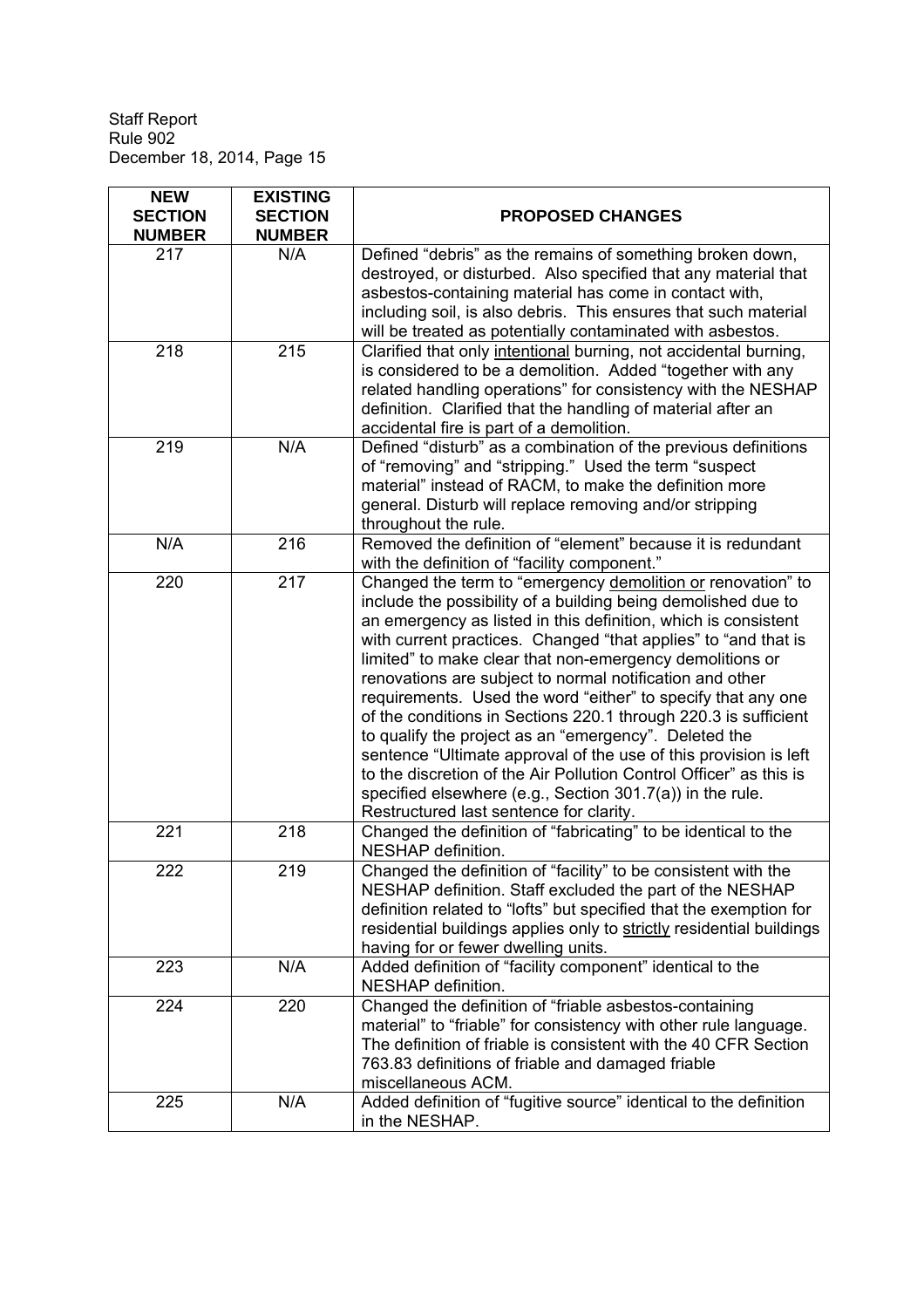| <b>NEW</b><br><b>SECTION</b><br><b>NUMBER</b> | <b>EXISTING</b><br><b>SECTION</b><br><b>NUMBER</b> | <b>PROPOSED CHANGES</b>                                                                                                                                                                                                                                                                                                                                                                                                                                                                                                          |
|-----------------------------------------------|----------------------------------------------------|----------------------------------------------------------------------------------------------------------------------------------------------------------------------------------------------------------------------------------------------------------------------------------------------------------------------------------------------------------------------------------------------------------------------------------------------------------------------------------------------------------------------------------|
| 226                                           | 221                                                | Reworded the definition of "glove bag technique" to clarify and<br>match with the proposed requirements for the glove bag<br>technique in Section 301.3(e).                                                                                                                                                                                                                                                                                                                                                                      |
| 227                                           | 222                                                | Section renumbered.                                                                                                                                                                                                                                                                                                                                                                                                                                                                                                              |
| 228                                           | 223                                                | Added the condition that in order for a waste disposal site to<br>be inactive there must not have been asbestos-containing<br>waste material deposited at the site within the past year. This<br>addition is consistent with the NESHAP definition.                                                                                                                                                                                                                                                                              |
| 229                                           | 224                                                | Replaced "owner or operator (or owner or operator under<br>common control)" with language from the Rule 202 definition<br>of Stationary Source to clarify meaning.                                                                                                                                                                                                                                                                                                                                                               |
| $230 - 232$                                   | $225 - 227$                                        | Sections renumbered.                                                                                                                                                                                                                                                                                                                                                                                                                                                                                                             |
| 233                                           | N/A                                                | Defined "non-porous material or debris" consistent with the<br>definition for "non-porous material" in Rule 460.                                                                                                                                                                                                                                                                                                                                                                                                                 |
| 234                                           | 228                                                | Clarified that nonscheduled renovation operations may include<br>a number of individual renovations. Replaced the term<br>"equipment" with "facility component" for clarity and because<br>facility component is already defined. Specified that the<br>renovations occur within a given period of time.                                                                                                                                                                                                                         |
| 235                                           | N/A                                                | Added the definition of "open air abatement technique." This<br>technique is used on projects such as roof abatement, soil<br>abatement, removing fire debris, and demolishing buildings<br>that pose a safety hazard. This technique involves setting up<br>a regulated area instead of a containment.                                                                                                                                                                                                                          |
| 236                                           | N/A                                                | Added the definition of "operator of a demolition or<br>renovation." This definition was added because the definition<br>of "owner or operator of a demolition or renovation" was<br>removed. For clarity, separate definitions of "owner" and<br>"operator" are proposed. The definition of "operator of a<br>demolition or renovation" includes property managers,<br>contractors, architects, or supervisors or any other person<br>who manages, supervises, controls, or directs operation of a<br>demolition or renovation. |
| 237 – 238                                     | $229 - 230$                                        | Sections renumbered.                                                                                                                                                                                                                                                                                                                                                                                                                                                                                                             |
| N/A                                           | 231                                                | Removed the definition of "owner or operator of a demolition<br>or renovation" because the definitions of "owner" and<br>"operator" have been split into separate definitions.                                                                                                                                                                                                                                                                                                                                                   |
| 239                                           | N/A                                                | Added the definition of "owner of a demolition or renovation."<br>This definition was added because the definition of "owner or<br>operator of a demolition or renovation" was removed. For<br>clarity, separate definitions of "owner" and "operator" are<br>proposed. The definition of "owner of a demolition or<br>renovation" is any person who owns, rents, or leases a facility<br>being demolished or renovated.                                                                                                         |
| 240                                           | 232                                                | Amended the definition of "particulate asbestos material" to<br>match the NESHAP definition.                                                                                                                                                                                                                                                                                                                                                                                                                                     |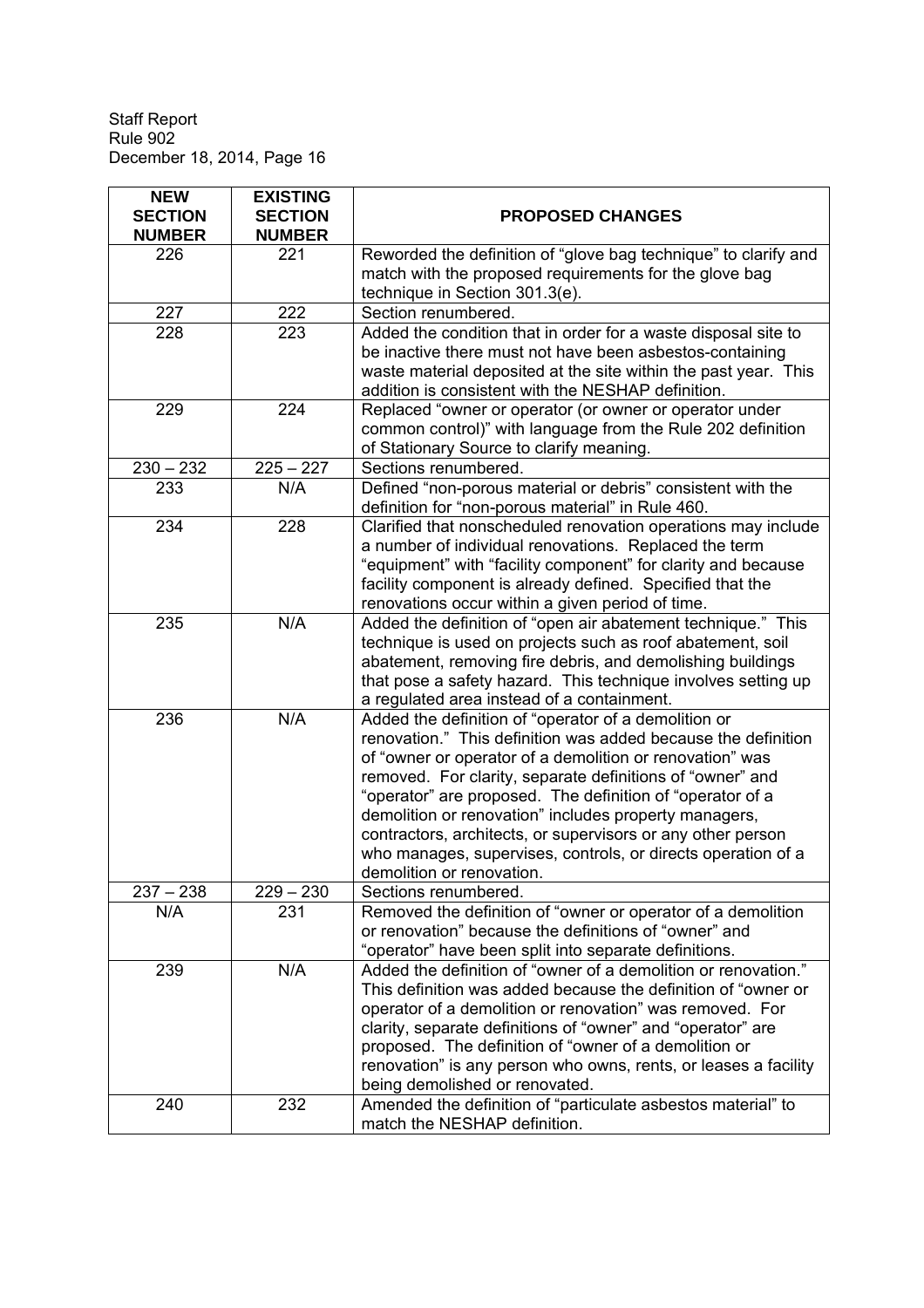| <b>NEW</b><br><b>SECTION</b><br><b>NUMBER</b> | <b>EXISTING</b><br><b>SECTION</b><br><b>NUMBER</b> | <b>PROPOSED CHANGES</b>                                                                                                                                                                                                                                                                                                                                                                                                                                                      |
|-----------------------------------------------|----------------------------------------------------|------------------------------------------------------------------------------------------------------------------------------------------------------------------------------------------------------------------------------------------------------------------------------------------------------------------------------------------------------------------------------------------------------------------------------------------------------------------------------|
| 241                                           | 233                                                | Replaced the reference to "nonscheduled renovation<br>operations" with "a number of related operations" to avoid<br>potential misinterpretation or confusion with the term defined<br>in Section 234 and its associated requirements. Replaced<br>"removed or stripped" with "disturbed" because the definitions                                                                                                                                                             |
|                                               |                                                    | of these terms have been incorporated into the definition of<br>disturb.                                                                                                                                                                                                                                                                                                                                                                                                     |
| N/A                                           | 234                                                | Removed the definition of "removing" because it has been<br>replaced with "disturb" in the rule language.                                                                                                                                                                                                                                                                                                                                                                    |
| 242                                           | N/A                                                | Defined "regulated area" as a work area demarcated by the<br>asbestos abatement contractor that may contain asbestos.                                                                                                                                                                                                                                                                                                                                                        |
| 243                                           | 235                                                | Section renumbered.                                                                                                                                                                                                                                                                                                                                                                                                                                                          |
| 244                                           | 236                                                | Amended the definition of "renovation" to be consistent with<br>the NESHAP definition.                                                                                                                                                                                                                                                                                                                                                                                       |
| $245 - 247$                                   | $237 - 239$                                        | Sections renumbered.                                                                                                                                                                                                                                                                                                                                                                                                                                                         |
| 248                                           | N/A                                                | Added definition of "site surveillance technician" from the<br>California Business and Professions Code Section 7182.                                                                                                                                                                                                                                                                                                                                                        |
| 249                                           | 240                                                | Removed "active removal, or stripping" in the definition of<br>"start date" because removing and stripping have been<br>incorporated into the definition of "disturb."                                                                                                                                                                                                                                                                                                       |
| N/A                                           | 241                                                | Removed the definition of "stripping" because it is now<br>included under the definition of "disturb."                                                                                                                                                                                                                                                                                                                                                                       |
| 250                                           | 242                                                | Added "of a facility" for clarification.                                                                                                                                                                                                                                                                                                                                                                                                                                     |
| 251.1                                         | 243.1                                              | Reworded section for clarification.                                                                                                                                                                                                                                                                                                                                                                                                                                          |
| 251.2                                         | 243.2                                              | Added acoustic ceiling material, cement pipes and flues, and<br>ceiling or wall texture material as examples of suspect<br>material.                                                                                                                                                                                                                                                                                                                                         |
| 252                                           | 244                                                | Added language for consistency with the NESHAP definition.<br>Added the sentence "This includes, but is not limited to,<br>asbestos debris found outside the regulated area at a facility."<br>This sentence is based on the BAAQMD Rule 11-2, Asbestos<br>Demolition, Renovation and Manufacturing, definition of visible<br>emissions.                                                                                                                                     |
| 253                                           | 245                                                | Section renumbered.                                                                                                                                                                                                                                                                                                                                                                                                                                                          |
| 254                                           | 246                                                | Removed "by the Air Pollution Control Officer" because it<br>incorrectly implies APCO discretion.                                                                                                                                                                                                                                                                                                                                                                            |
| 255                                           | 247                                                | Section renumbered.                                                                                                                                                                                                                                                                                                                                                                                                                                                          |
| 256                                           | N/A                                                | Added a definition of "wrap and cut/chop technique." This<br>technique involves removing a section of pipe or similar facility<br>component that is encased in RACM. In this technique, glove<br>bags are used around the area where the component is cut<br>and the section to be removed between the cuts is covered in<br>leak-tight wrapping (which conforms to the NESHAP).<br>Requirements for the wrap and cut/chop technique have been<br>added to Section 301.3(c). |
| 257                                           | 248                                                | Section renumbered.                                                                                                                                                                                                                                                                                                                                                                                                                                                          |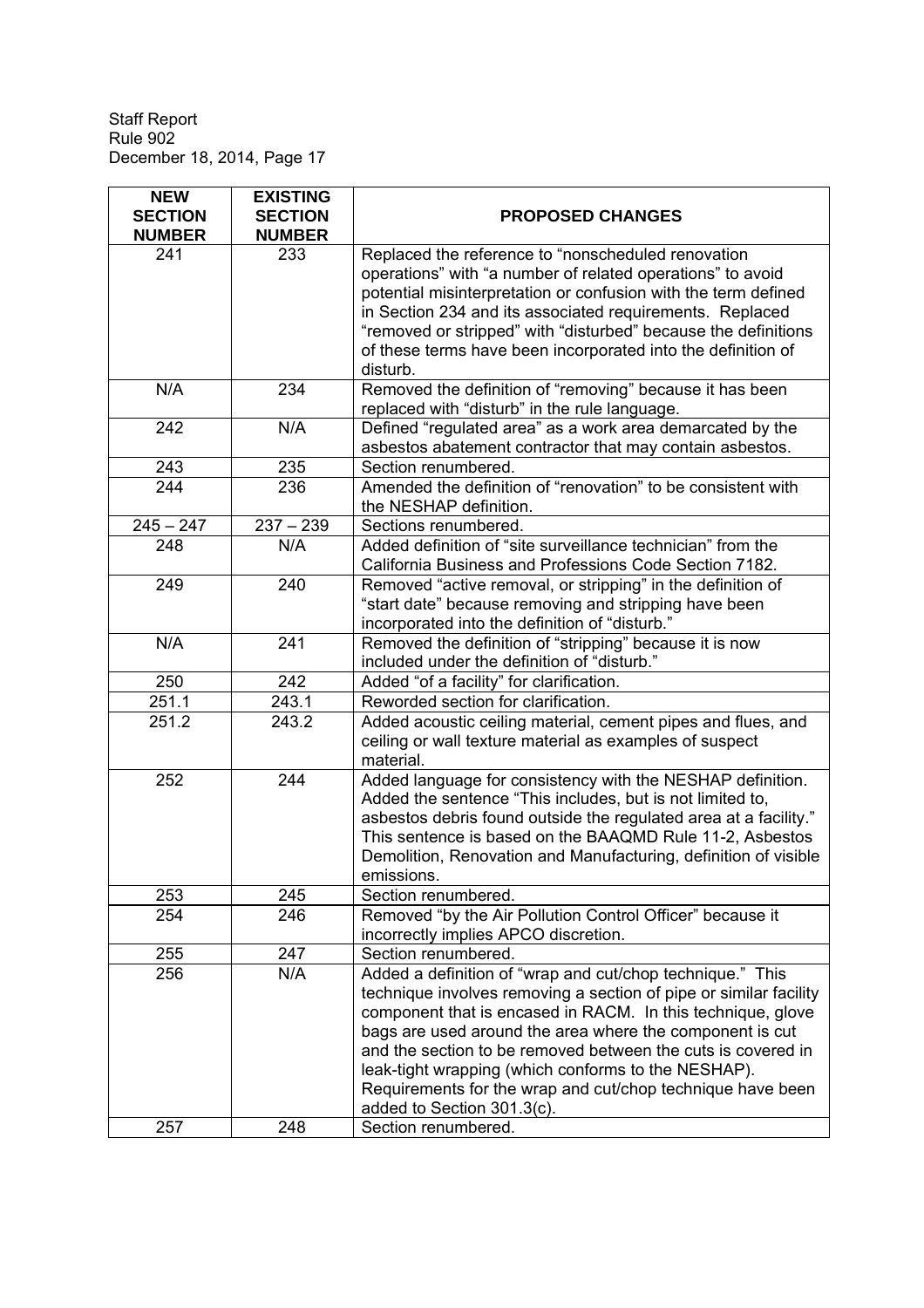| <b>NEW</b><br><b>SECTION</b><br><b>NUMBER</b> | <b>EXISTING</b><br><b>SECTION</b><br><b>NUMBER</b> | <b>PROPOSED CHANGES</b>                                                                                                                                                                                                                                                                                                                                                                                                                                                                |
|-----------------------------------------------|----------------------------------------------------|----------------------------------------------------------------------------------------------------------------------------------------------------------------------------------------------------------------------------------------------------------------------------------------------------------------------------------------------------------------------------------------------------------------------------------------------------------------------------------------|
| 301                                           | Same                                               | Removed "REMOVAL OF RACM PRIOR TO RENOVATION<br>OR DEMOLITION" from the title because not every subsection<br>is related to removal of RACM prior to renovation or<br>demolition.                                                                                                                                                                                                                                                                                                      |
| 301.1                                         | Same                                               | Titled the section "SURVEYS." Clarified language to say that<br>an owner or operator of a renovation or demolition must<br>conduct a survey. Simplified the language in Subsection (a).<br>Added that any asbestos consultant or asbestos abatement<br>contractor engaged by the owner or operator to perform the<br>survey is responsible for compliance.                                                                                                                             |
| 301.2                                         | Same                                               | Titled the section "REMOVAL OF RACM PRIOR TO<br>RENOVATION OR DEMOLITION."                                                                                                                                                                                                                                                                                                                                                                                                             |
| 301.2(b)                                      | Same                                               | Replaced "similar structural material" with "similarly hard<br>material" for clarification.                                                                                                                                                                                                                                                                                                                                                                                            |
| N/A                                           | 301.2(c)                                           | Removed section because the requirements of Sections 301.7<br>and 303 are already applicable.                                                                                                                                                                                                                                                                                                                                                                                          |
| 301.2(c)                                      | N/A                                                | Specified that any asbestos abatement contractor engaged to<br>perform RACM removal must comply with requirements of<br>Sections 301.2(a) and (b).                                                                                                                                                                                                                                                                                                                                     |
| 301.3                                         | Same                                               | Clarified that it is the responsibility of the owner or operator of<br>a demolition or renovation to insure that the requirements of<br>this section are followed for any area where RACM is being<br>disturbed. Replaced "stripped or removed" with "disturbed"<br>because the definitions of stripping and removing have been<br>incorporated into the definition of disturb.                                                                                                        |
| 301.3(a)                                      | N/A                                                | Moved Section 301.5 POSTING here because the posting of<br>warning signs is part of the work environment. Replaced<br>"immediately prior to any entrance/exit into" with "directly<br>leading to." The intent of this section is to prevent the public<br>from entering areas where they could be exposed to asbestos,<br>and this change was made to avoid confusion about where<br>signs must be posted. Also, clarified that OSHA-compliant<br>signs may be used as an alternative. |
| 301.3(b)                                      | 301.3(a)                                           | Section renumbered.                                                                                                                                                                                                                                                                                                                                                                                                                                                                    |
| 301.3(b)(1)                                   | 301.3(b)                                           | Made a subsection of CONTAINMENT since viewing ports are<br>part of the containment. Removed "as determined by the Air<br>Pollution Control Officer" as it is already implied. Changed<br>"barrier" to "containment area" for consistency. Changed<br>"stripping and removing" to "disturbance." Added "demolition<br>or renovation after "owner or operator".                                                                                                                         |
| 301.3(b)(1)(b)                                | 301.3(b)(2)                                        | Clarified that the interior is the containment interior.                                                                                                                                                                                                                                                                                                                                                                                                                               |
| 301.3(b)(2)                                   | 301.3(c)                                           | Made a subsection of CONTAINMENT since the pressure<br>differential is a component of the containment. Replaced<br>"barrier" with "containment area" for consistency. Added<br>"demolition or renovation" after "owner or operator".                                                                                                                                                                                                                                                   |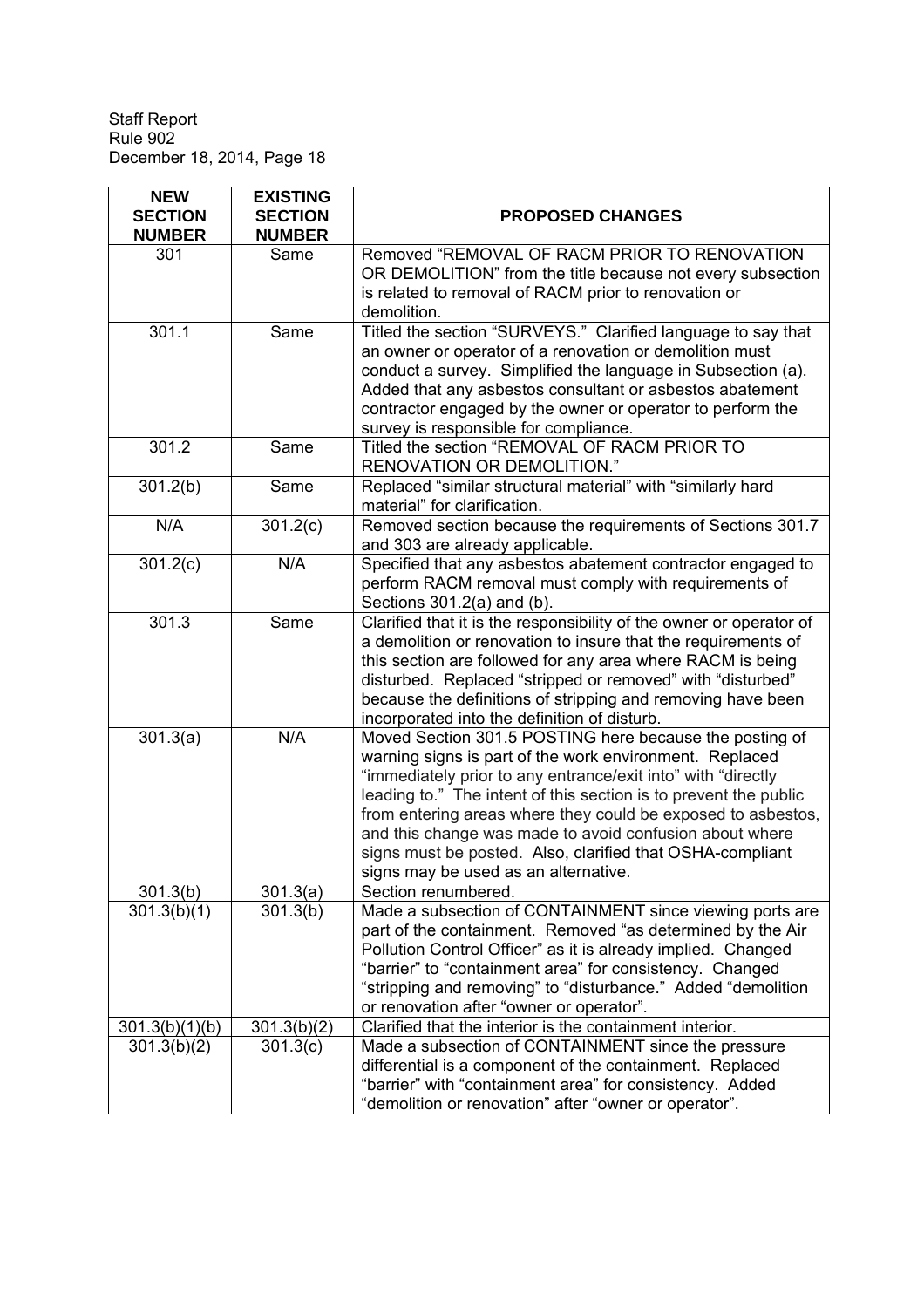| <b>NEW</b><br><b>SECTION</b><br><b>NUMBER</b> | <b>EXISTING</b><br><b>SECTION</b><br><b>NUMBER</b> | <b>PROPOSED CHANGES</b>                                                                                                                                                                                                                                                                                                                                                                                                                                                                 |
|-----------------------------------------------|----------------------------------------------------|-----------------------------------------------------------------------------------------------------------------------------------------------------------------------------------------------------------------------------------------------------------------------------------------------------------------------------------------------------------------------------------------------------------------------------------------------------------------------------------------|
| 301.3(b)(3)                                   | 301.3(d)                                           | Made a subsection of CONTAINMENT since the exhaust<br>ventilation is a component of the containment. Changed<br>"isolated area" to "containment area" for consistency.                                                                                                                                                                                                                                                                                                                  |
| 301.3(c)                                      | N/A                                                | Added a section for alternatives to containment as described<br>in Section 301.3(b). There are techniques to protect against<br>the release of asbestos fibers during RACM removal such as<br>the glove bag technique, the wrap and cut/chop technique, or<br>the open air abatement technique. An owner or operator may<br>use one of the techniques in this section in lieu of the<br>containment requirements of Section 301.3(a). These are<br>acceptable methods under the NESHAP. |
| 301.3(c)(1)                                   | N/A                                                | Specified requirements for the glove bag technique based on<br>Staff's expertise.                                                                                                                                                                                                                                                                                                                                                                                                       |
| 301.3(c)(2)                                   | N/A                                                | Specified requirements for the wrap and cut/chop technique<br>based on Staff's expertise.                                                                                                                                                                                                                                                                                                                                                                                               |
| 301.3(c)(3)                                   | N/A                                                | Roof abatement, soil abatement, removal of fire debris, and<br>demolishing buildings that pose a safety hazard are projects<br>that cannot feasibly be enclosed in an asbestos containment<br>structure. In these cases an open air abatement technique<br>may be used. The open air abatement technique requires<br>establishing a regulated area as defined in Section 240. Note<br>that, consistent with the NESHAP, the wetting requirements of<br>Section 301.4 also apply.        |
| 301.3(c)(4)                                   | N/A                                                | Other alternative methods to containment may be approved in<br>writing by the APCO.                                                                                                                                                                                                                                                                                                                                                                                                     |
| 301.3(d)                                      | N/A                                                | Specified that the owner or operator of a demolition or<br>renovation and any asbestos abatement contractor engaged<br>to perform RACM removal each must comply with the<br>requirements of Sections 301.3(a) through (c).                                                                                                                                                                                                                                                              |
| 301.4(a)                                      | 301.4                                              | Clarified that the wetting requirements apply to the owner or<br>operator of a demolition or renovation. Replaced "stripping or<br>removing" with "disturbance" because disturb incorporates<br>both stripping and removing.                                                                                                                                                                                                                                                            |
| 301.4(a)(1)                                   | 301.4(a)                                           | Replaced "element" with "facility component" for consistency<br>with the NESHAP. Removed the last sentence because it<br>contradicts the first sentence of the paragraph and is<br>inconsistent with the NESHAP $(40$ CFR 61.145 $(c)(7)$ ).                                                                                                                                                                                                                                            |
| 301.4(a)(2)                                   | 301.4(b)                                           | Added "demolition or renovation" after "owner or operator".                                                                                                                                                                                                                                                                                                                                                                                                                             |
| 301.4(a)(3)                                   | 301.4(c)                                           | Specified that a written determination will be issued regarding<br>damage to equipment from wetting. The determination will<br>state whether wetting may be suspended.                                                                                                                                                                                                                                                                                                                  |
| 301.4(b)                                      | N/A                                                | Specified that the owner or operator of a demolition or<br>renovation and any asbestos abatement contractor engaged<br>to perform RACM removal each must comply with the<br>requirements of Sections 301.4(a).                                                                                                                                                                                                                                                                          |
| N/A                                           | 301.5                                              | Moved language to Section 301.3(a).                                                                                                                                                                                                                                                                                                                                                                                                                                                     |
| N/A                                           | 301.6                                              | Deleted section and replaced it with Section 301.3(c)(1).                                                                                                                                                                                                                                                                                                                                                                                                                               |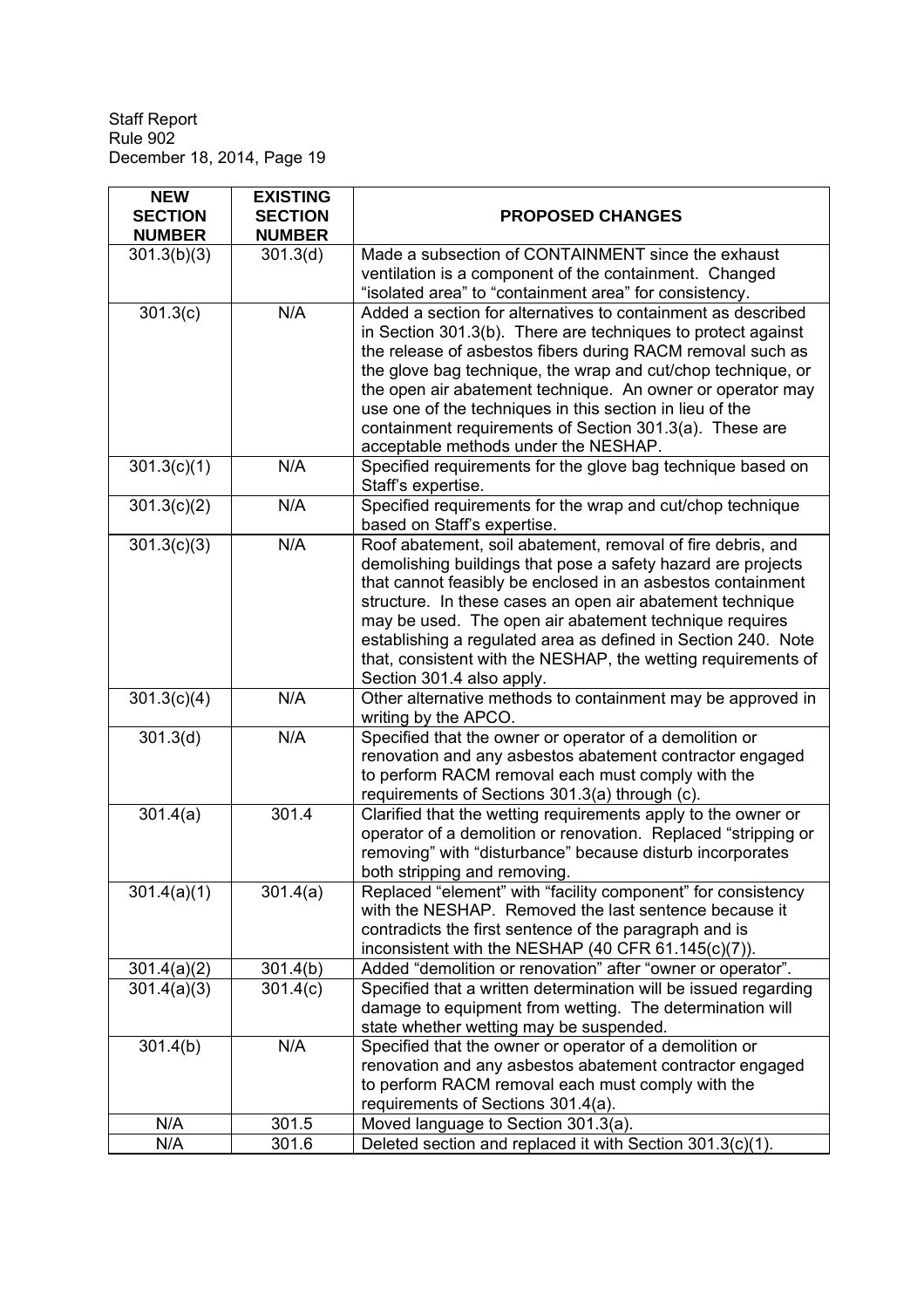$\overline{r}$ 

| <b>NEW</b><br><b>SECTION</b><br><b>NUMBER</b> | <b>EXISTING</b><br><b>SECTION</b><br><b>NUMBER</b> | <b>PROPOSED CHANGES</b>                                                                                                                                                                                                                                                                                                                                                                                                                                                                                                                                                                                         |
|-----------------------------------------------|----------------------------------------------------|-----------------------------------------------------------------------------------------------------------------------------------------------------------------------------------------------------------------------------------------------------------------------------------------------------------------------------------------------------------------------------------------------------------------------------------------------------------------------------------------------------------------------------------------------------------------------------------------------------------------|
| 301.5                                         | 301.7                                              | Clarified that the RACM waste handling requirements apply to<br>the owner or operator of a demolition or renovation. Replaced<br>"removed or stripped" with "disturbed" because the definitions<br>of removing and stripping are encompassed by the definition<br>of disturb.                                                                                                                                                                                                                                                                                                                                   |
| 301.5(b)                                      | 301.7(b)                                           | Replaced "removed or stripped" with "disturbed" because the<br>definitions of removing and stripping are encompassed by the<br>definition of disturb.                                                                                                                                                                                                                                                                                                                                                                                                                                                           |
| 301.5(c)(3)                                   | 301.7(c)(3)                                        | Added a labeling requirement consistent with the requirement<br>in Section 303.4(a)(2) to ensure that all containers with<br>asbestos-containing waste material have the proper warning<br>labels.                                                                                                                                                                                                                                                                                                                                                                                                              |
| 301.5(e)                                      | N/A                                                | Specified that the owner or operator of a demolition or<br>renovation and any asbestos abatement contractor engaged<br>to perform RACM removal each must comply with the<br>requirements of Sections 301.5(a) through (d)                                                                                                                                                                                                                                                                                                                                                                                       |
| 301.6(a)                                      | 301.8                                              | Specified that the owner and operator of a demolition or<br>renovation must ensure that the on-site-representative<br>requirements of this section are followed. Replaced "shall be<br>stripped or removed" with "is disturbed" because the<br>definitions of removing and stripping are encompassed by the<br>definition of disturb. Replaced "certifies that he or she is<br>familiar with" with "has reviewed" to simplify language. Added<br>"on-site representative must complete" for clarity. Clarified<br>that the on-site representative's training certification must be<br>kept at the project site. |
| 301.6(b)                                      | N/A                                                | Added that if the owner or operator of a demolition or<br>renovation engages any asbestos abatement contractor or<br>asbestos consultant to be an on-site representative, then the<br>contractor or consultant is also responsible for the<br>requirements of Section 301.6(a).                                                                                                                                                                                                                                                                                                                                 |
| 301.7                                         | 301.9                                              | Added "DEMOLITION OR" to the title to clarify that this<br>section applies to emergency demolitions as well as<br>emergency renovations, which is consistent with current<br>practices.                                                                                                                                                                                                                                                                                                                                                                                                                         |
| 301.7(a)                                      | 301.9                                              | Clarified the language to say the APCO may grant emergency<br>renovation or demolition approval (via an authorization<br>number). Moved limitation on work to the definition in Section<br>220.                                                                                                                                                                                                                                                                                                                                                                                                                 |
| 301.7(b)                                      | N/A                                                | Added that if the owner or operator of a demolition or<br>renovation engages any asbestos abatement contractor to<br>perform RACM removal then the contractor is also responsible<br>for compliance with Section 301.7(a).                                                                                                                                                                                                                                                                                                                                                                                      |
| 302                                           | Same                                               | Changed "SPECIAL" to "ADDITIONAL" so the title is clearer<br>that these requirements are in addition to the requirements of<br>Section 301. Specified that the owner or operator of a<br>demolition is responsible for the requirements of this section.                                                                                                                                                                                                                                                                                                                                                        |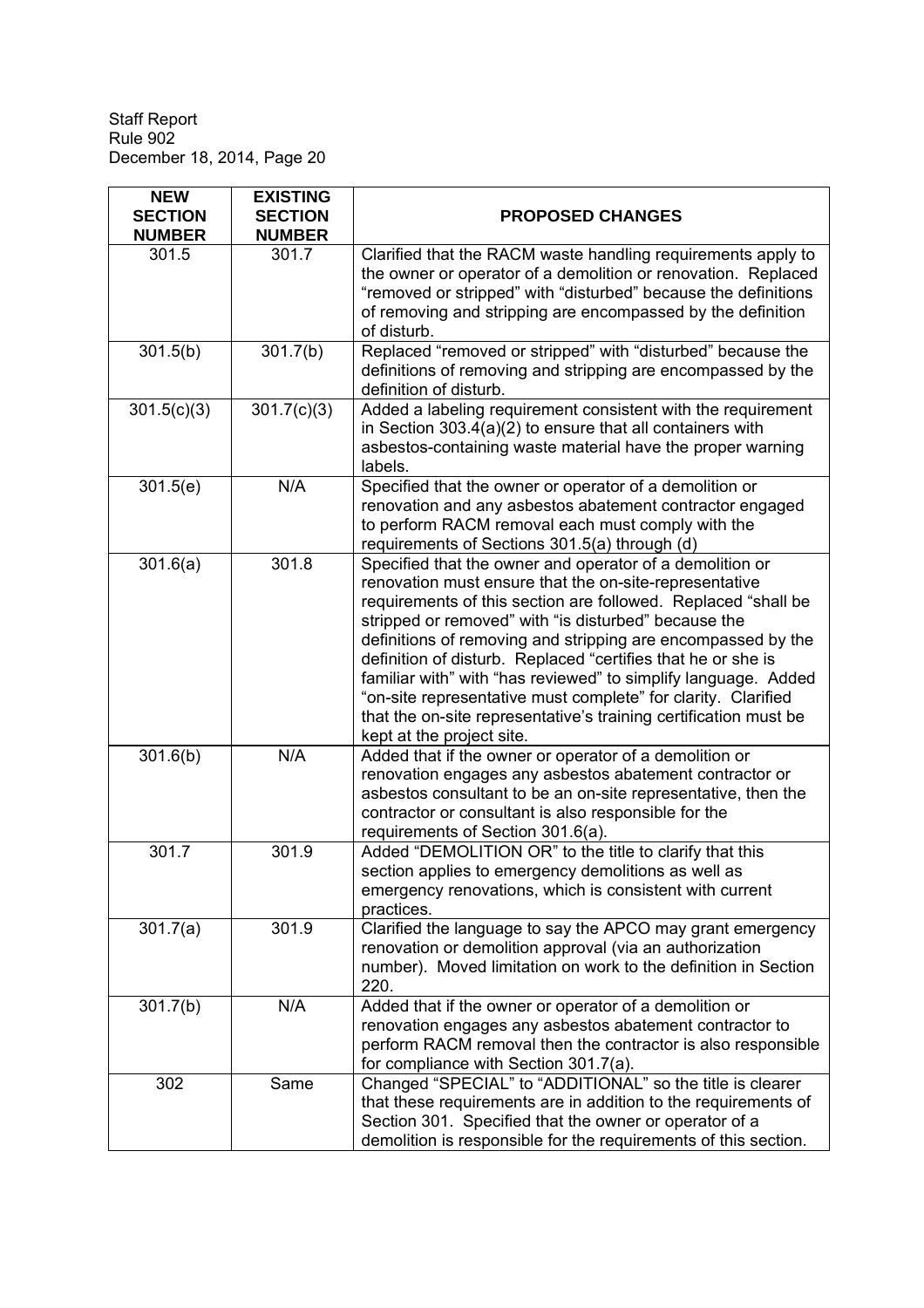| <b>NEW</b><br><b>SECTION</b><br><b>NUMBER</b> | <b>EXISTING</b><br><b>SECTION</b><br><b>NUMBER</b> | <b>PROPOSED CHANGES</b>                                                                                                                                                                                                                                                       |
|-----------------------------------------------|----------------------------------------------------|-------------------------------------------------------------------------------------------------------------------------------------------------------------------------------------------------------------------------------------------------------------------------------|
| 302.2(a)                                      | Same                                               | Simplified language.                                                                                                                                                                                                                                                          |
| 302.2(d)                                      | Same                                               | Specified that non-porous debris and materials that do not<br>contain asbestos and have been decontaminated do not need<br>to be treated as asbestos containing waste material. This<br>change clarifies the prior rule language and is consistent with<br>current practices. |
| 302.4                                         | Same                                               | Added "BEGINS" to the end of the section title for clarification.<br>Specified that if the RACM can be isolated then only the<br>isolated RACM must be treated as asbestos-containing waste<br>material.                                                                      |
| 302.5                                         | N/A                                                | Specified that if the owner or operator of a demolition or<br>renovation engages any asbestos abatement contractor to<br>perform RACM removal then the contractor must comply with<br>requirements of Sections 302.1 through 302.4.                                           |
| 303                                           | Same                                               | Added that the owner or operator of a demolition or renovation<br>subject to Sections 301 or 302 must comply with the<br>requirements of this section.                                                                                                                        |
| 303.1                                         | N/A                                                | Moved Section 303.5 to Section 303.1 to emphasize the<br>importance of this section.                                                                                                                                                                                          |
| 303.2                                         | 303.1                                              | Section renumbered.                                                                                                                                                                                                                                                           |
| 303.3                                         | 303.2                                              | Section renumbered.                                                                                                                                                                                                                                                           |
| $\overline{3}03.4$                            | 303.3                                              | Deleted "An owner or operator may elect to use" and instead<br>added "may be used" to the end of the paragraph to simplify<br>language. Specified that in order to use an alternate disposal<br>method a written request must be submitted to the APCO.                       |
| N/A                                           | 303.3(b)                                           | Deleted because language is unnecessary due to deletion of<br>Section 303.4(b)(2).                                                                                                                                                                                            |
| 303.4(b)                                      | 303.3(b)(1)                                        | Deleted language redundant with Section 303.3.                                                                                                                                                                                                                                |
| N/A                                           | 303.3(b)(2)                                        | Deleted language redundant with Section 207.                                                                                                                                                                                                                                  |
| 303.4(c)(2)                                   | 303.3(c)(2)                                        | Specified that the owner or operator must meet the<br>requirements of this section. Added "are discharged" for<br>clarification.                                                                                                                                              |
| 303.5                                         | 303.4                                              | Amended language for clarification purposes.                                                                                                                                                                                                                                  |
| N/A                                           | 303.5                                              | Moved language to Section 303.1.                                                                                                                                                                                                                                              |
| 303.6(c)                                      | Same                                               | Put the sign legend and notation into a table format so it is<br>easier to understand. Also, made notation requirements<br>consistent with the NESHAP and referenced OSHA<br>requirements in 29 CFR 1910.145(d)(4).                                                           |
| 303.7(b)                                      | Same                                               | Added language to clarify that the owner or operator must<br>ensure the waste transporter provides a copy of the waste<br>shipment record to the disposal site.                                                                                                               |
| 303.8                                         | N/A                                                | Specified that if the owner or operator of a demolition or<br>renovation engages any asbestos abatement contractor to<br>perform RACM removal subject to Sections 301 or 302 the<br>contractor must comply with requirements of Sections 303.1-<br>303.7.                     |
| 304                                           | Same                                               | Amended language consistent with the NESHAP.                                                                                                                                                                                                                                  |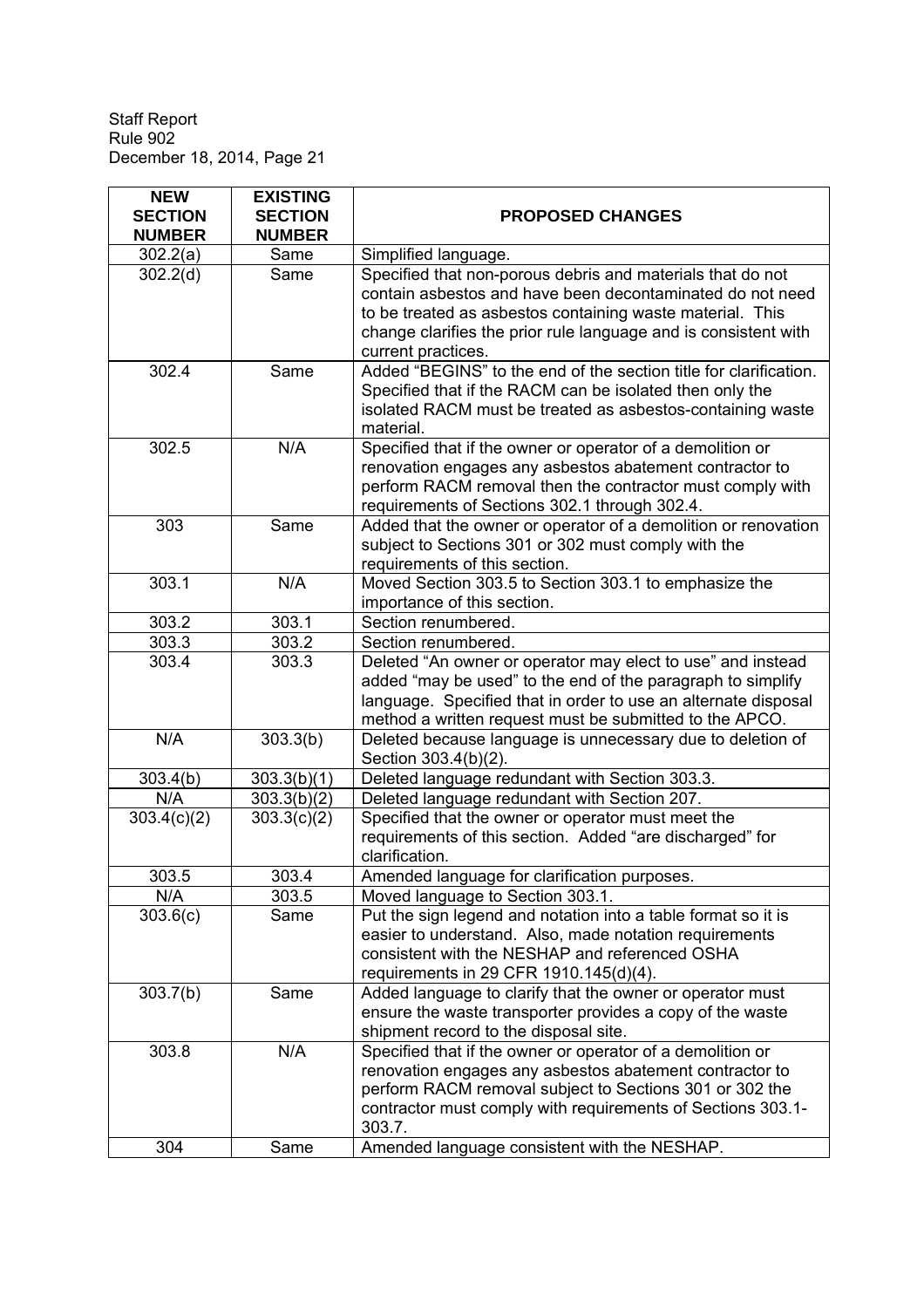| <b>NEW</b><br><b>SECTION</b><br><b>NUMBER</b> | <b>EXISTING</b><br><b>SECTION</b><br><b>NUMBER</b> | <b>PROPOSED CHANGES</b>                                                                                                                                                                                                                                                                                                                                                                                             |
|-----------------------------------------------|----------------------------------------------------|---------------------------------------------------------------------------------------------------------------------------------------------------------------------------------------------------------------------------------------------------------------------------------------------------------------------------------------------------------------------------------------------------------------------|
| 305                                           | Same                                               | Amended language consistent with the NESHAP.                                                                                                                                                                                                                                                                                                                                                                        |
| 305.1                                         | Same                                               | Removed "the fabrication of" due to language being<br>redundant.                                                                                                                                                                                                                                                                                                                                                    |
| 305.2                                         | Same                                               | Removed "the fabrication of" due to language being<br>redundant.                                                                                                                                                                                                                                                                                                                                                    |
| 305.3                                         | Same                                               | Removed "the fabrication of" due to language being<br>redundant.                                                                                                                                                                                                                                                                                                                                                    |
| 306.1                                         | 306                                                | In order to clarify requirements the section was split into three<br>parts. This section deals with spraying on equipment or<br>machinery. The addition of the exemption of 306.3 is<br>consistent with the NESHAP.                                                                                                                                                                                                 |
| 306.2                                         | 306                                                | The section was split into three parts. This section deals with<br>spraying on buildings, structures, pipes, and conduits. The<br>addition of the exemption of 306.3 is consistent with the<br>NESHAP.                                                                                                                                                                                                              |
| 306.3                                         | N/A                                                | Added a provision, consistent with the NESHAP, for the spray-<br>on application of materials where the asbestos fibers are<br>encapsulated with a bituminous or resinous binder during<br>spraying and the materials are not friable after drying.<br>Materials applied in this fashion are not subject to the visible<br>emissions requirement of Section 306.1 or the asbestos<br>content limit of Section 306.2. |
| 307                                           | Same                                               | Amended section to clarify that the owner or operator is<br>responsible for meeting the insulation requirements.                                                                                                                                                                                                                                                                                                    |
| 309                                           | Same                                               | Amended language for clarity.                                                                                                                                                                                                                                                                                                                                                                                       |
| 310.1                                         | N/A                                                | Moved from prior Section 310.2 for consistency with the<br>NESHAP.                                                                                                                                                                                                                                                                                                                                                  |
| 310.2                                         | N/A                                                | Moved from prior Section 310.3(a) for consistency with the<br>NESHAP.                                                                                                                                                                                                                                                                                                                                               |
| 310.3                                         | 310.1                                              | Amended section for consistency with the NESHAP.                                                                                                                                                                                                                                                                                                                                                                    |
| 310.4                                         | 310.3                                              | Amended section for consistency with the NESHAP.                                                                                                                                                                                                                                                                                                                                                                    |
| N/A                                           | 310.3(a)                                           | Moved to Section 310.1.                                                                                                                                                                                                                                                                                                                                                                                             |
| 310.4(a)(3)                                   | 310.3(b)                                           | Changed 0 °C (32 °F) to -9.5 °C (15 °F) for consistency with<br>the NESHAP. This should not affect operations since<br>temperatures rarely get below 0 °C in Sacramento County.<br>These low temperatures typically are at night when operations<br>have ceased. This change should not impact businesses.                                                                                                          |
| 310.4(b)                                      | 310.3(c)                                           | Specified that approval by the APCO of a written request is<br>required to use an alternative control method. Added Section<br>310.4(b)(4) for consistency with the NESHAP.                                                                                                                                                                                                                                         |
| $310.5 - 310.6$                               | $310.4 - 310.5$                                    | Sections renumbered.                                                                                                                                                                                                                                                                                                                                                                                                |
| 311                                           | Same                                               | Specified that approval by the APCO of a written request is<br>required to use an alternative control method.                                                                                                                                                                                                                                                                                                       |
| 311.2                                         | Same                                               | Reorganized the sign requirements into subsections for clarity.<br>Arranged the legend and notation of warning signs into a table<br>format to make it easier to understand.                                                                                                                                                                                                                                        |
| 311.5                                         | Same                                               | Amended section for consistency with the NESHAP.                                                                                                                                                                                                                                                                                                                                                                    |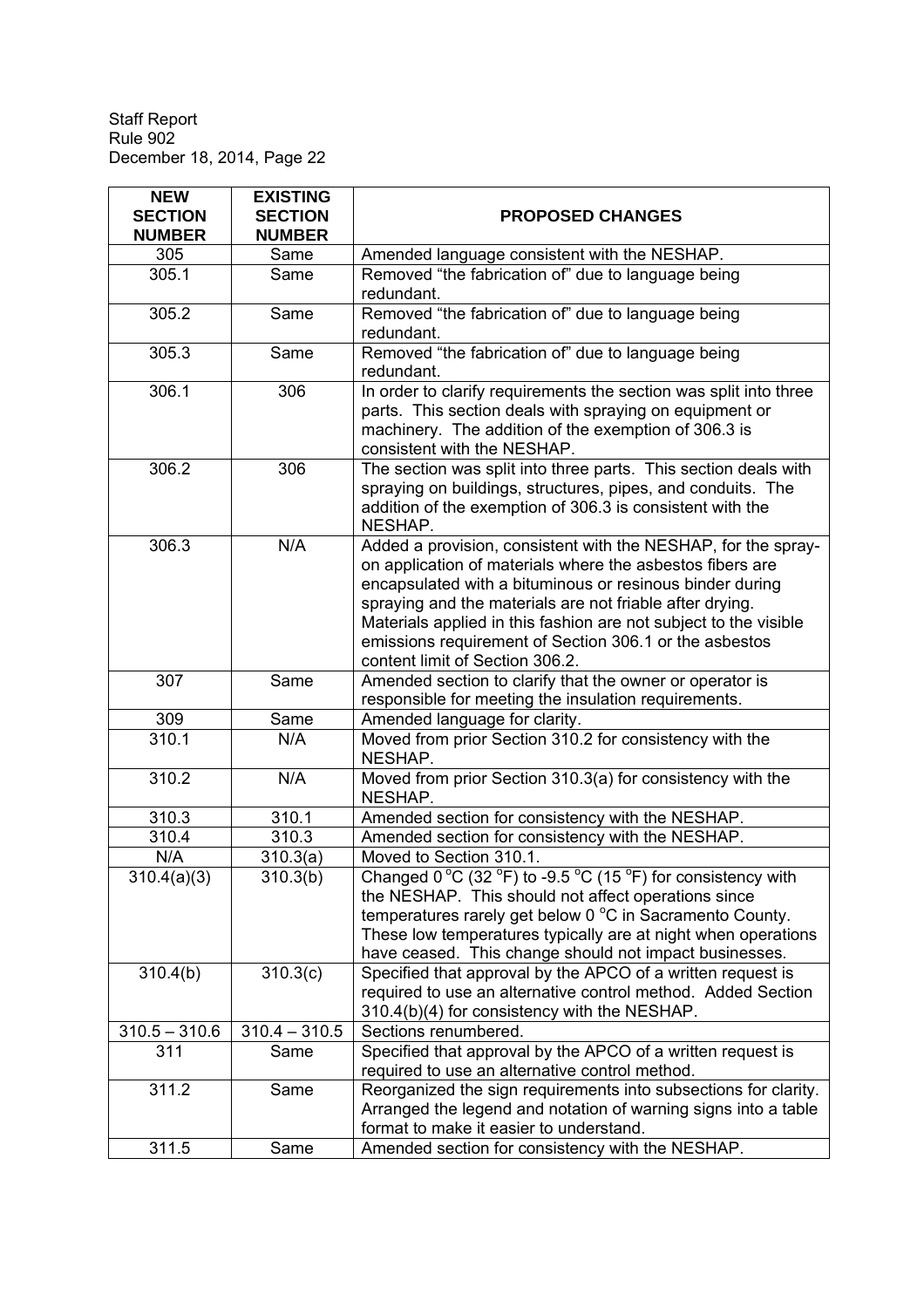| <b>NEW</b><br><b>SECTION</b><br><b>NUMBER</b> | <b>EXISTING</b><br><b>SECTION</b><br><b>NUMBER</b> | <b>PROPOSED CHANGES</b>                                                                                                                                                                                                                                                                                                                                       |
|-----------------------------------------------|----------------------------------------------------|---------------------------------------------------------------------------------------------------------------------------------------------------------------------------------------------------------------------------------------------------------------------------------------------------------------------------------------------------------------|
| 311.6                                         | Same                                               | Specified that to use an alternative control method, prior<br>written approval by the APCO must be received. Restructured<br>section to remove redundant language from prior subsection<br>(b). Added language for consistency with the NESHAP.                                                                                                               |
| 312.1                                         | Same                                               | Added "of a demolition or renovation or of any other facility<br>subject to the visible emission requirements of Sections 303,<br>304, 305, 306, 309, or 310" after "owner or operator". Also,<br>specified that to use an alternative control method as specified<br>in Sections 312.1(b) and 312.1(d), a written request shall be<br>submitted to the APCO. |
| 312.1(a)                                      | Same                                               | Divided language into subsections to help clarify<br>requirements.                                                                                                                                                                                                                                                                                            |
| 312.1(b)                                      | Same                                               | Replaced "authorize" with "issue a prior written approval to" to<br>clarify that written approval must be received to use wet<br>collectors.                                                                                                                                                                                                                  |
| 312.1(d)                                      | Same                                               | Replaced "authorize" with "issue a prior written approval to" to<br>clarify that written approval must be received to use other<br>filtering equipment. Specified that the owner or operator is<br>that of a renovation or demolition or an owner or operator of<br>any other facility regulated by this rule.                                                |
| 312.2                                         | N/A                                                | Specified that if the owner or operator of a demolition or<br>renovation engages any asbestos abatement contractor to<br>remove or dispose of RACM then the contractor is responsible<br>for requirements of Section 312.1.                                                                                                                                   |
| 313                                           | N/A                                                | Added section to clarify the District's policy that asbestos<br>consultants are responsible for ensuring that the guidance<br>given to owners or operators of demolitions or renovations<br>pursuant to sections 301, 302, 303, and 312 meets the rule<br>requirements. This provision is consistent with current<br>practices by the District.               |
| 314                                           | <b>NA</b>                                          | Added section to specify that where more than one party is<br>responsible for compliance, then compliance by one party<br>satisfies the requirement for all parties. This provision is<br>consistent with current practices by the District.                                                                                                                  |
| 401                                           | Same                                               | Changed "owner or operator of a renovation or demolition" to<br>"owner or operator of a demolition or renovation" to be<br>consistent with definitions.                                                                                                                                                                                                       |
| 401.1                                         | Same                                               | Replaced "for ordered demolitions" with "as provided in<br>Section 401.2" for clarity. Removed "the owner or operator<br>shall thoroughly survey" for language consistency with the<br>lead in to Section 401.                                                                                                                                                |
| 401.1(a)                                      | 401.1                                              | Added this section to state the facility or a portion thereof shall<br>be thoroughly surveyed.                                                                                                                                                                                                                                                                |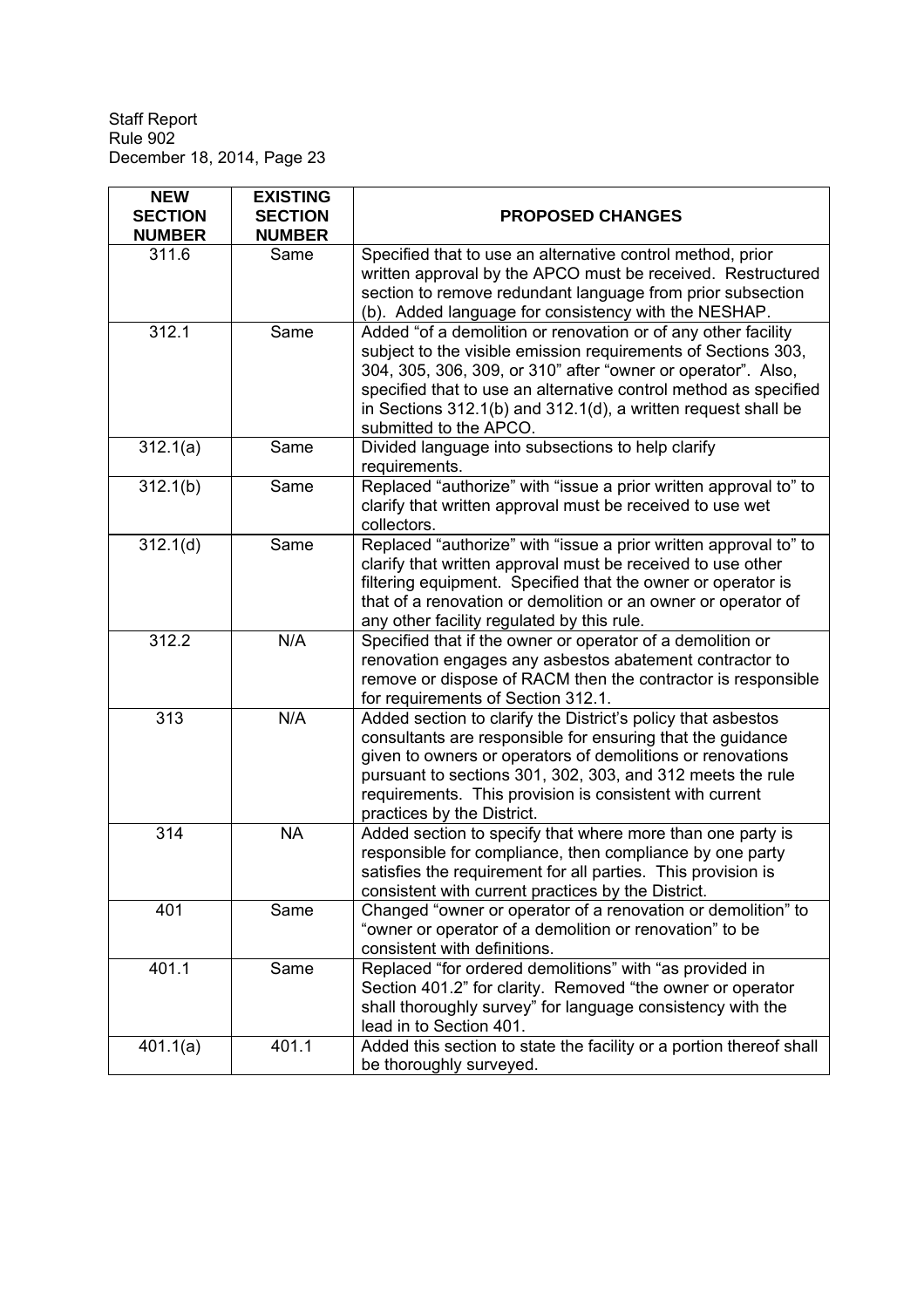| <b>NEW</b>                      | <b>EXISTING</b>        |                                                                                                                                                                                                                                                                                                                                                                                                                                                                                                                                                                                                                                                                                                                                                                                                                                                                                                                                                                                                                                                                                                                                                                                                                                                                                                                                                                                                                                                                                                                                                                                                                                                                                                                                                       |
|---------------------------------|------------------------|-------------------------------------------------------------------------------------------------------------------------------------------------------------------------------------------------------------------------------------------------------------------------------------------------------------------------------------------------------------------------------------------------------------------------------------------------------------------------------------------------------------------------------------------------------------------------------------------------------------------------------------------------------------------------------------------------------------------------------------------------------------------------------------------------------------------------------------------------------------------------------------------------------------------------------------------------------------------------------------------------------------------------------------------------------------------------------------------------------------------------------------------------------------------------------------------------------------------------------------------------------------------------------------------------------------------------------------------------------------------------------------------------------------------------------------------------------------------------------------------------------------------------------------------------------------------------------------------------------------------------------------------------------------------------------------------------------------------------------------------------------|
| <b>SECTION</b><br><b>NUMBER</b> | <b>SECTION</b>         | <b>PROPOSED CHANGES</b>                                                                                                                                                                                                                                                                                                                                                                                                                                                                                                                                                                                                                                                                                                                                                                                                                                                                                                                                                                                                                                                                                                                                                                                                                                                                                                                                                                                                                                                                                                                                                                                                                                                                                                                               |
| 401.1(b)                        | <b>NUMBER</b><br>401.1 | Added section to specify the minimum number of samples to<br>be collected from each homogeneous friable spray or trowel<br>applied surfacing material. Note that more than the minimum<br>number of samples may be needed to meet the requirement<br>to "thoroughly survey." Added Table 3 to show the minimum<br>number of samples based on the square footage of the area<br>to be sampled, with a note that more than the minimum<br>number may be necessary. Currently, the minimum number of<br>samples to be collected is not specified in the rule; the only<br>requirement that the procedure conform to the procedure<br>outlined in an "EPA approved Building Inspector course"<br>(Section 401.3a). There are multiple building inspector<br>courses, leading to ambiguity in the minimum number of<br>samples required to be collected. EPA has published two<br>guidance documents on asbestos sampling in buildings and<br>has promulgated a regulation for asbestos-containing<br>materials in schools (AHERA Regulation, 40 CFR Part 763,<br>Subpart E). District inspectors have been trained using the<br>AHERA protocol. Staff is currently requiring sample collection<br>as specified in the District's Survey Form. The minimum<br>number of samples specified in Table 3 for surfacing materials<br>is consistent with the AHERA protocol and the District's<br>Survey Form; therefore, this is not a change from current<br>practice. Additionally, Table 3 is noted that more samples than<br>3, 5, or 7 may be necessary to adequately test for the<br>presence of asbestos. Appendix C includes a comparison of<br>the proposed sample requirements with the EPA guidance as<br>well as the NESHAP and AHERA requirements. |
| 401.2                           | Same                   | Replaced "must" with "may" because the survey may be done<br>prior to demolition. Removed the phrase "unless the survey<br>already has been completed" to eliminate redundancy.                                                                                                                                                                                                                                                                                                                                                                                                                                                                                                                                                                                                                                                                                                                                                                                                                                                                                                                                                                                                                                                                                                                                                                                                                                                                                                                                                                                                                                                                                                                                                                       |
| 401.3(a)                        | Same                   | Specified that the surveyor must comply with the procedures<br>outlined in the EPA Building Inspector course. Add language<br>"except when otherwise specified in this rule." This ensures<br>building inspectors will both conform to their course<br>certification and also meet the rule requirements to thoroughly<br>survey and to collect at least the minimum number of samples<br>specified in Table 3 of this rule.                                                                                                                                                                                                                                                                                                                                                                                                                                                                                                                                                                                                                                                                                                                                                                                                                                                                                                                                                                                                                                                                                                                                                                                                                                                                                                                          |
| 401.3(b)                        | Same                   | Added "demolition or renovation" after "owner or operator."<br>Removed the word "building" for consistency with the added<br>language. Replaced "shall contract with a person" with "may<br>engage only a person" to be consistent with language<br>elsewhere in the rule and specify that only a person with the<br>required certification may be engaged. Changed licensed<br>consultant to certified asbestos consultant for clarity and<br>consistency with rule language.                                                                                                                                                                                                                                                                                                                                                                                                                                                                                                                                                                                                                                                                                                                                                                                                                                                                                                                                                                                                                                                                                                                                                                                                                                                                        |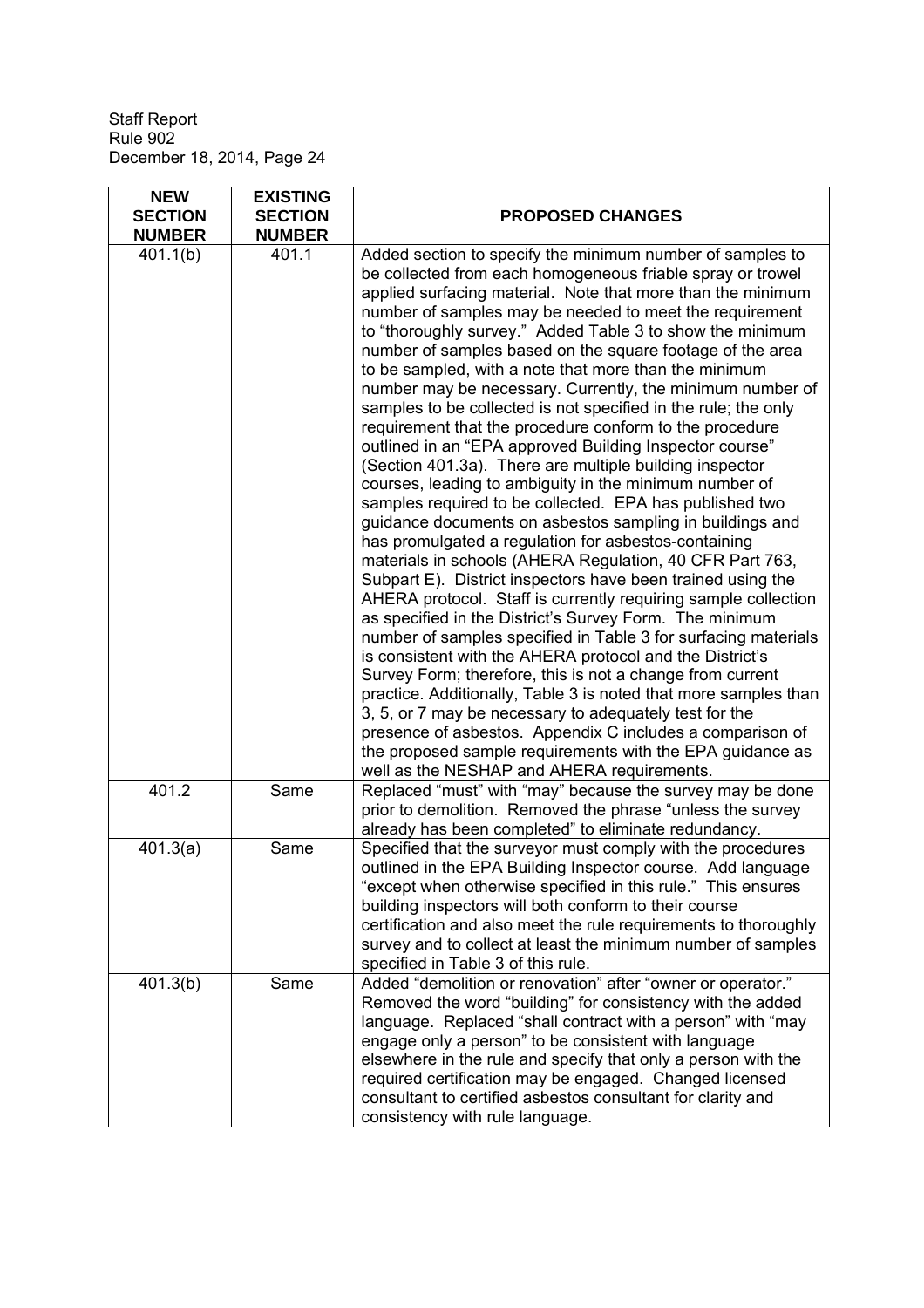| <b>NEW</b><br><b>SECTION</b><br><b>NUMBER</b> | <b>EXISTING</b><br><b>SECTION</b><br><b>NUMBER</b> | <b>PROPOSED CHANGES</b>                                                                                                                                                                                                                                                                                                                                                                           |
|-----------------------------------------------|----------------------------------------------------|---------------------------------------------------------------------------------------------------------------------------------------------------------------------------------------------------------------------------------------------------------------------------------------------------------------------------------------------------------------------------------------------------|
| 401.6                                         | Same                                               | Specified that if the owner or operator of a demolition or<br>renovation engages any asbestos consultant to perform a<br>survey then the consultant is also responsible for compliance<br>with requirements of Sections 401.1 through 401.5.                                                                                                                                                      |
| 402.1                                         | Same                                               | Replaced "any source regulated by this rule" with "a<br>demolition or renovation" because the section only applies to<br>demolitions or renovations. Added "meet the following<br>requirements" for clarity.                                                                                                                                                                                      |
| 402.1(a)(3)                                   | Same                                               | Replaced RACM threshold quantities with a reference to<br>Table 2.                                                                                                                                                                                                                                                                                                                                |
| $\sqrt{402.1(a)(4)}$                          | Same                                               | Deleted "Each glove bag project" since glove bag project is no<br>longer defined and replaced it with "all facility components in<br>which the glove bag or wrap and chop/cut technique is used"<br>which is consistent with definitions. Staff only requires one<br>notification for all glove bag or wrap and chop/cut related<br>renovations at a facility done during a given period of time. |
| 402.1(a)(6)                                   | Same                                               | Added language to clarify the intent of this section. All<br>buildings or structures at a facility that are to be demolished<br>and have no RACM can be submitted under one notification.                                                                                                                                                                                                         |
| 402.1(b)(13)                                  | Same                                               | Replaced "stripping and removing" with "disturbance of<br>RACM." Updated section references.                                                                                                                                                                                                                                                                                                      |
| 402.1(b)(15)                                  | Same                                               | Specified emergency demolitions are included in this provision<br>and updated section references.                                                                                                                                                                                                                                                                                                 |
| 402.1(c)(1)                                   | Same                                               | Included electronic media as a method for delivery.                                                                                                                                                                                                                                                                                                                                               |
| 402.1(c)(1)(c)                                | Same                                               | Replaced "as soon as" with "Within 24 hours after" to be more<br>specific. Specified that an emergency demolition<br>authorization can also be issued as defined in Section 220<br>and required by Section 301.7.                                                                                                                                                                                 |
| 402.1(c)(1)(e)                                | Same                                               | Reworded section to clarify requirements for notifying<br>nonscheduled renovations, consistent with current practices.                                                                                                                                                                                                                                                                            |
| 402.2                                         | Same                                               | Added "demolition or renovation" after "owner or operator."                                                                                                                                                                                                                                                                                                                                       |
| 402.3                                         | N/A                                                | Added language so if the owner or operator engages any<br>asbestos abatement contractor or any asbestos consultant to<br>perform initial notifications then those parties are also<br>responsible for compliance with the requirements of Sections<br>402.1 and 402.2.                                                                                                                            |
| 403                                           | Same                                               | Added "demolition or renovation" after "owner or operator."<br>Clarified language to state that the annual notifications are in<br>lieu of complying with Section 402.                                                                                                                                                                                                                            |
| 403.3                                         | 403.4                                              | Corrected section numbering error.                                                                                                                                                                                                                                                                                                                                                                |
| 403.4                                         | 403.5                                              | Corrected section numbering error.                                                                                                                                                                                                                                                                                                                                                                |
| 403.5                                         | N/A                                                | Added language stating that if the owner or operator engages<br>any asbestos abatement contractor or any asbestos<br>consultant to prepare annual notifications, then those parties<br>are also responsible for compliance with the requirements of<br>Sections 403.1 through 403.4.                                                                                                              |
| 404.1                                         | Same                                               | Added "demolition or renovation" after "owner or operator".                                                                                                                                                                                                                                                                                                                                       |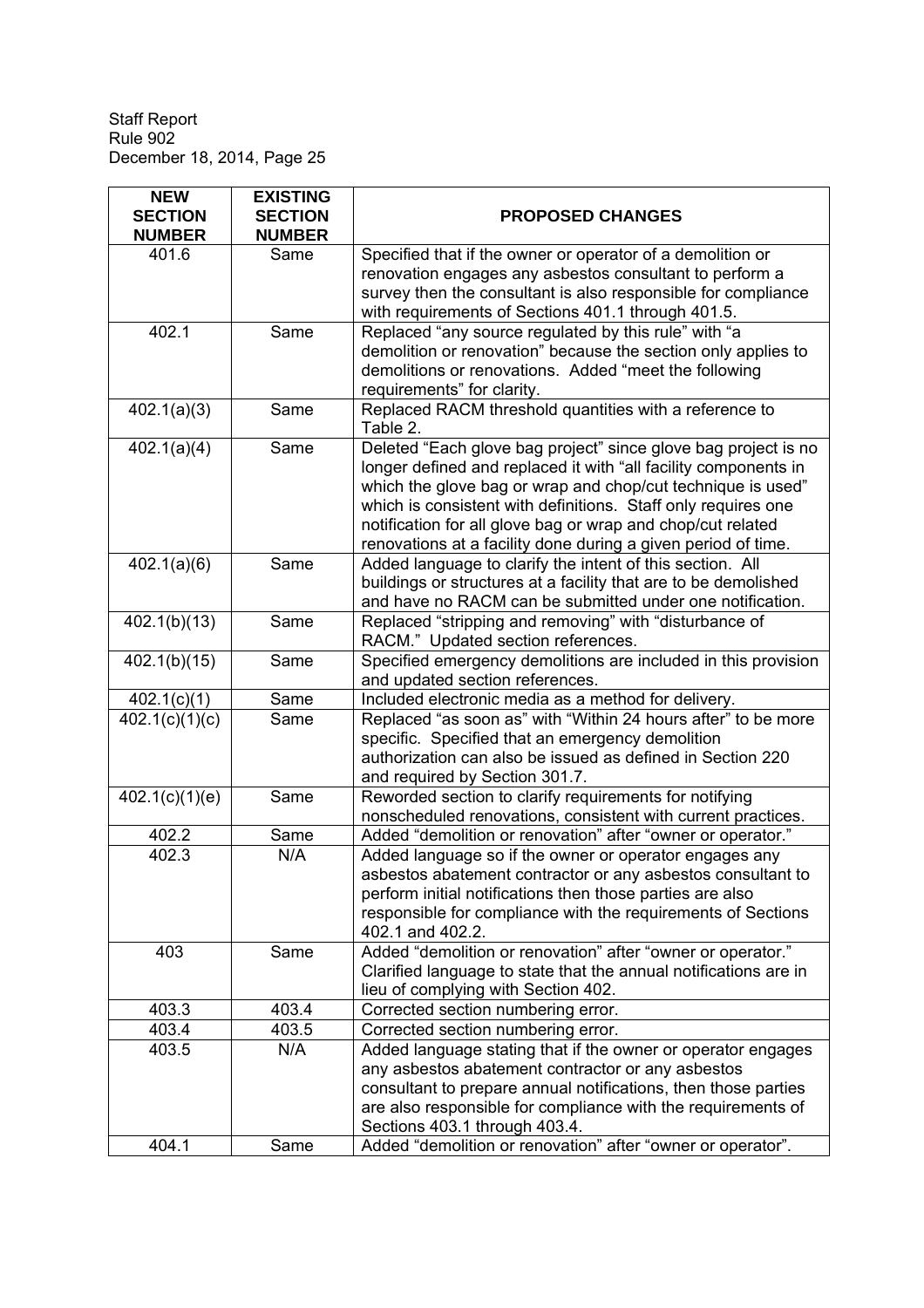| <b>NEW</b><br><b>SECTION</b><br><b>NUMBER</b> | <b>EXISTING</b><br><b>SECTION</b><br><b>NUMBER</b> | <b>PROPOSED CHANGES</b>                                                                                                                                                                                                                                                                                                                                                        |
|-----------------------------------------------|----------------------------------------------------|--------------------------------------------------------------------------------------------------------------------------------------------------------------------------------------------------------------------------------------------------------------------------------------------------------------------------------------------------------------------------------|
| 404.1(a)                                      | Same                                               | Replaced "stripping or removal" with "disturbing" for<br>consistency with definitions. Removed subsection numbering.<br>Added "demolition or renovation" after "owner or operator".<br>Specified that a written notice must be delivered to the APCO.<br>Updated the delivery methods to account for electronic media<br>and to be consistent with other sections of the rule. |
| 404.1(b)                                      | Same                                               | Replaced "stripping or removal" with "disturbance." Added<br>"demolition or renovation" after "owner or operator". Updated<br>the delivery methods to include electronic media and to be<br>consistent with other sections of the rule.                                                                                                                                        |
| 404.1(c)                                      | Same                                               | Updated the delivery methods to include electronic media and<br>to be consistent with other sections of the rule. Specified that<br>delivery must be "no later than one working day prior to the<br>actual project completion date." This ensures the District will<br>be notified in a timely manner of any projects that are<br>complete earlier than their plan date.       |
| 404.2(a)                                      | Same                                               | Specified that the owner or operator of a demolition or<br>renovation must notify the APCO. Delete "in" to correct<br>grammatical error.                                                                                                                                                                                                                                       |
| 404.2(b)                                      | Same                                               | Specified that the owner or operator of a demolition or<br>renovation is responsible for revising the annual notification.                                                                                                                                                                                                                                                     |
| 404.3                                         | N/A                                                | Added language so if the owner or operator engages any<br>asbestos abatement contractor or any asbestos consultant to<br>prepare plan revisions then the contractor or consultant is also<br>responsible for the requirements of Sections 404.1 and 404.2.                                                                                                                     |
| 405                                           | Same                                               | Added "demolition or renovation" after "owner or operator".                                                                                                                                                                                                                                                                                                                    |
| 405.2(b)                                      | Same                                               | Reworded for clarity. Change is consistent with requirements<br>in Section 312, because previous language could have<br>suggested (wrongly) that a filter with non-spun fill yarn could<br>be used.                                                                                                                                                                            |
| 405.3                                         | N/A                                                | Added language so if an owner or operator of a demolition or<br>renovation engages any asbestos abatement contractor or<br>any asbestos consultant engaged to report on emission<br>control equipment pursuant to Section 405 then those parties<br>must also comply with Sections 405.1 and 405.2.                                                                            |
| 406                                           | 406                                                | Added language to clarify that the owner or operator of a<br>demolition or renovation shall provide the information as<br>outlined in this section to the APCO.                                                                                                                                                                                                                |
| 406.7                                         | N/A                                                | Added language so if the owner or operator of a demolition or<br>renovation engages any asbestos abatement contractor or<br>any asbestos consultant engaged to report on waste disposal<br>operations those parties must also comply with Sections 406.1<br>through 406.6.                                                                                                     |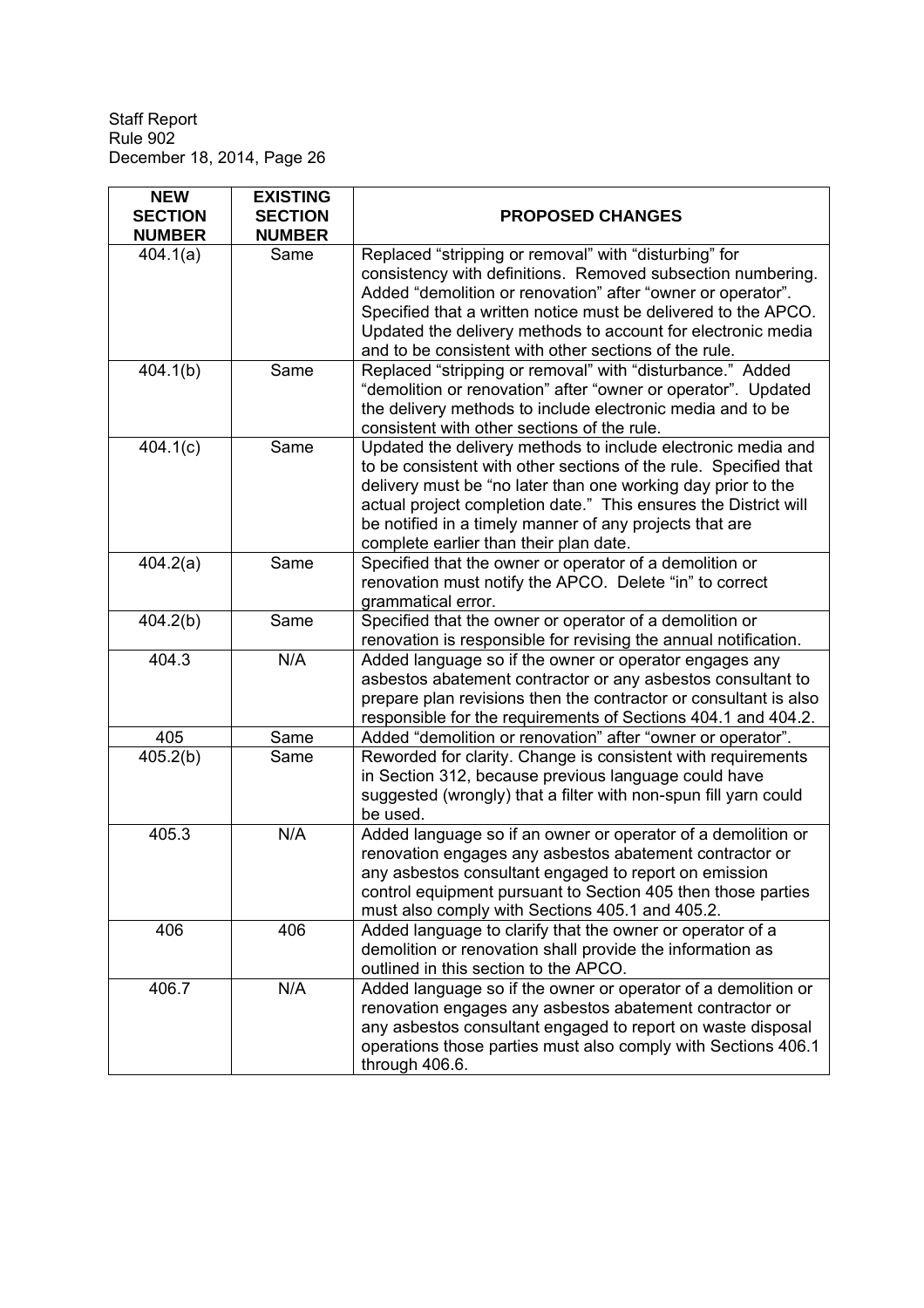| <b>NEW</b>     | <b>EXISTING</b> |                                                                                                                                                                                                                                                                                                                |
|----------------|-----------------|----------------------------------------------------------------------------------------------------------------------------------------------------------------------------------------------------------------------------------------------------------------------------------------------------------------|
| <b>SECTION</b> | <b>SECTION</b>  | <b>PROPOSED CHANGES</b>                                                                                                                                                                                                                                                                                        |
| <b>NUMBER</b>  | <b>NUMBER</b>   |                                                                                                                                                                                                                                                                                                                |
| 408.1          | 408             | Provided an exception to reporting of spray operations where<br>asbestos fibers are encapsulated in a bituminous or resinous<br>binder and are not friable after drying. This was added for<br>consistency with the NESHAP. Also clarified that the<br>requirements for spraying are specified in Section 306. |
| $408.1(a) -$   | $408.1 - 408.4$ | Sections renumbered.                                                                                                                                                                                                                                                                                           |
| 408.1(d)       |                 |                                                                                                                                                                                                                                                                                                                |
| 408.2          | N/A             | Provided an exception to reporting of spray operations where<br>asbestos fibers are encapsulated in a bituminous or resinous<br>binder and are not friable after drying. This was added for<br>consistency with the NESHAP.                                                                                    |
| 410            | Same            | Updated section reference.                                                                                                                                                                                                                                                                                     |
| 501            | Same            | Corrected grammatical error. Updated section reference.                                                                                                                                                                                                                                                        |
| 501.2          | Same            | Fixed an incorrect reference to the CFR.                                                                                                                                                                                                                                                                       |
| 501.3          | Same            | Added a reference to the EPA's Method for the Determination<br>of Asbestos in Bulk Building Materials, EPA/600/R-93/116,<br>July 1993. Removed the reference to NIST approved TEM<br>method because NIST only approves labs to perform TEM<br>and does not have a specific approved method.                    |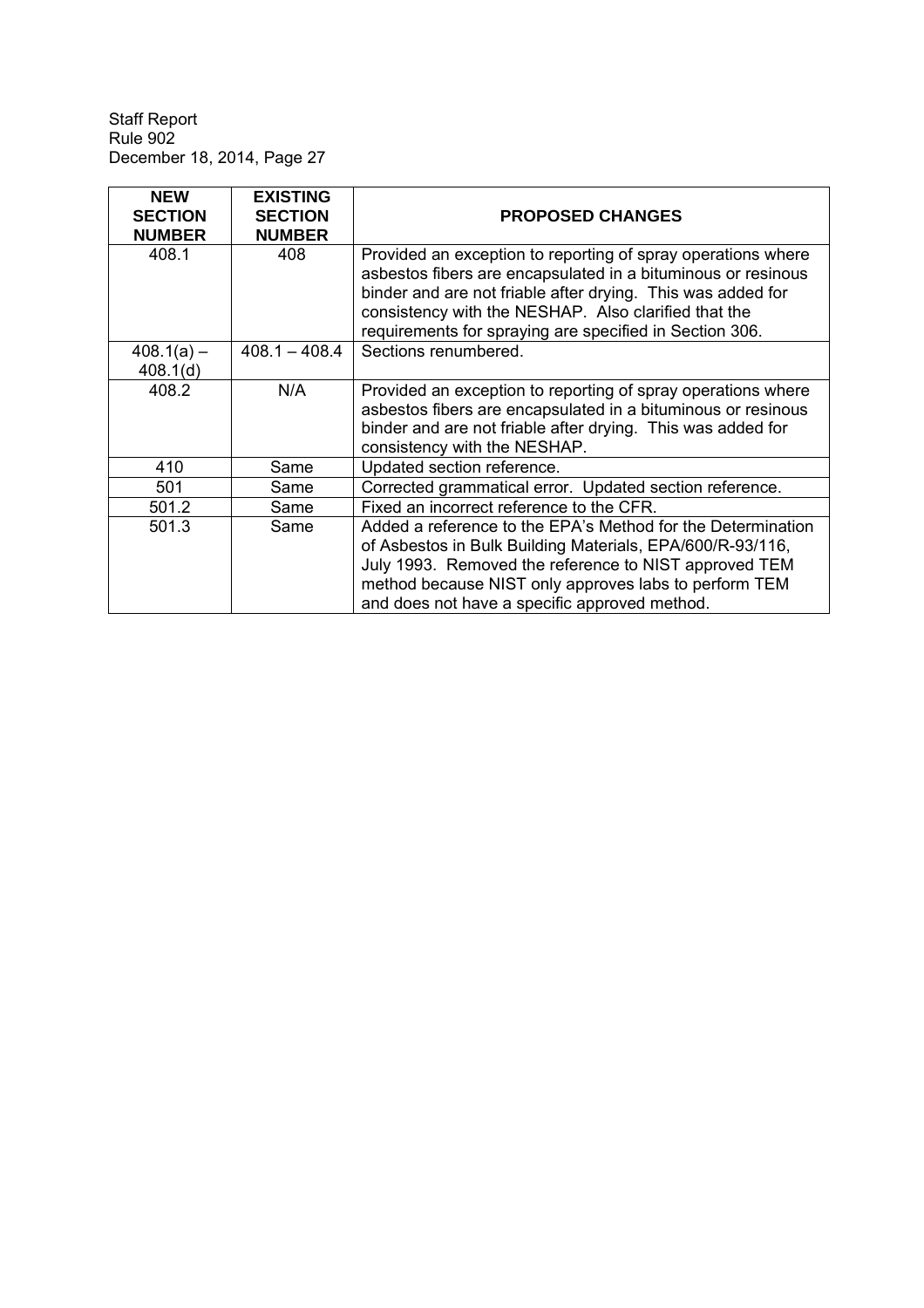Staff Report Staff Report<br>Rule 902<br>December 18, 2014, Page 28 December 18, 2014, Page 28

## **APPENDIX B**

# 40727.2 Matrix for Proposed Amendments to Rule 902, Asbestos **40727.2 Matrix for Proposed Amendments to Rule 902, Asbestos**

| Inactive waste disposal sites for asbestos<br>mills and manufacturing and fabricating<br>Waste Disposal sites for Asbestos Mills<br>fabricating, demolition, renovation,<br>Demolition and Renovations<br>spraying operations<br>Insulating Materials<br>Manufacturing<br>Fabricating<br><b>Roadways</b><br>operations<br>Spraying<br>Waste<br>$\mathbf{l}$<br>$\mathbf{l}$<br>$\mathbf l$<br>I<br>I | Asbestos Mills |
|------------------------------------------------------------------------------------------------------------------------------------------------------------------------------------------------------------------------------------------------------------------------------------------------------------------------------------------------------------------------------------------------------|----------------|
|                                                                                                                                                                                                                                                                                                                                                                                                      |                |
|                                                                                                                                                                                                                                                                                                                                                                                                      |                |
|                                                                                                                                                                                                                                                                                                                                                                                                      |                |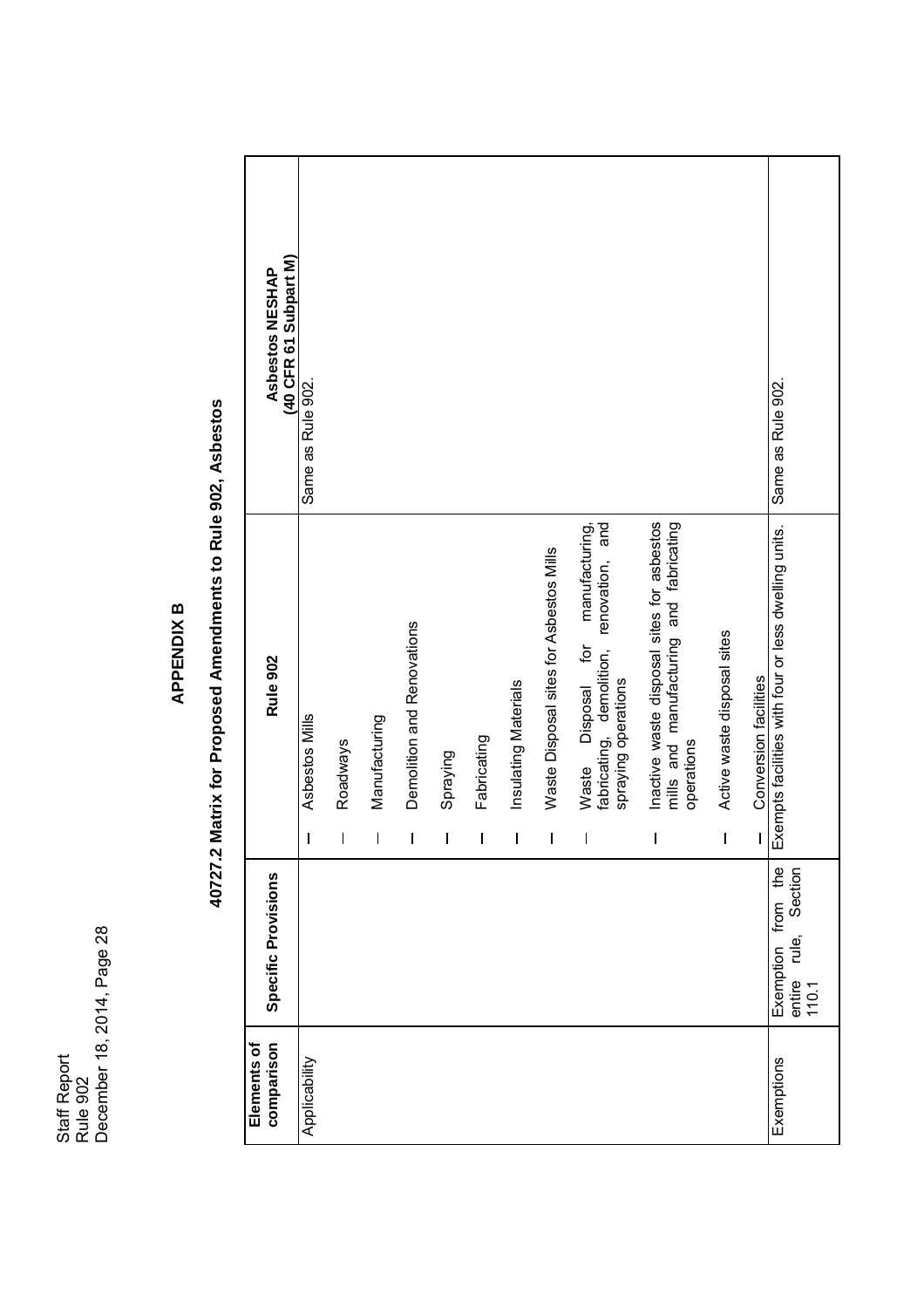Staff Report Staff Report<br>Rule 902<br>December 18, 2014, Page 29 December 18, 2014, Page 29

| comparison<br>Elements of | Specific Provisions                                             | Rule 902                                                                                                                                                                                                                                                                                                                                                                  | (40 CFR 61 Subpart M)<br>Asbestos NESHAP                                                                                                                                                                                                                                                                                                                   |
|---------------------------|-----------------------------------------------------------------|---------------------------------------------------------------------------------------------------------------------------------------------------------------------------------------------------------------------------------------------------------------------------------------------------------------------------------------------------------------------------|------------------------------------------------------------------------------------------------------------------------------------------------------------------------------------------------------------------------------------------------------------------------------------------------------------------------------------------------------------|
|                           | Section<br>the<br>from<br>rule,<br>Exemption<br>entire<br>110.2 | is less than 260 lineal feet off of pipes, 160 ft <sup>2</sup> off<br>of other facility components, or 35 ft <sup>3</sup> of material<br>Exempts planned renovation operations where<br>the amount of suspect material being disturbed<br>where the length or area could not be measured<br>previously.                                                                   | components, or 35 ft <sup>3</sup> of material that could not<br>renovations<br>otherwise be measured. The NESHAP has no<br>where the amount of $\underline{\text{RACM}}$ is less than 260 lineal<br>feet off of pipes, 160 ft <sup>2</sup> off of other facility<br>similar provision regarding suspect material<br>unplanned<br>and<br>planned<br>Exempts |
|                           |                                                                 |                                                                                                                                                                                                                                                                                                                                                                           | Because the amount of suspect material is always<br>from the<br>greater than or equal to the amount of RACM,<br><b>NESHAP</b><br>requirement has not changed<br>Rule 902 is more stringent than the<br>existing rule.<br>This                                                                                                                              |
|                           | the<br>Section<br>from<br>rule,<br>Exemption<br>entire<br>110.3 | amount of suspect material disturbed is less than<br>260 lineal feet off of pipes, 160 ft <sup>2</sup> off of other<br>facility components, or 35 ft <sup>3</sup> of material where<br>Exempts emergency renovation operations if the<br>the length or area could not be measured<br>previously.                                                                          | only. Because the amount of suspect material is<br>always greater than or equal to the amount of<br>Rule 902 is more stringent than the<br>Same as Rule 902, except it applies to RACM<br>NESHAP.<br>RACM,                                                                                                                                                 |
|                           | from the<br>Section<br>rule,<br>Exemption<br>entire<br>110.4    | Exempts nonscheduled renovation operations if<br>a calendar year is less than 260 lineal feet off of<br>s continuity of the facility components, or<br>pipes, 160 ft <sup>2</sup> off of other facility components, or<br>35 ft <sup>3</sup> of material where the length or area could<br>the amount of suspect material disturbed during<br>not be measured previously. | only. Because the amount of suspect material is<br>always greater than or equal to the amount of<br>Same as Rule 902, except it applies to RACM<br>Rule 902 is more stringent than the<br><b>NESHAP</b><br>RACM,                                                                                                                                           |
|                           | Exemptions,<br>Partial Exer<br>Section 111.1                    | rule, except for the survey requirement, if the<br>Exempts planned renovation operations from the<br>amount of RACM disturbed is less than 260<br>lineal feet off of pipes, 160 $ft^2$ off of other facility<br>components, or 35 $ft^3$ of material where the<br>length or area could not be measured previously                                                         | Rule 902 is more<br>This requirement has<br>NESHAP has full<br>not changed from the existing rule.<br>No similar partial exemption.<br>stringent than the NESHAP.<br>exemption (see above).                                                                                                                                                                |
|                           | Exemptions,<br>Partial Exer<br>Section 111.2                    | the rule, except for the survey requirement, if the<br>Exempts emergency renovation operations from<br>amount of RACM disturbed is less than 260<br>lineal feet off of pipes, 160 $ft^2$ off of other facility<br>components, or 35 $ft^3$ of material where the<br>length or area could not be measured previously                                                       | except the survey is not<br>required by the NESHAP. Therefore, Rule 902 is<br>more stringent than the NESHAP.<br>Same as Rule 902,                                                                                                                                                                                                                         |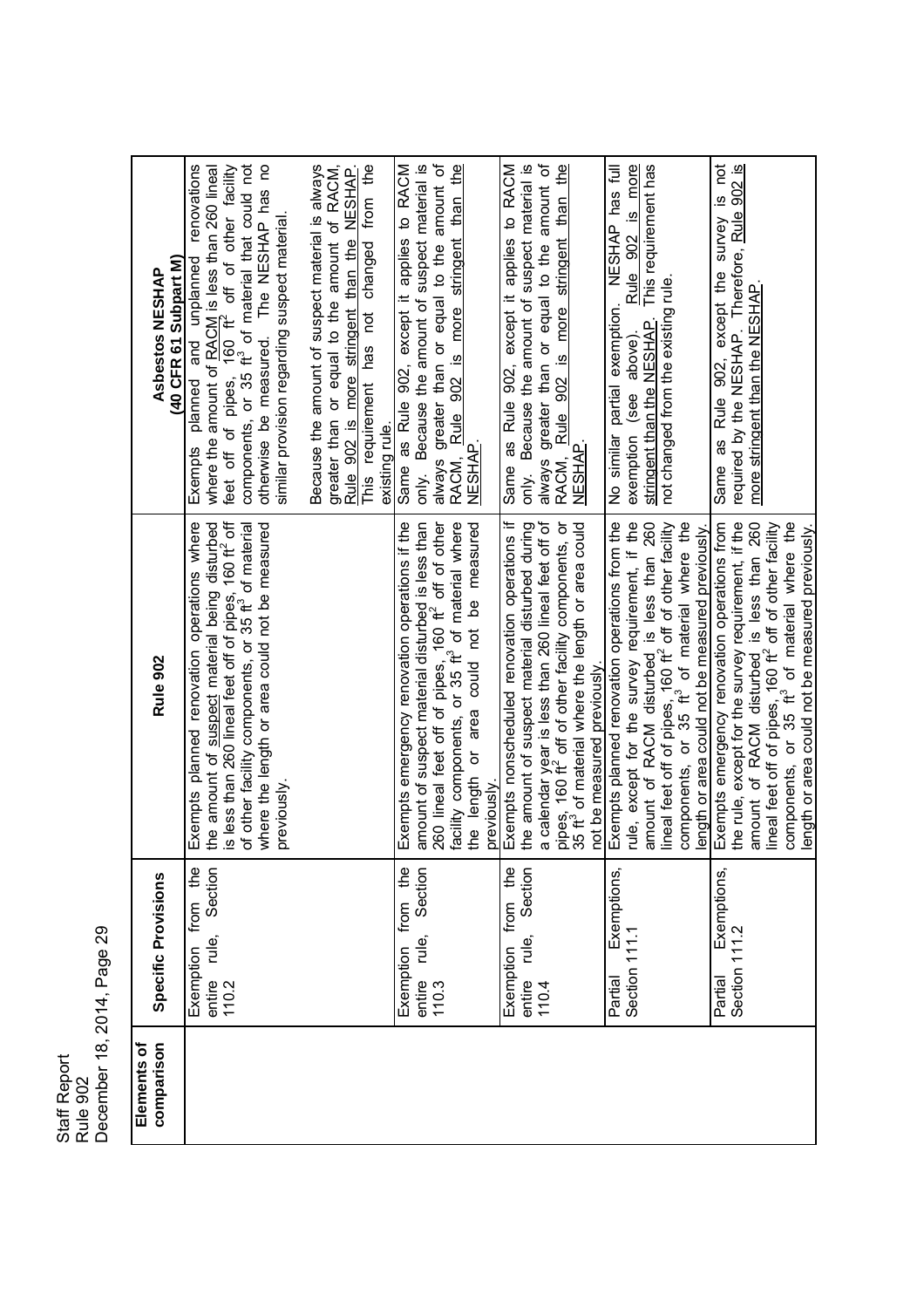Staff Report Staff Report<br>Rule 902<br>December 18, 2014, Page 30 December 18, 2014, Page 30

| comparison<br>Elements of | Specific Provisions                     | Rule 902                                                                                                                                                                                                                                                                                                                                                        | (40 CFR 61 Subpart M)<br>Asbestos NESHAP                                                                                                                                                                                                                                                                                                                                                                                                                                                                                                   |
|---------------------------|-----------------------------------------|-----------------------------------------------------------------------------------------------------------------------------------------------------------------------------------------------------------------------------------------------------------------------------------------------------------------------------------------------------------------|--------------------------------------------------------------------------------------------------------------------------------------------------------------------------------------------------------------------------------------------------------------------------------------------------------------------------------------------------------------------------------------------------------------------------------------------------------------------------------------------------------------------------------------------|
|                           | Exemptions,<br>Section 111.3<br>Partial | year is less than 260 lineal feet off of pipes, 160<br>ft <sup>2</sup> off of other facility components, or 35 ft <sup>3</sup> of<br>Exempts nonscheduled renovation operations<br>material where the length or area could not be<br>if the amount of RACM disturbed in a calendar<br>from the rule, except for the survey requirement,<br>measured previously. | Same as Rule 902, except the survey is not<br>required by the NESHAP. Therefore, Rule 902 is<br>more stringent than the NESHAP.                                                                                                                                                                                                                                                                                                                                                                                                            |
|                           | Exemptions,<br>Section 111.4<br>Partial | material, including RACM, is less than 260 lineal<br>feet off of pipes, 160 $ft^2$ off of other facility<br>components, or 35 $ft^3$ of material where the<br>Exempts demolition operations from the rule,<br>except for the survey and notification<br>requirement, if the combined amount of suspect<br>length or area could not be measured previously.      | Exempts demolition operations where the amount<br>of <b>RACM</b> is less than 260 lineal feet off of pipes,<br>160 ft <sup>2</sup> off of other facility components, or 35 ft <sup>3</sup> of<br>This provision applies to <b>RACM</b> as opposed to<br>material is always greater than or equal to the<br>the NESHAP. This requirement has not changed<br>suspect material. Because the amount of suspect<br>amount of RACM, Rule 902 is more stringent than<br>material that could not otherwise be measured.<br>from the existing rule. |
|                           | Exemptions,<br>Section 111.5<br>Partial | from the survey requirement of the rule if the<br>owner/operator presumes that all the suspect<br>and materials removed and disposed of in<br>Exempts demolition or renovation operations<br>material is RACM and the operation is notified<br>accordance with the rule.                                                                                        | The<br>all suspect material instead of<br>material that is RACM. However, to use this<br>exemption in Rule 902 allows the owner/operator<br>surveying to determine the amount of suspect<br>from the<br>exemption, the owner/operator must handle all<br>Rule 902 is more stringent than the NESHAP.<br>The NESHAP has no similar exemption.<br>changed<br>This requirement has not<br>suspect material as RACM.<br>to presume<br>existing rule.                                                                                           |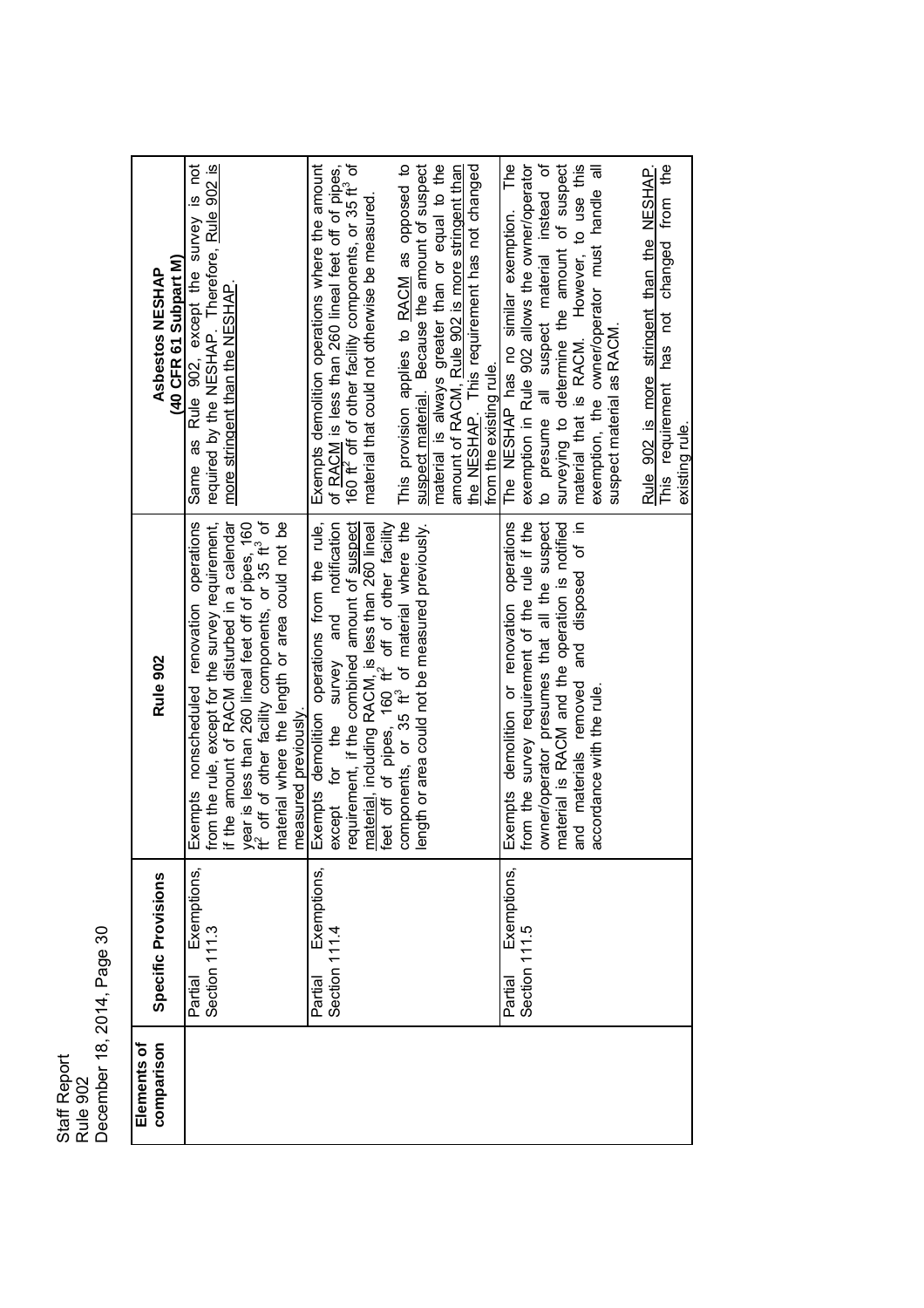| Staff Report | 902       | Page 31<br>2014<br>ecember 1 |
|--------------|-----------|------------------------------|
|              | i<br>Jule |                              |

| (40 CFR 61 Subpart M)<br>Asbestos NESHAP | Same as Rule 902.                                                                                        |                                                                                                                |                                                                                                                                                                             |                                                                                                                                                                  |                                                |                                                                             |                                                                                                                       |                                                                                                                                                    |                                                                                                                                                                                                                       |
|------------------------------------------|----------------------------------------------------------------------------------------------------------|----------------------------------------------------------------------------------------------------------------|-----------------------------------------------------------------------------------------------------------------------------------------------------------------------------|------------------------------------------------------------------------------------------------------------------------------------------------------------------|------------------------------------------------|-----------------------------------------------------------------------------|-----------------------------------------------------------------------------------------------------------------------|----------------------------------------------------------------------------------------------------------------------------------------------------|-----------------------------------------------------------------------------------------------------------------------------------------------------------------------------------------------------------------------|
| Rule 902                                 | and<br>notification provisions prior to disturbing RACM.<br>survey<br>the<br>compliance with<br>Requires | Requires RACM to be removed prior to any work<br>commencing or disturbance, except for ordered<br>demolitions. | a safety<br>Requires RACM to be kept adequately wet<br>during stripping or removal unless in freezing<br>temperatures or if wetting becomes<br>hazard or damages equipment. | to the ground in leak-tight containers, to be<br>Requires waste to be kept wet, to be transported<br>stored in transparent, leak-tight and labeled<br>containers | Requires waste to be stored in a secured area. | Requires a properly trained representative to be<br>on-site during removal. | Requires all debris from an ordered demolition<br>be disposed of as ACM if any debris tests<br>positive for asbestos. | asbestos containing material to be removed from<br>Requires all RACM, Category I and Category II<br>a facility before it is demolished by burning. | 8<br>Θ<br>asbestos containing waste material if RACM is<br>discovered after demolition begins and cannot<br>disposed of<br>Requires all contaminated debris from<br>demolition to be<br>be safely removed.<br>ordered |
| Specific Provisions                      | and<br>Renovations<br>Demolitions                                                                        |                                                                                                                |                                                                                                                                                                             |                                                                                                                                                                  |                                                |                                                                             |                                                                                                                       |                                                                                                                                                    |                                                                                                                                                                                                                       |
| Elements of<br>comparison                | Work Practices                                                                                           |                                                                                                                |                                                                                                                                                                             |                                                                                                                                                                  |                                                |                                                                             |                                                                                                                       |                                                                                                                                                    |                                                                                                                                                                                                                       |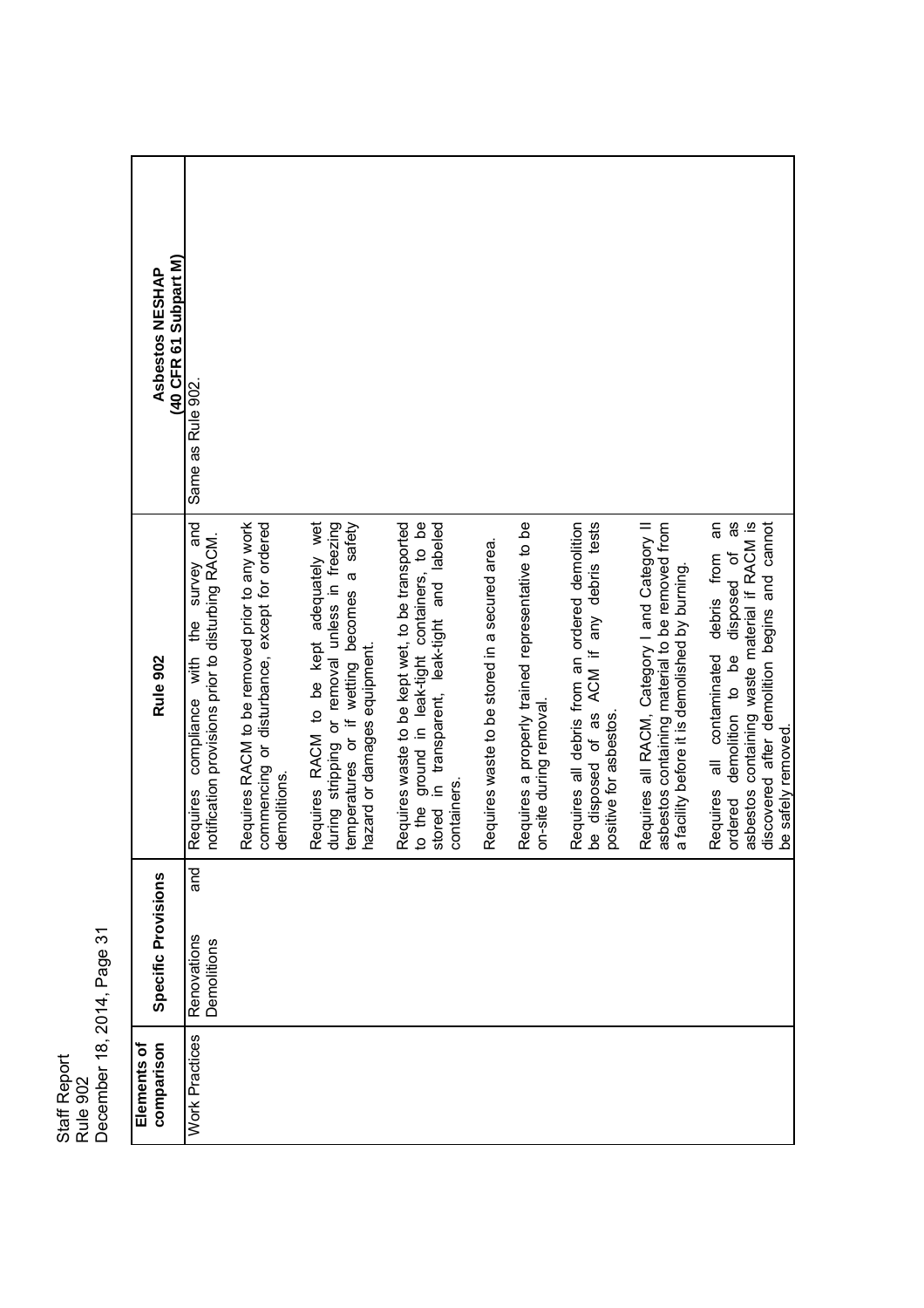Staff Report Staff Report<br>Rule 902<br>December 18, 2014, Page 32 December 18, 2014, Page 32

| comparison<br>Elements of | Specific Provisions | Rule 902                                                                                                                    | (40 CFR 61 Subpart M)<br>Asbestos NESHAP                                                                                                                                                                  |
|---------------------------|---------------------|-----------------------------------------------------------------------------------------------------------------------------|-----------------------------------------------------------------------------------------------------------------------------------------------------------------------------------------------------------|
|                           |                     | with<br>with<br>viewing ports and negative air pressure<br>area<br>Requires containment of the work<br>exhaust ventilation. | Local exhaust ventilation and collection system is<br>alternative when wetting would damage equipment<br>Rule 902 is more<br>not required by NESHAP, but may be used as an<br>or present a safety hazard. |
|                           |                     |                                                                                                                             | stringent than the NESHAP. This requirement has<br>not changed from the existing rule.                                                                                                                    |
|                           |                     | at the entrances<br>posted<br>and exits of the work areas.<br>signs to be<br>Requires                                       | Rule 902 is more stringent<br>This requirement has not<br>No similar requirement.<br>NESHAP.<br>than the                                                                                                  |
|                           |                     |                                                                                                                             | changed from the existing rule.                                                                                                                                                                           |
|                           |                     | and chop/cut technique, or the open air<br>Allows the use of a glove bag technique, wrap                                    | Allows the use of a glove bag technique or local<br>collection with ventilation instead of wetting                                                                                                        |
|                           |                     | abatement technique instead of containment and<br>entilation.                                                               | 크.<br>equivalent<br>are<br><b>APHOHAP</b><br>and the<br>Rule 902                                                                                                                                          |
|                           |                     |                                                                                                                             | stringency.                                                                                                                                                                                               |
|                           | Waste Disposal      | Prohibits visible emissions to the outside air.                                                                             | requires<br>as<br>waste material to be disposed of as soon<br>Same as Rule 902, except the NESHAP                                                                                                         |
|                           |                     | Requires waste to be disposed of at certain<br>waste disposal sites.                                                        | practical instead of within 90 days of generation.                                                                                                                                                        |
|                           |                     |                                                                                                                             | and the NESHAP are equivalent in<br>Rule 902                                                                                                                                                              |
|                           |                     | Requires waste material to be kept adequately<br>wet and stored in leak-tight, labeled containers.                          | stringency                                                                                                                                                                                                |
|                           |                     | Allows waste to be converted to a non-friable<br>form or converted to an asbestos-free form.                                |                                                                                                                                                                                                           |
|                           |                     | Requires waste material to be disposed of within<br>90 days of generation.                                                  |                                                                                                                                                                                                           |
|                           |                     | used to<br>Requires all vehicles and containers<br>ransport asbestos waste to be labeled.                                   |                                                                                                                                                                                                           |
|                           |                     | $\overline{5}$<br>đ<br>recordkeeping and reporting<br>ransported waste.<br>Requires                                         |                                                                                                                                                                                                           |
|                           | Manufacturing       | the<br>butside air or clean emissions prior to venting.<br>emissions to<br>Prohibits discharge of visible                   | Same as Rule 902                                                                                                                                                                                          |
|                           | Fabricating         | Prohibits visible emissions to the outside air or<br>clean emission prior to venting                                        | Same as Rule 902.                                                                                                                                                                                         |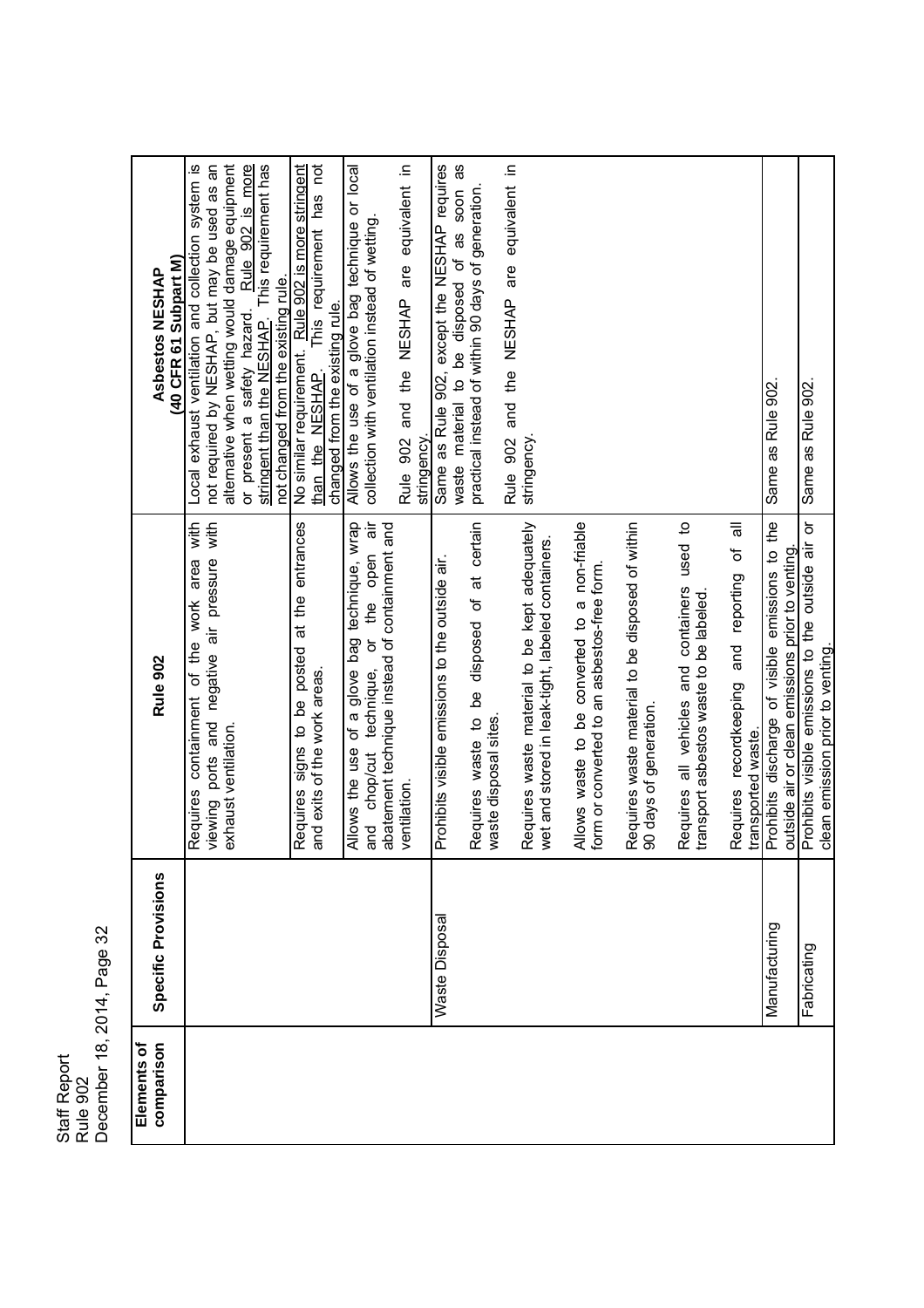Rule 902<br>December 18, 2014, Page 33 December 18, 2014, Page 33 Staff Report Staff Report

This requirement has not changed from the existing roadway with asbestos tailings or materials, except asbestos tailings can be used: 1) on a temporary roadway at an active asbestos mill when Rule 902 permits fewer uses; therefore, Rule 902 Prohibits the surfacing of roadways with Prohibits construction or maintenance of a<br>asbestos containing waste material except for roadway with asbestos tailings or materials, except<br>temporary roadways on an area of asbesto roadway at an asbestos mine; 2) on a temporary roadway at an active asbestos mill when encapsulated with resinous or bituminous binder, encapsulated with resinous or bituminous binder, Rule 902 permits fewer uses; therefore, Rule 902 is more stringent than the NESHAP. This requirement has not changed from the existing  $\sigma$ or 3) when encapsulated in asphalt concrete. Prohibits construction or maintenance or 3) when encapsulated in asphalt concrete. is more stringent than the NESHAP. **Asbestos NESHAP<br>(40 CFR 61 Subpart M) (40 CFR 61 Subpart M) comparison Specific Provisions Rule 902 Asbestos NESHAP** Same as Rule 902. Same as Rule 902. rule.<br>Same as Rule 902. Prohibits visible emissions to the outside air or Same as Rule 902.<br>clean emissions prior to venting.<br>Spray material shall contain less than 1% asbestos. Molded and wet-applied materials which are Same as Rule 902.<br>friable after drying shall contain no asbestos. Same as Rule 902. Same as Rule 902 Same as Rule 902are temporary roadways on an area of asbestos ore Prohibits visible emissions to the outside air or Prohibits the surfacing of roadways with Prohibits visible emissions to the outside air or Requires either no visible emissions or meeting asbestos containing waste material except for Requires warning signs in specified format to be of the Spray material shall contain less than 1% specific requirements for cover and dust posted at all entrances and along the property Spraying Prohibits visible emissions to the outside air or clean emissions prior to venting.<br>Spray material shall contain less than 1%<br>sebestos Insulating Molded and wet-applied materials which are Roadways Prohibits the surfacing of roadways with asbestos containing waste material except for temporary roadways on an area of asbestos ore Asbestos Mills Prohibits visible emissions to the outside air or Waste Disposal Sites Requires either no visible emissions or meeting specific requirements for cover and dust Requires warning signs in specified format to be posted at all entrances and along the property Requires fencing along the perimeter of the Molded and wet-applied materials which friable after drying shall contain no asbestos. Requires fencing along the perimeter ine at interval of 330 feet or less. line at interval of 330 feet or less. clean emissions prior to venting. clean emission prior to venting clean emission prior to venting. **Rule 902** suppression agents. suppression agents. asbestos. deposits. property. Waste Disposal Sites Specific Provisions **Asbestos Mills Roadways** Insulating **Spraying Elements of**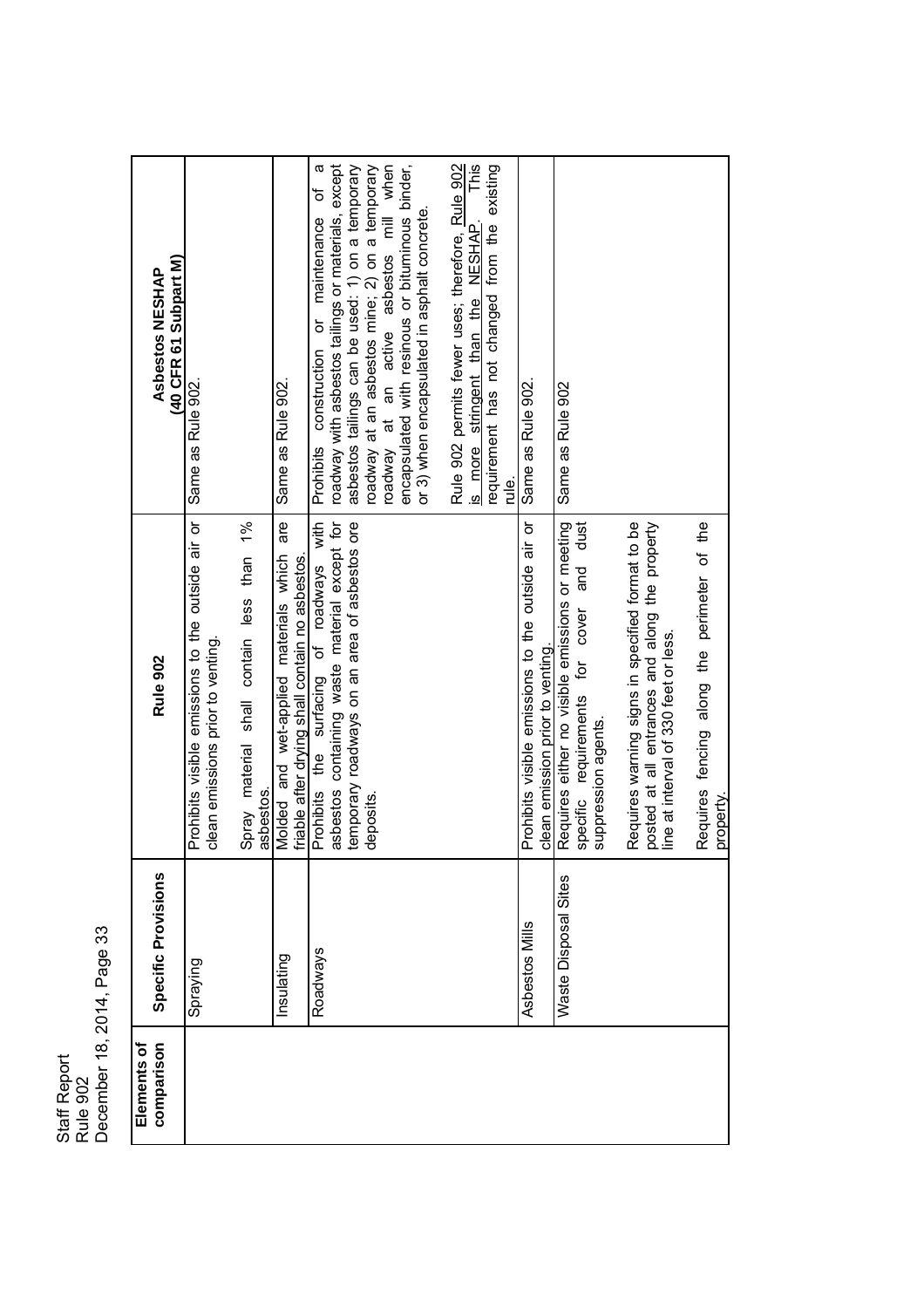| (40 CFR 61 Subpart M)<br>Asbestos NESHAP | Same as Rule 902.                                                                                                                                                                                                                                                                                                                               |                                                                                                                                                                                                                                       |                                                                                            |                                                                                |                                                                      |                                                                             | Same as Rule 902.                                                                                                                            |                |                                                                                     |
|------------------------------------------|-------------------------------------------------------------------------------------------------------------------------------------------------------------------------------------------------------------------------------------------------------------------------------------------------------------------------------------------------|---------------------------------------------------------------------------------------------------------------------------------------------------------------------------------------------------------------------------------------|--------------------------------------------------------------------------------------------|--------------------------------------------------------------------------------|----------------------------------------------------------------------|-----------------------------------------------------------------------------|----------------------------------------------------------------------------------------------------------------------------------------------|----------------|-------------------------------------------------------------------------------------|
| Rule 902                                 | āir<br>cleaning to clean asbestos emissions through<br>the use of air cleaning equipment. Fabric filters<br>shall be used. If fabric filters would create a fire<br>or explosion hazard, the APCO may authorize<br>the use of wet collectors. HEPA filters may be<br>The owner or operator may elect to use<br>used in place of fabric filters. | dryers), 35 ft <sup>3</sup> /min/ft <sup>2</sup> for felted fabric (45 for<br>ft <sup>3</sup> /min/ft <sup>2</sup> for woven fabric (40 for asbestos ore<br>30<br>maximum:<br>pressure drop<br>asbestos ore dryers).<br>Fabric filter | Felted fabric: at least 14 ounces per square yard<br>density and at least 1/16 inch thick. | Synthetic fabrics: must not contain fill yam other<br>than that which is spun. | HEPA filter efficiency: at least 99.97% for 0.3<br>micron particles. | Wet collector contacting energy: at least 40<br>inches water pressure gauge | Requires a survey to be done prior to<br>survey is done after<br>disturbance, unless the operation is an ordered<br>- then the<br>demolition | demolition     | persons<br>and<br>contents of surveys<br>qualified to conduct surveys.<br>Specifies |
| Specific Provisions                      | Visible emissions                                                                                                                                                                                                                                                                                                                               |                                                                                                                                                                                                                                       |                                                                                            |                                                                                |                                                                      |                                                                             | end<br>Renovations<br>Demolitions                                                                                                            | <b>Surveys</b> |                                                                                     |
| comparison<br>Elements of                | Exceptions                                                                                                                                                                                                                                                                                                                                      |                                                                                                                                                                                                                                       |                                                                                            |                                                                                |                                                                      |                                                                             | Reporting                                                                                                                                    |                |                                                                                     |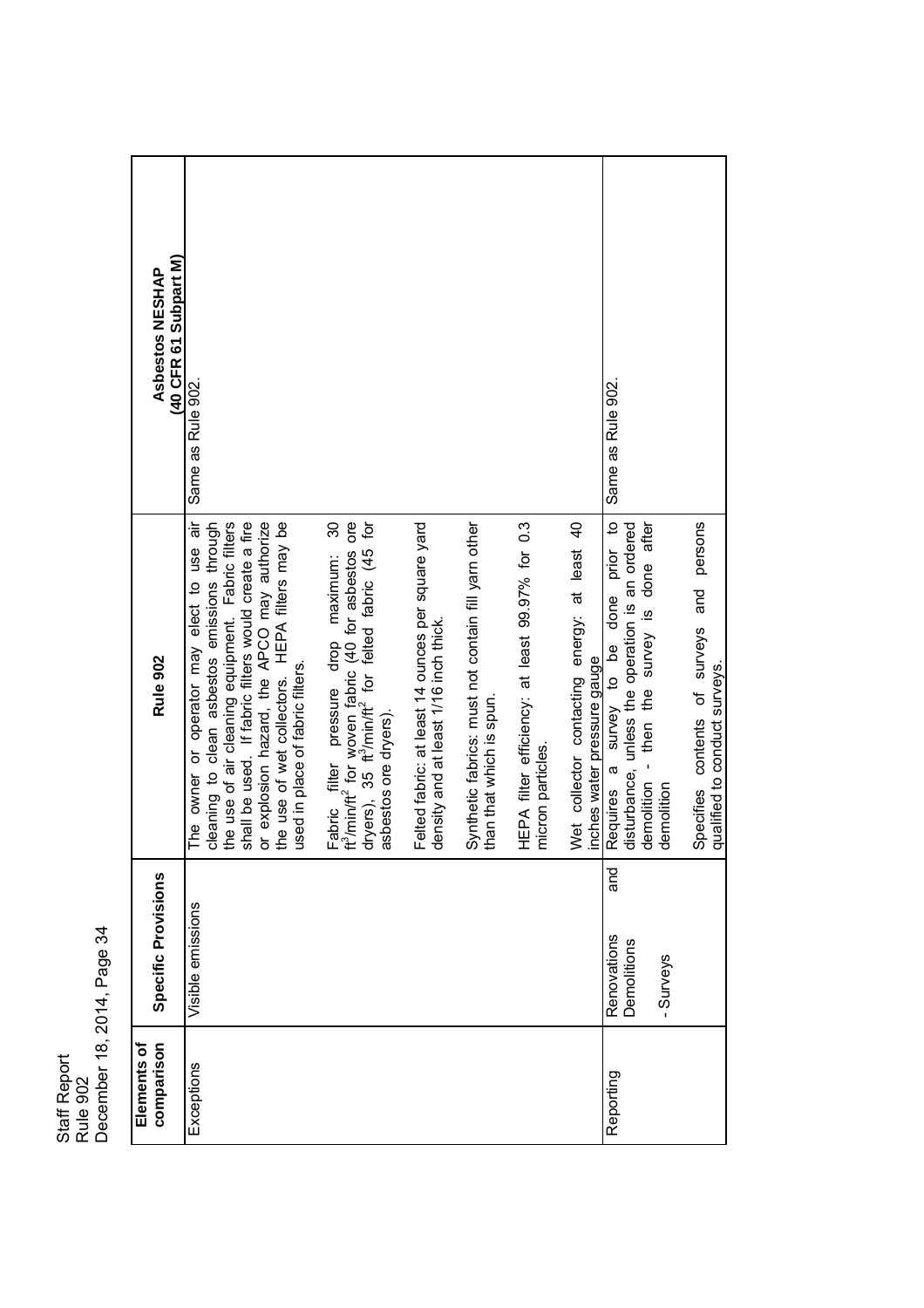| f Report | ട്ട     | Page 35<br>2014<br>cember 1 |
|----------|---------|-----------------------------|
| itaf,    | ι<br>ΠΘ |                             |

| comparison<br>Elements of | Specific Provisions                                         | Rule 902                                                                                                                                                                                                                                                                                                                                                                                                                                                                                                | (40 CFR 61 Subpart M)<br>Asbestos NESHAP                                                                                                                                                                                                                                       |
|---------------------------|-------------------------------------------------------------|---------------------------------------------------------------------------------------------------------------------------------------------------------------------------------------------------------------------------------------------------------------------------------------------------------------------------------------------------------------------------------------------------------------------------------------------------------------------------------------------------------|--------------------------------------------------------------------------------------------------------------------------------------------------------------------------------------------------------------------------------------------------------------------------------|
|                           | Plan<br>nd<br>and<br>Renovations<br>Initial<br>Demolitions  | District prior to renovation or demolition unless<br>Requires owners or operators to notify the<br>otherwise exempt.                                                                                                                                                                                                                                                                                                                                                                                    | demolition<br>notify the<br>Administrator prior to renovation or<br>$\overline{5}$<br>operators<br>unless otherwise exempt.<br>Requires owners or                                                                                                                              |
|                           | Notification                                                | ed.<br>containment, each area where a containment<br>building or structure where demolition takes<br>place and the quantity of RACM is less than the<br>under an ordered demolition, and all buildings<br>Requires separate notification form for each<br>would be required but is not feasible, each<br>exemption thresholds, each glove bag project,<br>each building or structure that will be demolished<br>and structures at a facility that are to<br>demolished and contain no suspect material. | Requires one notification form per facility.                                                                                                                                                                                                                                   |
|                           |                                                             | Specifies contents of notification forms.                                                                                                                                                                                                                                                                                                                                                                                                                                                               | Specifies the information to be contained on the<br>notification forms.                                                                                                                                                                                                        |
|                           |                                                             | amount of time prior to work<br>commencing in which the plan must be sent to<br>Specifies the<br>the District                                                                                                                                                                                                                                                                                                                                                                                           | Specifies the amount of time prior to work<br>commencing in which the plan must be sent to the<br>Administrator.                                                                                                                                                               |
|                           |                                                             | where the<br>Requires supplemental reporting<br>operations will extend over 30 days.                                                                                                                                                                                                                                                                                                                                                                                                                    | This<br>are<br>contains<br>Rule 902<br>requirement has not changed from the existing<br><b>NESHAP</b><br>is more stringent than the NESHAP.<br>902<br>additional, more specific requirements.<br>of the<br>Rule<br>All of the requirements<br>included in Rule 902.<br>ie<br>E |
|                           | and<br>- Annual Notifications<br>Renovations<br>Demolitions | calendar year greater than 260 lineal feet off of<br>experience, will expect to disturb RACM, due to<br>routine failure of equipment, in quantities per<br>pipes, 160 ft <sup>2</sup> off of other facility components, or<br>35 ft <sup>3</sup> of material where the length or area could<br>for facilities that, based on past operating<br>Allows sending one notification per calendar year<br>not be measured previously                                                                          | Same as Rule 902.                                                                                                                                                                                                                                                              |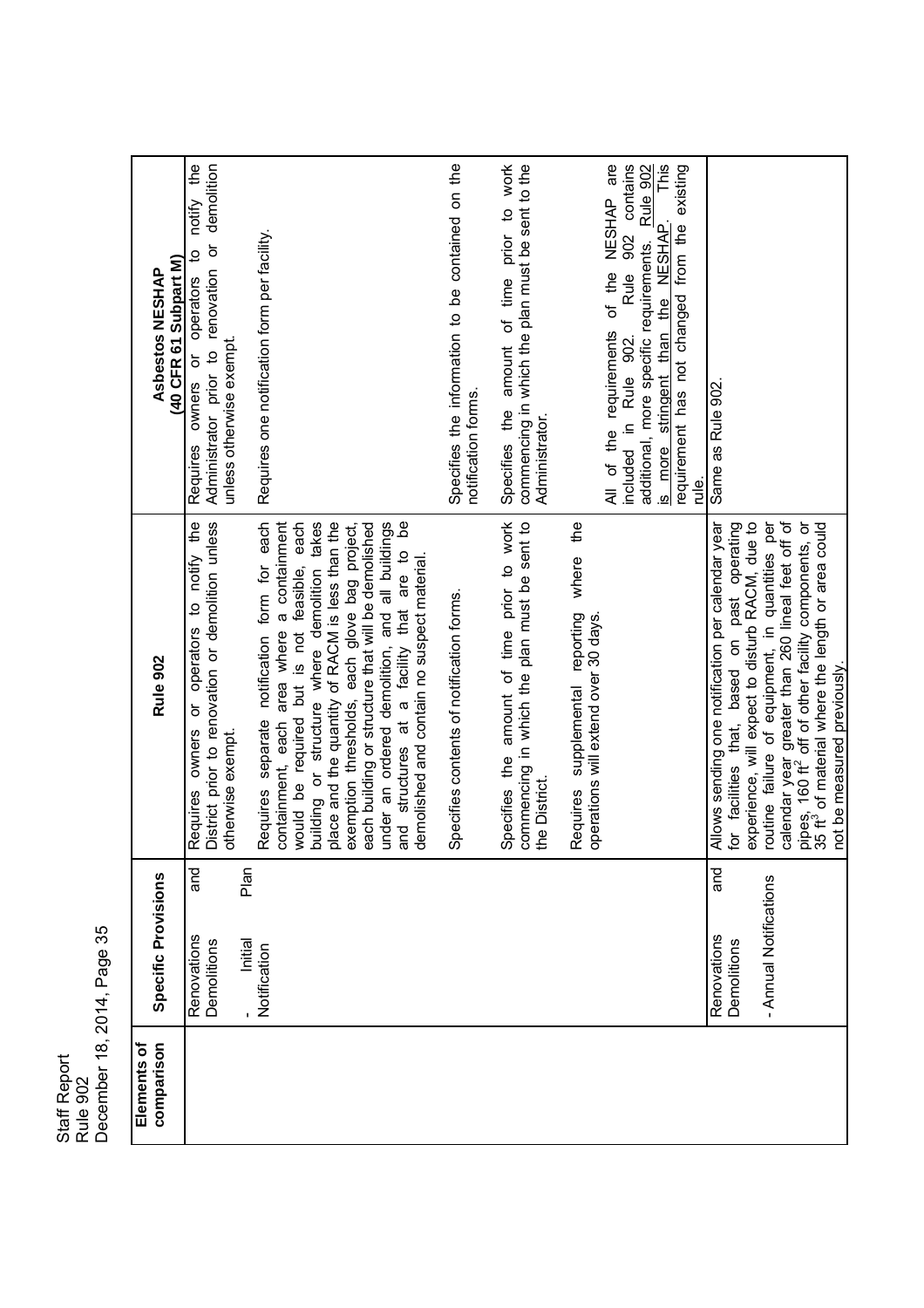| Staff Report<br>lle 902 | Page 36<br>2014<br>ecember 18 |
|-------------------------|-------------------------------|
|                         |                               |

| (40 CFR 61 Subpart M)<br>Asbestos NESHAP | Same as Rule 902.                                                                                                                       |                                                                                                                                                                    |                                                                                                                                                                                    |                                                                                         |                                            | Same as Rule 902.                                                                                               |                                                                                                        |                                                                                                                                |                                                                                         |
|------------------------------------------|-----------------------------------------------------------------------------------------------------------------------------------------|--------------------------------------------------------------------------------------------------------------------------------------------------------------------|------------------------------------------------------------------------------------------------------------------------------------------------------------------------------------|-----------------------------------------------------------------------------------------|--------------------------------------------|-----------------------------------------------------------------------------------------------------------------|--------------------------------------------------------------------------------------------------------|--------------------------------------------------------------------------------------------------------------------------------|-----------------------------------------------------------------------------------------|
| Rule 902                                 | Requires revision of a notification of intent to<br>date or<br>renovate or demolish if the start<br>completion date is going to change. | notification and work commencing if an owner or<br>operator intends on starting earlier than originally<br>Requires a minimum of 10 days' notice between<br>stated | notification prior to the original start date if the<br>Requires owners or operators to revise the<br>owner or operator intends on beginning work<br>ater than originally noticed. | Requires revision of the notification if the amount<br>of RACM to be disturbed changes. | Allows revision of an annual notification. | For facilities using emission control equipment,<br>provide a description of the emission control<br>equipment. | For all fabric filters, provide the pressure drop<br>across the filter in inches water pressure gauge. | For woven fabric, include airflow permeability<br>and if the fabric is synthetic, whether the fill yam<br>is spun or not spun. | For felted fabric, include the density, minimum<br>thickness, and air flow permeability |
| Specific Provisions                      | and<br>- Plan revisions<br>Renovations<br>Demolitions                                                                                   |                                                                                                                                                                    |                                                                                                                                                                                    |                                                                                         |                                            | Control<br>Equipment<br>Emission                                                                                |                                                                                                        |                                                                                                                                |                                                                                         |
| Elements of<br>comparison                |                                                                                                                                         |                                                                                                                                                                    |                                                                                                                                                                                    |                                                                                         |                                            |                                                                                                                 |                                                                                                        |                                                                                                                                |                                                                                         |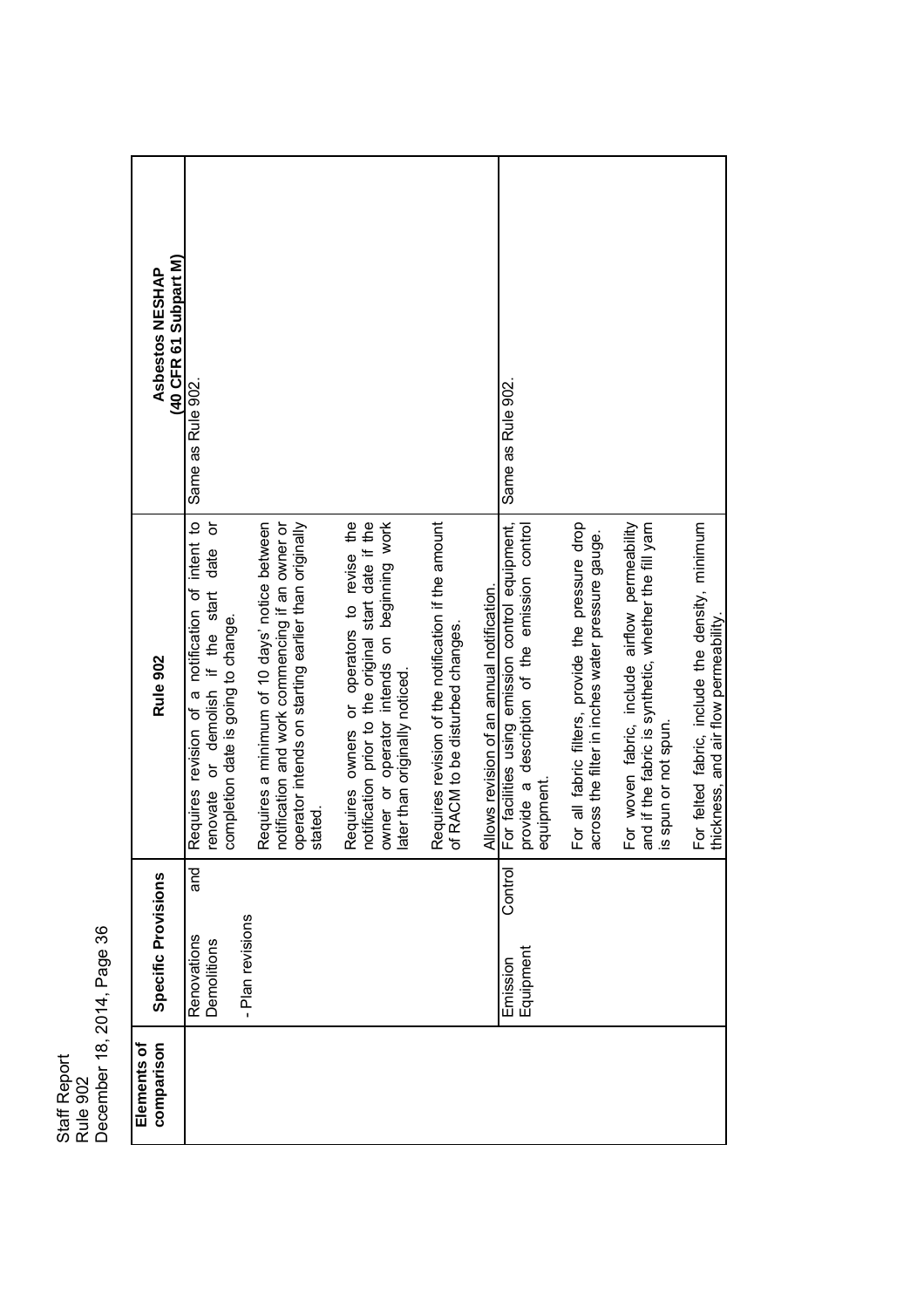| Staff Report<br>Rule 902 | December 18, 2014, Page 37 |
|--------------------------|----------------------------|
|                          |                            |

|                                        | (40 CFR 61 Subpart M)<br>Asbestos NESHAP | Same as Rule 902<br>Same as Rule 902<br>Same as Rule 902<br>Same as Rule 902                                                                                                                                                                                                                                                                                                                                                                                                                                                                                                                                                                                                                                                                                                                                                                                                                                                                                                                                                                                                                                                                                                             | Same as Rule 902.                                                                                                                                                                                                                                 | Same as Rule 902.                                                                              |
|----------------------------------------|------------------------------------------|------------------------------------------------------------------------------------------------------------------------------------------------------------------------------------------------------------------------------------------------------------------------------------------------------------------------------------------------------------------------------------------------------------------------------------------------------------------------------------------------------------------------------------------------------------------------------------------------------------------------------------------------------------------------------------------------------------------------------------------------------------------------------------------------------------------------------------------------------------------------------------------------------------------------------------------------------------------------------------------------------------------------------------------------------------------------------------------------------------------------------------------------------------------------------------------|---------------------------------------------------------------------------------------------------------------------------------------------------------------------------------------------------------------------------------------------------|------------------------------------------------------------------------------------------------|
|                                        | Rule 902                                 | or incineration site ultimately used, the name of<br>Information must be provided at least 20 days<br>(kg/day) of waste disposed, emission controls<br>used in waste disposal, the type of disposal site<br>the site operator, and the name and location of<br>Provide a brief description of the site and the<br>plp<br>Information must be provided at least 45 days<br>asbestos<br>method(s) used to comply with the standard or<br>Provide the name and address of owner or<br>Before excavation begins, provide the scheduled<br>reasons for<br>disturbing the waste, procedures to be used to<br>final<br>process, the average weight<br>and<br>Spraying<br>control emissions, the location of any temporary<br>operator, location of spraying operation,<br>procedures to be followed to meet the<br>the<br>$\sigma$<br>description of the<br>the<br>and the location<br>dates,<br>commencement of<br>alternative procedures to be used.<br>standards for spraying operations<br>prior to beginning excavation.<br>and completion<br>waste-generating<br>brief<br>the disposal site.<br>site,<br>$\sigma$<br>prior to<br>operation.<br>starting<br>Provide<br>disposal<br>storage | and<br>đ<br>operation. After 90 days, continuous monitoring<br>and<br>days<br>test<br>start-up<br>within the initial 90<br>start-up performance<br>identified in<br>subsequent testing<br>parameters<br>another test<br>$\sigma$<br>Requires<br>Ⴆ | Maintain inspection and maintenance records.<br>Maintain visible emissions monitoring records. |
|                                        | Specific Provisions                      | Waste<br>Disposal<br>Active Waste Disposal<br>Sites<br>Spraying Operations<br>Sites<br>Operations<br>Disposal<br>Inactive<br>Waste                                                                                                                                                                                                                                                                                                                                                                                                                                                                                                                                                                                                                                                                                                                                                                                                                                                                                                                                                                                                                                                       | Conversion Facilities                                                                                                                                                                                                                             | Mills,<br>১<br>Manufacturing<br>Fabricating<br>Operations<br>Asbestos                          |
| December 18, 2014, Page 37<br>Rule 902 | comparison<br>৳<br>Elements              |                                                                                                                                                                                                                                                                                                                                                                                                                                                                                                                                                                                                                                                                                                                                                                                                                                                                                                                                                                                                                                                                                                                                                                                          | Monitoring                                                                                                                                                                                                                                        | Recordkeeping                                                                                  |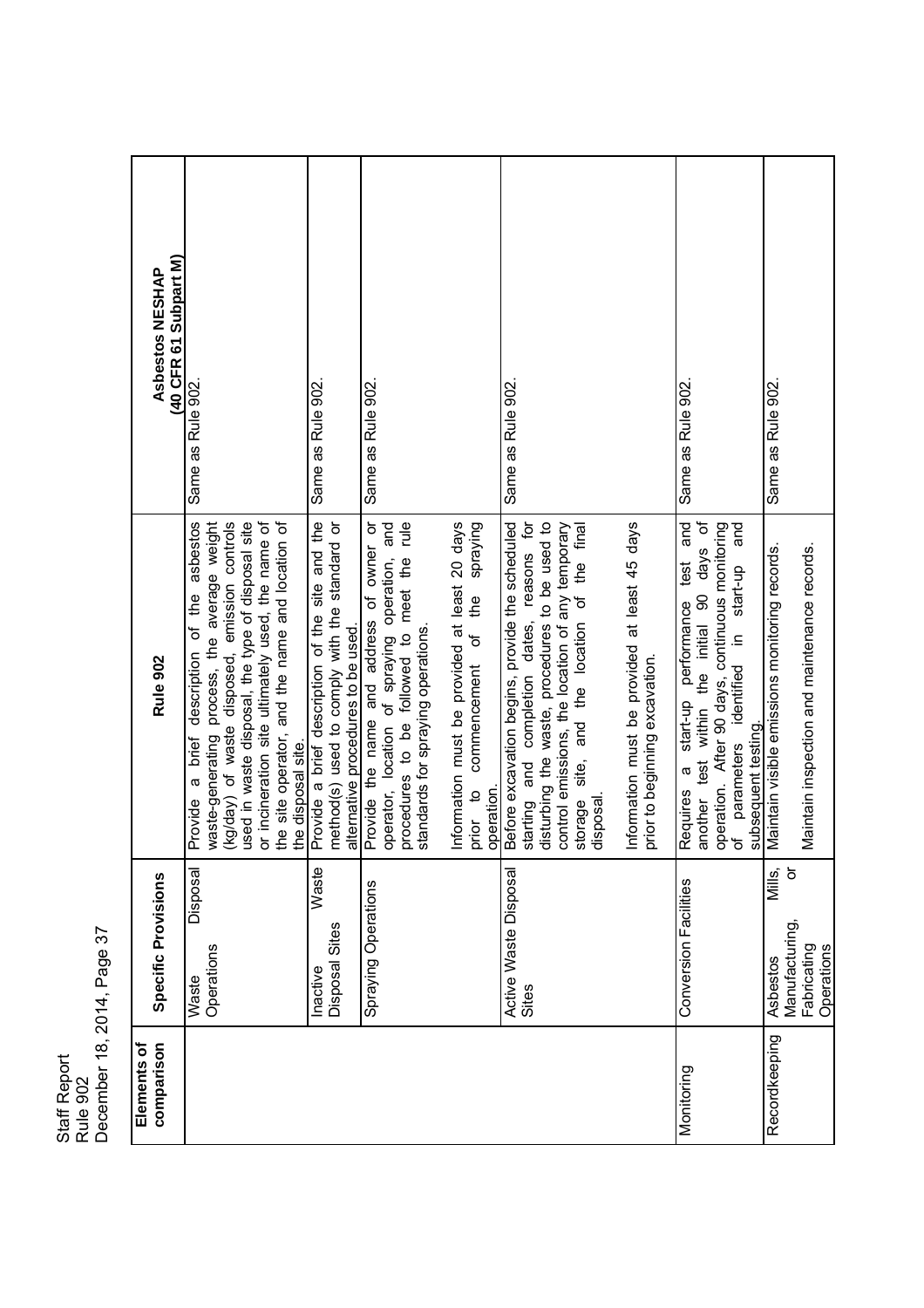| <b>Staff Report</b> |         | Page 38<br>2014<br>ecember 1 |
|---------------------|---------|------------------------------|
|                     | ଧାe 902 |                              |

| Asbestos NESHAP           | (40 CFR 61 Subpart M)<br>Same as Rule 902. |                                                                                                                                          | Same as Rule 902                                                                                                                                   |                                                                                               |            | Same as Rule 902 | Same as Rule 902                                 | Lineal meters (or feet), $m^2$ (or ft <sup>2</sup> ), $m^3$ (or ft <sup>3</sup> ), $m^3$ (m ft <sup>3</sup> ), $m^3$ (m ft <sup>3</sup> ), $g/m^2$ (or ounces/yd <sup>2</sup> ), | inches water pressure gauge,             | Same as Rule 902                                                                        |                                                         |
|---------------------------|--------------------------------------------|------------------------------------------------------------------------------------------------------------------------------------------|----------------------------------------------------------------------------------------------------------------------------------------------------|-----------------------------------------------------------------------------------------------|------------|------------------|--------------------------------------------------|----------------------------------------------------------------------------------------------------------------------------------------------------------------------------------|------------------------------------------|-----------------------------------------------------------------------------------------|---------------------------------------------------------|
| Rule 902                  | Maintain waste shipment records.           | Maintain, until closure, records of the location,<br>depth, area, and quantity of waste within the<br>disposal site on a map or diagram. | Maintain records of: performance testing results;<br>process operating parameters; waste shipment<br>composite analyses; continuous monitoring and | records; and the name and location of the<br>purchaser and date of sale or deposit for output | materials. | 2 years.         | There are no averaging provisions for this rule. | Lineal feet, square feet, cubic feet, ft <sup>3</sup> /min/ft <sup>2</sup> ,                                                                                                     | ounces/yd', inches water pressure gauge, | Asbestos content by Polarized Light Microscopy<br>and Transmission Electron Microscopy. | Fabric filter airflow permeability by ASTM D737-<br>ලි. |
| Specific Provisions       | Active Waste Disposal<br><b>Sites</b>      |                                                                                                                                          | Conversion<br>Operations                                                                                                                           |                                                                                               |            | Record Retention |                                                  |                                                                                                                                                                                  |                                          |                                                                                         |                                                         |
| Elements of<br>comparison |                                            |                                                                                                                                          |                                                                                                                                                    |                                                                                               |            |                  | Provisions<br>Averaging                          | Units                                                                                                                                                                            |                                          | <b>Test Methods</b>                                                                     |                                                         |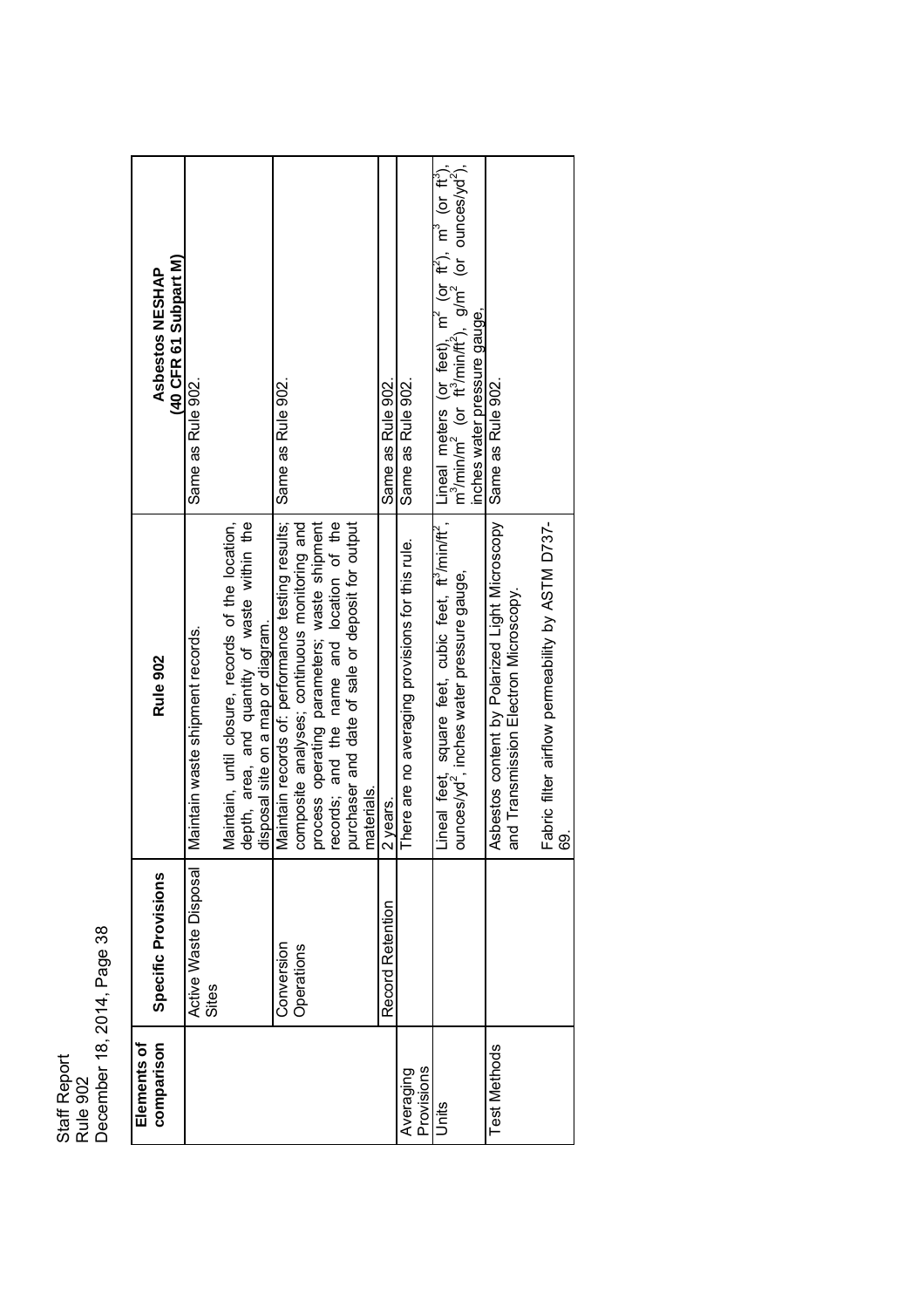### **Appendix C**

## Guidance on Minimum Number of Samples to be Collected **Guidance on Minimum Number of Samples to be Collected**

|                                | Proposed<br>Rule 902                   | Book <sup>1</sup><br>Pink | Purple<br>Book <sup>2</sup> | AHERA <sup>3</sup>         | <b>AVHSHAP</b>       | <b>Current Rule</b><br>$\frac{2}{3}$        |
|--------------------------------|----------------------------------------|---------------------------|-----------------------------|----------------------------|----------------------|---------------------------------------------|
| RACM                           | Interior-<br>Exterior                  | Interior                  | Interior                    | Interior                   | Exterior<br>Interior | Exterior<br>Interior                        |
| Fireproofing                   | Thoroughly<br>$minimum)^4$<br>(3.5, 7) | 3,5,7                     | 3,5,7                       | 3,5,7                      | Thoroughly           | <b>Thoroughly/EPA</b><br>approved<br>course |
| Ceiling Texture<br>Acoustical  | Thoroughly<br>$minimum)^4$<br>(3,5,7)  | 3,5,7                     | 3,5,7                       | 3,5,7                      | Thoroughly           | Thoroughly/EPA<br>approved<br>course        |
| Plaster                        | Thoroughly<br>$minimum)^4$<br>(3,5,7)  | 3,5,7                     | 3,5,7                       | 3,5,7                      | Thoroughly           | Thoroughly/EPA<br>approved<br>course        |
| Wall Texture                   | Thoroughly<br>$minimum)^4$<br>(3,5,7)  | 3,5,7                     | 3,5,7                       | 3,5,7                      | Thoroughly           | Thoroughly/EPA<br>approved<br>course        |
| Ceiling Tiles                  | Thoroughly                             | ⋚                         | Sufficient to<br>determine  | Sufficient to<br>determine | Thoroughly           | Thoroughly/EPA<br>approved<br>course        |
| <b>HVAC Duct</b><br>Insulation | Thoroughly                             | ≸                         | ო                           | ო                          | Thoroughly           | Thoroughly/EPA<br>pevoudde<br>course        |
| Thermal System<br>Insulation   | Thoroughly                             | ≸                         | ω                           | ო                          | Thoroughly           | Thoroughly/EPA<br>pevoudde<br>course        |

**<sup>1</sup>**U.S. Environmental Protection Agency. Asbestos in Buildings: Simplified Sampling Scheme for Friable Surfacing Materials. EPA 560/5-85-03a. October 1985.

**<sup>2</sup>**<br>3 U.S. Environmental Protection Agency. Guidance for Controlling Asbestos-Containing Materials in Buildings. EPA 560/5-85-024. June 1985.

<sup>\*</sup> U.S. Environmental Protection Agency. 40 CFR 763, Subpart E, Asbestos-Containing Materials in Schools.<br><sup>4</sup> Minimum of 3 samples for sampling area of less than 1,000 ft<sup>2</sup>, 5 samples for areas between 1,000 and 5,000 ft<sup>2</sup>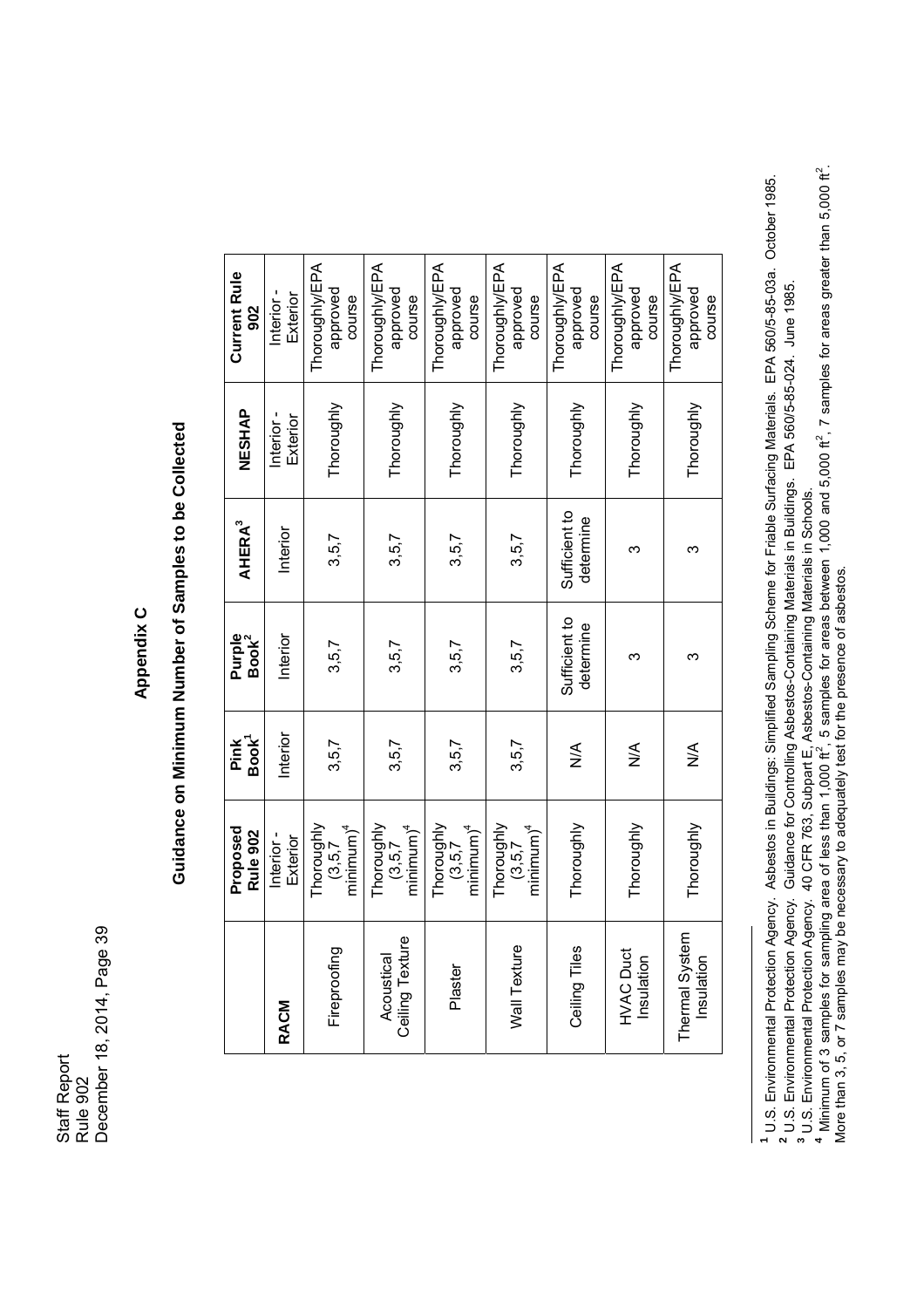Staff Report Staff Report<br>Rule 902<br>December 18, 2014, Page 40 December 18, 2014, Page 40

| <b>Current Rule</b><br>902  | Thoroughly/EPA<br>pevoudde<br>course | Thoroughly/EPA<br>approved<br>course | Thoroughly/EPA<br>approved<br>course | Thoroughly/EPA<br>approved<br>course | Thoroughly/EPA<br>pevoudde<br>course |             | Thoroughly/EPA<br>approved<br>course    | Thoroughly/EPA<br>approved<br>course | Thoroughly/EPA<br>approved<br>course | Thoroughly/EPA<br>approved<br>course    | Thoroughly/EPA<br>approved<br>course | Thoroughly/EPA<br>approved<br>course |
|-----------------------------|--------------------------------------|--------------------------------------|--------------------------------------|--------------------------------------|--------------------------------------|-------------|-----------------------------------------|--------------------------------------|--------------------------------------|-----------------------------------------|--------------------------------------|--------------------------------------|
| NESHAP                      | Thoroughly                           | Thoroughly                           | Thoroughly                           | Thoroughly                           | Thoroughly                           |             | Thoroughly                              | Thoroughly                           | Thoroughly                           | Thoroughly                              | Thoroughly                           | Thoroughly                           |
| AHERA <sup>3</sup>          | ω                                    | Sufficient to<br>determine           | ო                                    | Sufficient to<br>determine           | Sufficient to<br>determine           |             | 3,5,7                                   | Sufficient to<br>determine           | Sufficient to<br>determine           | Sufficient to<br>determine <sup>3</sup> | Sufficient to<br>determine           | Sufficient to<br>determine           |
| Purple<br>Book <sup>2</sup> | ω                                    | Sufficient to<br>determine           | ო                                    | Sufficient to<br>determine           | Sufficient to<br>determine           |             | ⋚                                       | $\frac{1}{2}$                        | $\frac{1}{2}$                        | $\frac{4}{5}$                           | ⋚                                    | $\frac{1}{2}$                        |
| Book <sup>1</sup><br>Pink   | $\frac{1}{2}$                        | $\frac{1}{2}$                        | $\frac{1}{2}$                        | $\frac{1}{2}$                        | $\frac{1}{2}$                        |             | $\frac{1}{2}$                           | $\frac{1}{2}$                        | $\frac{1}{2}$                        | $\frac{1}{2}$                           | ⋚                                    | ⋚                                    |
| Proposed<br>Rule 902        | Thoroughly                           | Thoroughly                           | Thoroughly                           | Thoroughly                           | Thoroughly                           |             | Thoroughly<br>$minimum)^4$<br>(3, 5, 7) | Thoroughly                           | Thoroughly                           | Thoroughly                              | Thoroughly                           | Thoroughly                           |
|                             | Elbow Insulation<br>Mudded Pipe      | Linoleum<br><b>Backing</b>           | Insulation<br>Furnace                | Fire Doors                           | Nicolite Roofing<br>paper            | Category II | Stucco                                  | Window Glazing                       | Board/Transite<br>Cement             | Mastics                                 | Paints/coatings<br>Textured          | Chalkboards                          |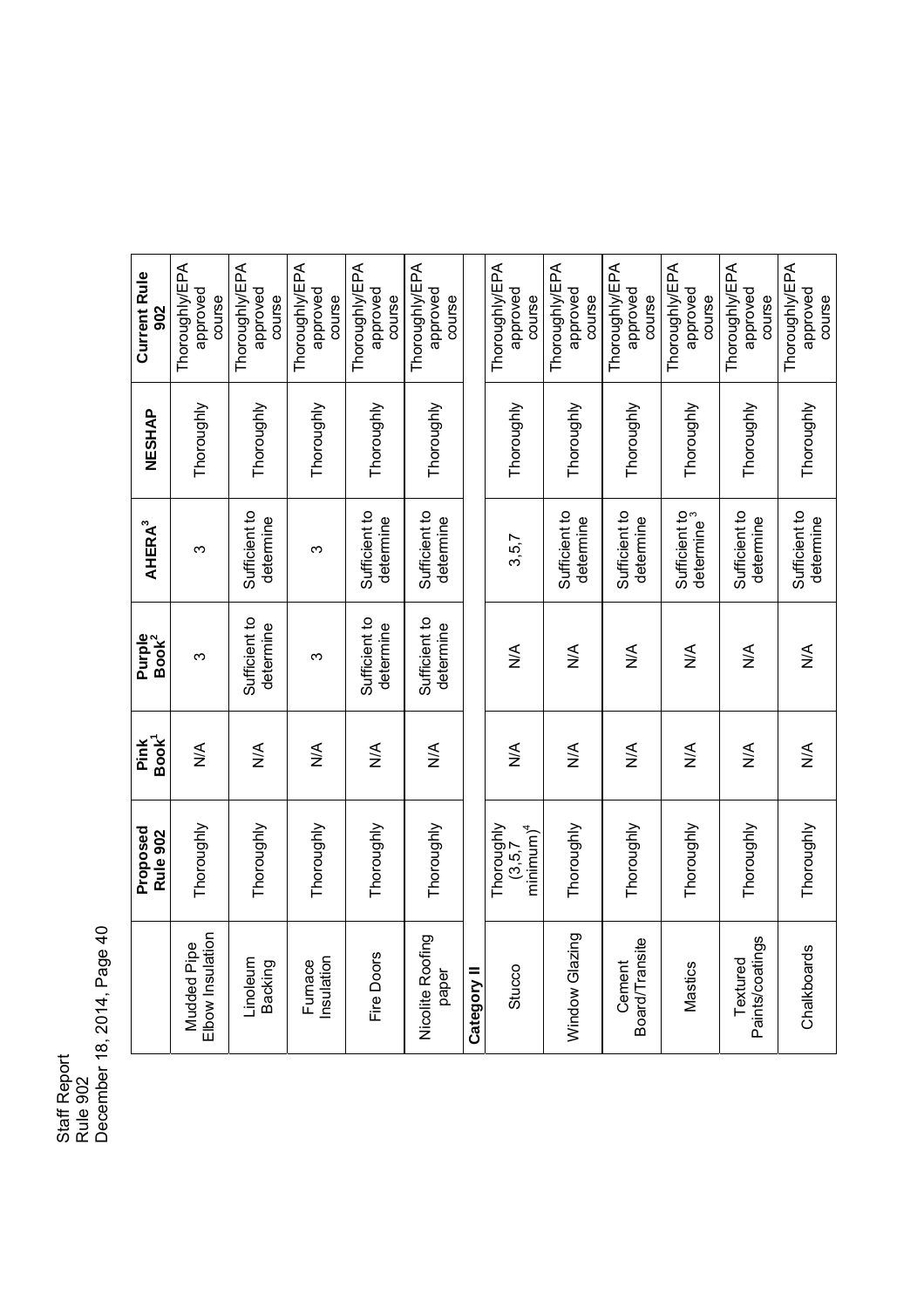$\frac{4}{7}$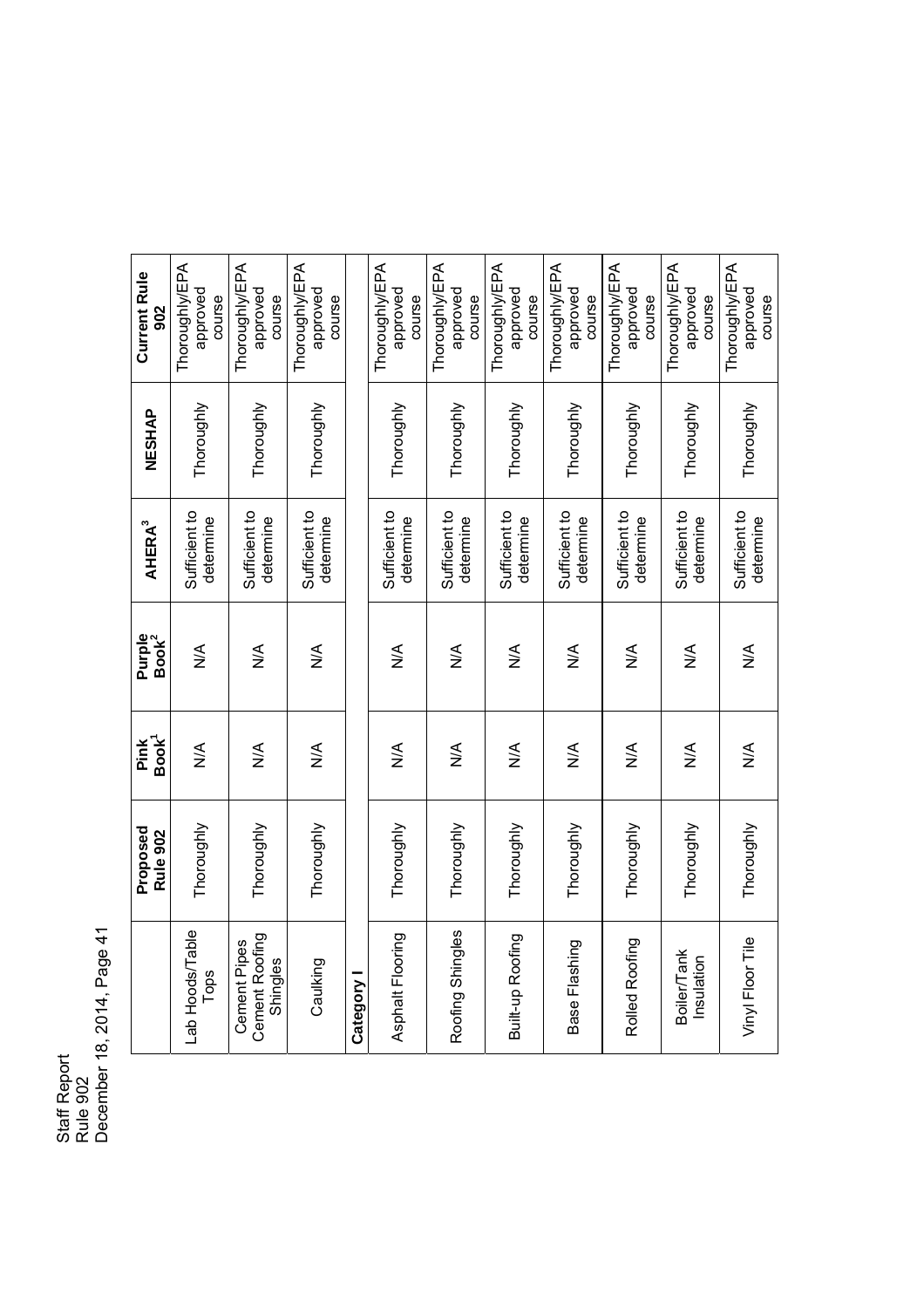### **Appendix D**

### **Public Comments**

### **Written Comment from Scott Compton at Hazardous Materials Inc. on November 5, 2014**

**Comment #1:** The wording of Sections 204, 205, and 301.1(b) would seem to legitimize asbestos abatement contractors conducting asbestos surveys, contrary to California Business and Professions Code sections 7180 - 7189.7.

**Response:** The District is not authorized to contravene state laws and regulations. The intention of the proposed rule language is to allow the District to enforce the rule requirements for any parties responsible for compliance at the time a violation occurred, regardless of whether any party may also be operating outside of the California Business and Professions Code.

### **Public Workshop Comments, November 18, 2014**

### **Attendee:**

Marlin Bryant, RGA-Terracon Pat Keane, Aspen Square Anitra Brosseau, Aerojet Dave Payette, SMUD Ryan Terwilliger, Clark Sief Clark Eugene Rubin, YSAQMD Shannon Johanson, HMS, Inc. Mike Spruell, E.J. Williams Property John Martinelli, Forensic Analytical Consulting Services Dave Brinkerhoff, Forensic Analytical Consulting Services Tony Belcher, CAC Kathy Edwards, Miracorp for WAPA Robert Howell, California Department of General Services Jeff Van Slooten, Lead Detective

**Comment #2:** Is it common for asbestos abatement contractors to perform asbestos consultant duties or consultants to perform contractor duties?

**Response:** It is not common but it does happen. The intent of the rule language is to ensure that parties are responsible for the duties they perform, regardless of whether they consider themselves to be asbestos abatement contractors or asbestos consultants.

**Comment #3:** Can you give an example of a mixed use building besides a loft?

**Response:** One example would be apartments on top of a first floor commercial structure. Whenever residential units, regardless of the number of such units, are a part of the same building or structure as non-residential units, the residential units cannot qualify for the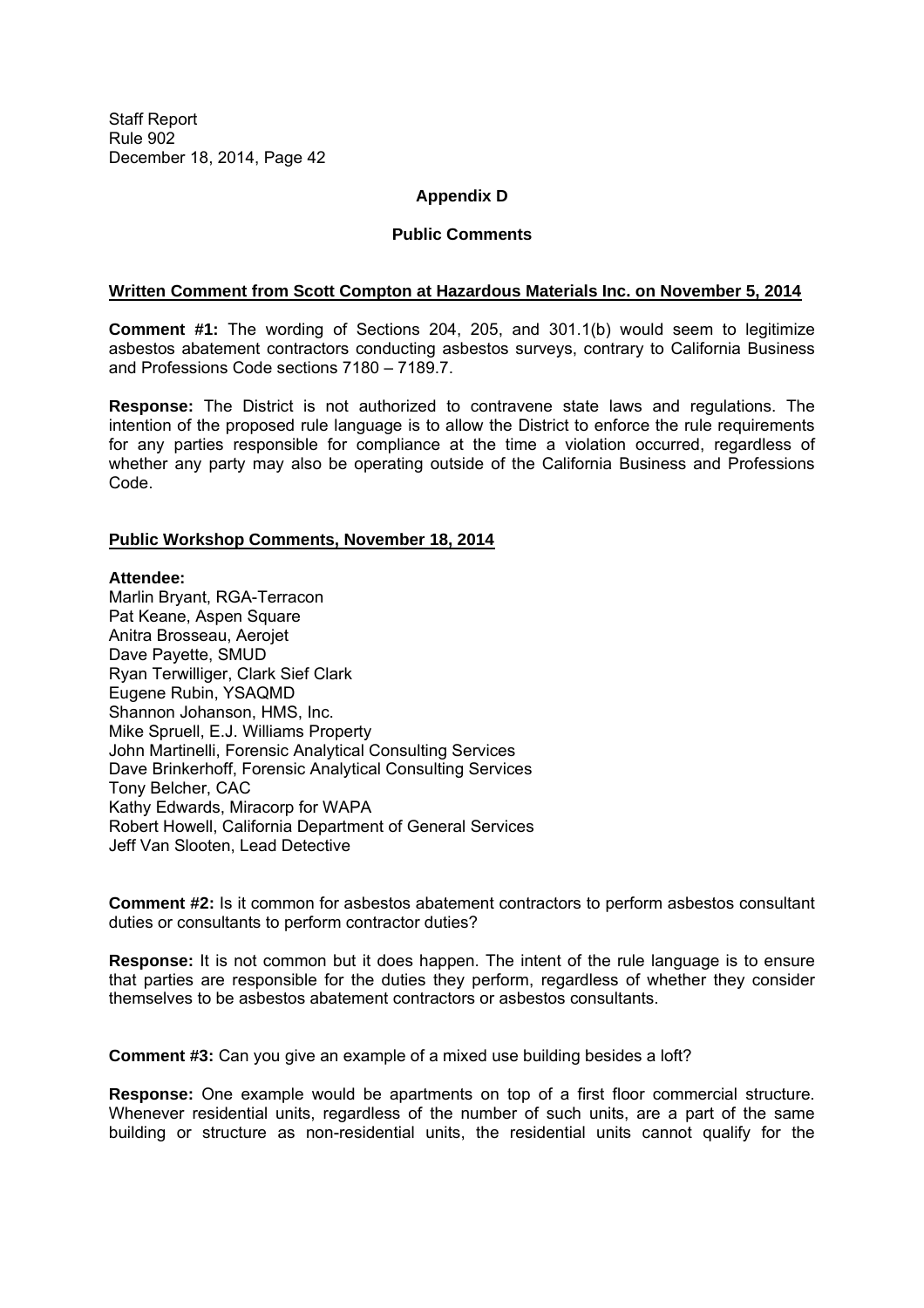exemption for 4 or fewer residential dwelling units under Section 110.1. This is typical of the way the NESHAP is interpreted across the country.

**Comment #4:** If a consultant gives guidance that is compliant with Rule 902, but the guidance is not followed, is the consultant liable for a violation?

**Response:** It is important for the consultant to keep detailed documentation as duties are performed. If it is documented that compliant advice was given, then the consultant would not be liable for the violation. Each violation is evaluated on a case-by-case basis and all factors are considered when evaluating the responsibilities of each party.

**Comment #5:** Is it enough that a consultant documents that all advice given was compliant with Rule 902?

**Response:** Again, each violation is evaluated on a case-by-case basis. Detailed documentation is preferred over a blanket statement, especially if there is a conflict between parties.

**Comment #6:** There is concern about the different ways that the term "supervise" could be interpreted and how "supervision" transfers from one party to the next.

**Response:** Rule 902 Section 301.6 states that an on-site representative must be present at all times when RACM is being disturbed. This on-site representative must be, at minimum, certified in compliance with 40 CFR, Part 763, Subpart E and is responsible for maintaining compliance with Rule 902. If an asbestos abatement contractor or asbestos consultant is not acting as the on-site representative but is supervising a smaller subset of activities (such as when a consultant supervises a site surveillance technician conducting a survey), they are responsible for the specific activities they are supervising. Procedures for transferring of supervisory responsibilities may vary from site to site, which is why any resulting violations are always examined on a case-by-case basis to determine which parties are responsible.

**Comment #7:** You mentioned that if during a demolition RACM is discovered and can be isolated, then only the isolated RACM needs to be treated as asbestos-containing waste material. What does it mean to isolate the RACM and how is it done?

**Response:** Once the RACM is discovered, a survey must be conducted to determine if the RACM can be isolated and removed. If the RACM has not yet been disturbed and can be isolated and removed safely, then the owner or operator may establish a containment and remove the RACM in accordance with the requirements of Rule 902. If RACM is already part of the demolition debris, then all the debris must be treated as asbestos-containing waste material.

**Comment #8:** You mention that non-porous materials can be decontaminated so that they do not have to be treated as asbestos-containing waste material. Can you list some examples of non-porous materials?

**Response:** The most common examples of non-porous materials are metal, glass, and some plastics. Staff intentionally used the term "non-porous materials" instead of listing specific